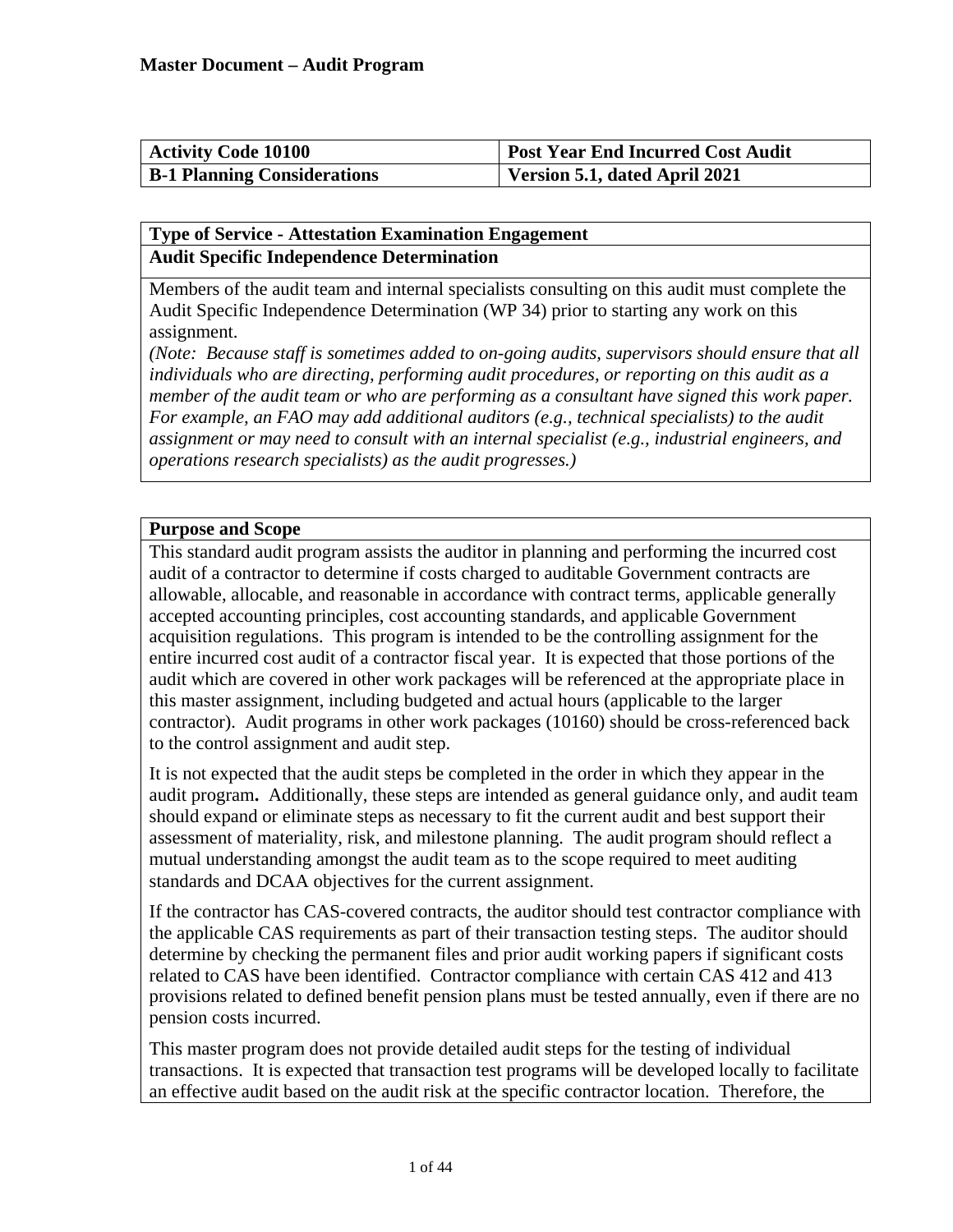## **Purpose and Scope**

program steps should be tailored, as appropriate. For audit areas with multiple sections, the auditor is permitted to remove the sections that are not relevant to the review based on the documented materiality and risk assessment. The audit program should reflect an understanding between the auditors and supervision as to the scope required.

## **Planning Considerations**

Upon receipt, the contractor's incurred cost submission should have been evaluated for adequacy using the "Checklist for Determining Adequacy of Contractor Incurred Cost Proposal" (located in Other Audit Guidance (OAG) under code 10100). The risk-based sampling eligibility determination tool may have been prepared, if applicable. The supervisor may authorize initiation of the preliminary audit steps prior to constructive receipt of all required data. Transaction testing ordinarily should not proceed until all required data have been made available. Follow guidance at CAM 6-706.2, Performance of MAARs Without a Certified Proposal, when starting audit procedures without an adequate proposal. Prior to commencing the audit, review Agency guidance that may impact the audit and adjust audit scope and procedures appropriately.

Please Note: Reconciliation steps from C-01 may be approved by the supervisor, as documented in A-01 Initial Supervisory Guidance, for performance concurrent with B-01.

| <b>References</b> |                                                                    |
|-------------------|--------------------------------------------------------------------|
| $\circ$           | FAR 42.7, DFARS 242.7                                              |
| $\circ$           | FAR 31.2, DFARS 231.2                                              |
|                   | o CAM 1-504, Access to Contractor Records                          |
| $\circ$           | CAM 3-3S1 Special Considerations Audits of Selected Contract Types |
| $\circ$           | CAM 4-400, Audit working Papers                                    |
| $\circ$           | CAM Chapter 6, Incurred Costs Audit Procedures                     |
| $\circ$           | CAM 10-200 Audit Reports Format and Contents - General             |
|                   | <b>Selected Areas of Cost Guidebook</b>                            |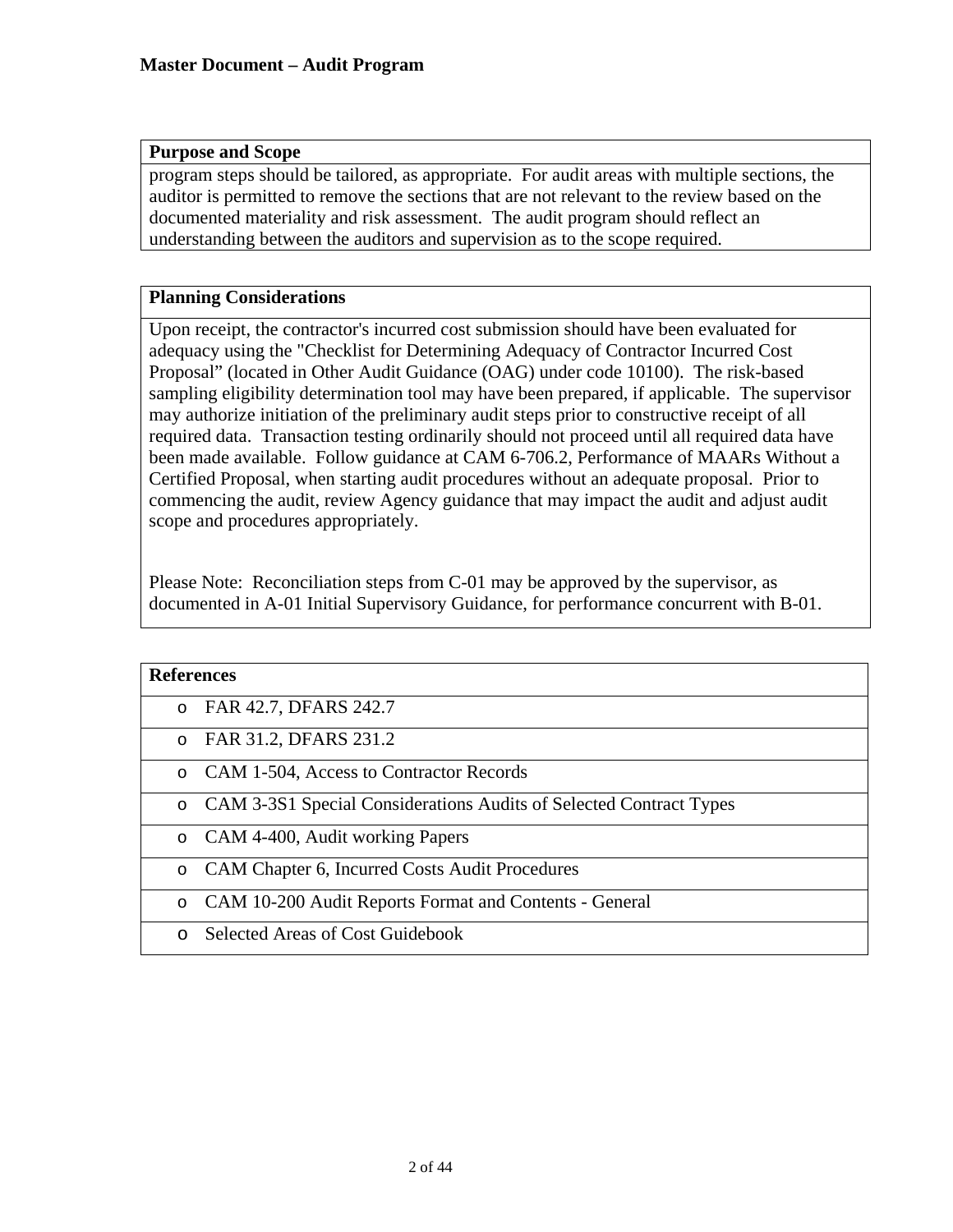| <b>B-1 Preliminary Steps</b>                                                                                                                                                                                                                                                                                                                                                                                                                                                                                                                                                                                                                                                                                                                                                                                                                                                                                                                                                                                     | <b>WP Reference</b> |
|------------------------------------------------------------------------------------------------------------------------------------------------------------------------------------------------------------------------------------------------------------------------------------------------------------------------------------------------------------------------------------------------------------------------------------------------------------------------------------------------------------------------------------------------------------------------------------------------------------------------------------------------------------------------------------------------------------------------------------------------------------------------------------------------------------------------------------------------------------------------------------------------------------------------------------------------------------------------------------------------------------------|---------------------|
| Version 5.1, dated April 2021                                                                                                                                                                                                                                                                                                                                                                                                                                                                                                                                                                                                                                                                                                                                                                                                                                                                                                                                                                                    |                     |
| <b>ADEQUACY</b>                                                                                                                                                                                                                                                                                                                                                                                                                                                                                                                                                                                                                                                                                                                                                                                                                                                                                                                                                                                                  |                     |
| 1. Final Indirect Cost Proposal                                                                                                                                                                                                                                                                                                                                                                                                                                                                                                                                                                                                                                                                                                                                                                                                                                                                                                                                                                                  |                     |
| a. Review the "Checklist for Determining Adequacy of Contractor<br>Incurred Cost Proposal" completed during the adequacy review of the<br>incurred cost proposal and note any areas requiring further<br>consideration.<br>b. MAAR 19: Indirect Rate Computations. Verify the mathematical                                                                                                                                                                                                                                                                                                                                                                                                                                                                                                                                                                                                                                                                                                                       |                     |
| accuracy of the contractor's rate computations.                                                                                                                                                                                                                                                                                                                                                                                                                                                                                                                                                                                                                                                                                                                                                                                                                                                                                                                                                                  |                     |
| c. Review the completed risk-based sampling eligibility determination<br>tool, if applicable.                                                                                                                                                                                                                                                                                                                                                                                                                                                                                                                                                                                                                                                                                                                                                                                                                                                                                                                    |                     |
| <b>COMMUNICATION/COORDINATION WITH OTHERS</b>                                                                                                                                                                                                                                                                                                                                                                                                                                                                                                                                                                                                                                                                                                                                                                                                                                                                                                                                                                    |                     |
| 2. Identify and contact the contracting officer to notify them of the<br>commencement of audit. Discuss any significant concerns or other<br>information that the contracting officer may have relevant to the audit<br>(e.g., risk related to the contractor's financial condition, statute of<br>limitation dates, significant prior findings, risk-based sampling eligibility<br>determination, contracts that are in overrun position for potential<br>mischarging, etc.) that will impact the audit and adjust the audit scope and<br>procedures accordingly.                                                                                                                                                                                                                                                                                                                                                                                                                                               |                     |
| 3. Identification of any closed contracts. Request the contracting officer or<br>contractor to identify any auditable prime contracts or subcontracts<br>(where the contractor under audit worked as a subcontractor) from<br>Schedule H that has been closed.                                                                                                                                                                                                                                                                                                                                                                                                                                                                                                                                                                                                                                                                                                                                                   |                     |
| a. If information is received from the contracting officer that prime<br>contract(s) are closed, ensure that the contracts are administratively<br>closed (and the contract amount is finalized without recourse), not just<br>physically complete.<br>b. If information is received from the contractor, take steps to verify the<br>auditable prime contracts or subcontracts identified as closed to<br>contractor supporting documentation (i.e., closing documents). [Note:<br>If a subcontract is closed but the prime contract under which the<br>subcontract was performed is still open, the Government still has<br>recourse to recover costs through the prime contractor. Therefore,<br>discuss/coordinate with the cognizant prime contractor auditor to<br>determine if the prime contract has been closed.]<br>c. Exclude the closed contract dollars from transaction testing, and adjust<br>your audit scope, dollars examined, and total subject matter of audit<br>(materiality) accordingly. |                     |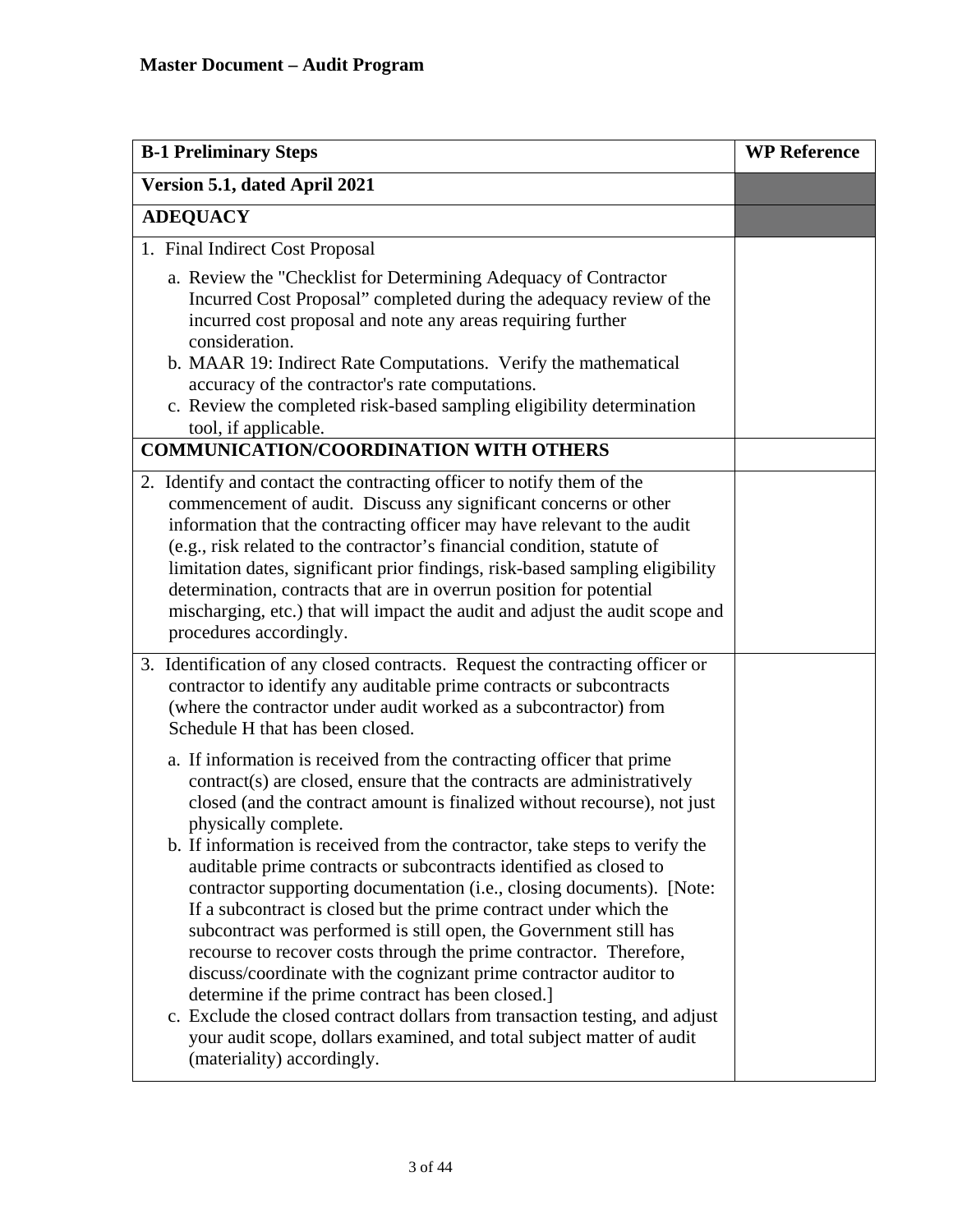| <b>B-1 Preliminary Steps</b>                                                                                                                                                                                                                                                                                                                                                                                                                                                                                                                                                                                                                     | <b>WP Reference</b> |
|--------------------------------------------------------------------------------------------------------------------------------------------------------------------------------------------------------------------------------------------------------------------------------------------------------------------------------------------------------------------------------------------------------------------------------------------------------------------------------------------------------------------------------------------------------------------------------------------------------------------------------------------------|---------------------|
| 4. Determine if the contractor had any cost reimbursable contract<br>terminations included in its incurred cost proposal.                                                                                                                                                                                                                                                                                                                                                                                                                                                                                                                        |                     |
| a. For negotiated/settled terminations the direct and related indirect costs<br>should be removed from the universe. Verify if the contractor removed<br>the indirect cost (Schedule H) and the related direct costs of the<br>terminated contract from the applicable pool and base used to compute<br>indirect costs for other contracts performed during this fiscal year in<br>accordance with the requirements of FAR 49.303-4(b). If not,<br>adjust/remove the terminated contract costs from the audit scope,<br>dollars examined, and total subject matter of audit (materiality)<br>accordingly.                                        |                     |
| b. For terminated contract costs that have not been negotiated/settled the<br>auditor needs to coordinate with auditor performing the termination<br>audit to determine whether to remove the direct termination costs and<br>related indirect costs from the audit scope or retain them in the incurred<br>cost audit and provide the audited indirect rates for incorporation into<br>the termination audit results.                                                                                                                                                                                                                           |                     |
| 5. Where the contractor is performing subcontract or inter-organizational<br>effort (as a lower-tier contractor, coordinate with the prime DCAA<br>office(s) on whether an audit of the subcontractor or inter-organizational<br>transfer cost is needed and if so, coordinate the timing of the audit and<br>expected completion date. If the prime DCAA office does not require an<br>audit, exclude the subcontract / inter-organizational costs from audit and<br>adjust audit scope, dollars examined accordingly. The total subject matter<br>of audit excludes subcontract / inter-organizational costs when an audit is<br>not required. |                     |
| [Note: Not applicable for those determined to be closed in step 3 above].<br>6. Coordinate with the Field Detachment (FD) auditor if the proposal<br>includes classified work. Coordinate as early in the audit process as<br>possible to determine together what coordinated audit approach would be<br>most appropriate to address classified contracts. If the cognizant FD<br>office is unknown, email <b>DCAA-FDRST@dcaa.mil</b> . Exclude from<br>dollars examined direct costs of classified contracts related to FD, if<br>applicable. (Note: indirect costs should remain in the dollars examined.)                                     |                     |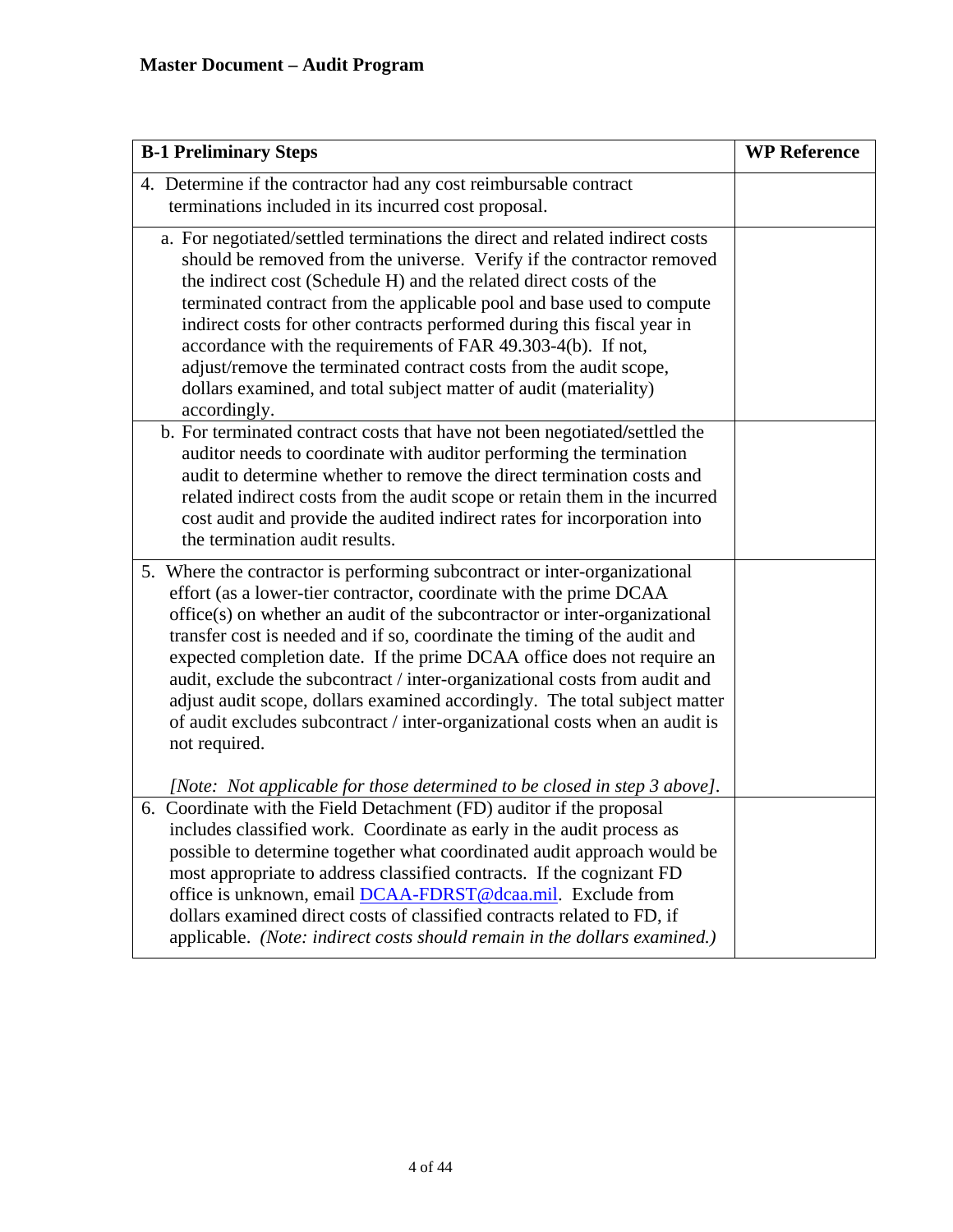| <b>B-1 Preliminary Steps</b>                                                                                                                                                                                                                                                                                                                                                                                                                                                                                                                                                                                                                                                                                                                                                                                                                                                                                                                                                                                                                                                                   | <b>WP Reference</b> |
|------------------------------------------------------------------------------------------------------------------------------------------------------------------------------------------------------------------------------------------------------------------------------------------------------------------------------------------------------------------------------------------------------------------------------------------------------------------------------------------------------------------------------------------------------------------------------------------------------------------------------------------------------------------------------------------------------------------------------------------------------------------------------------------------------------------------------------------------------------------------------------------------------------------------------------------------------------------------------------------------------------------------------------------------------------------------------------------------|---------------------|
| 7. Determine if the proposal includes significant corporate or home office<br>cost allocations or shared service cost allocations requiring assist audits.<br>If not clearly identified in the contractor's proposal, request the contractor<br>to identify its processes for receiving and charging these costs to cost<br>objectives. Based on your understanding of the processes, if required,<br>prepare and request assist audit(s) from DCAA office(s) with<br>corporate/intermediate home office/shared services cost flow downs<br>and/or allocations and establish detailed steps to ensure appropriate audit<br>coverage. Exclude the costs which assist audits were requested from audit<br>and adjust the audit scope and dollars examined accordingly. The total<br>subject matter of audit includes corporate/intermediate home office/shared<br>services cost flow downs or allocations regardless of whether an assist<br>audit is requested.                                                                                                                                 |                     |
| 8. Identify any non-DoD contracts subject to audit (Schedule H and K) and<br>obtain approval from the non-DoD customer to bill for our audit services.<br>If approval is not received, adjust the audit scope and dollars examined<br>accordingly. These costs are also removed for the total subject matter of<br>audit for purposes of the materiality calculation.                                                                                                                                                                                                                                                                                                                                                                                                                                                                                                                                                                                                                                                                                                                          |                     |
| Reminder for NASA Contracts - DCAA can no longer self-initiate audits<br>on NASA contracts and subcontracts. Refer to the reimbursable customer<br>billing information in the DMIS user guide<br>(https://infoserv.dcaaintra.mil/reflib/DDCAA/DMIS_User_Guide/Reimbur<br>sables/Customer_Info_Sheets/FCID_0100_NASA.pdf).                                                                                                                                                                                                                                                                                                                                                                                                                                                                                                                                                                                                                                                                                                                                                                      |                     |
| 9. Small Business or Non-Traditional Defense Contractors – Inquire with the<br>contractor and identify any contracts that are subject to the Class<br>Deviation - Pilot Program for Streamlining Awards for Innovative<br>Technology Projects. Adjust the audit scope and dollars examined<br>accordingly. These costs are also removed from the total subject matter of<br>audit for purposes of the materiality calculation. Contracts, subcontracts<br>and modifications of contracts or subcontracts valued at less than \$7.5<br>million awarded to a small business concern or nontraditional defense<br>contractor pursuant to a technical, merit-based selection procedure or the<br>Small business Innovation Research Program are exempt from the<br>requirements for audit and records examination under the clause at FAR<br>52.215-2, Audit and Records-Negotiations. This class deviation is<br>effective for contracts awarded between January 9, 2018 and October 1,<br>2022 (per Sec. 832, 2021 National Defense Authorization Act (NDAA)).<br>Refer to DPAP memo 2018-00009. |                     |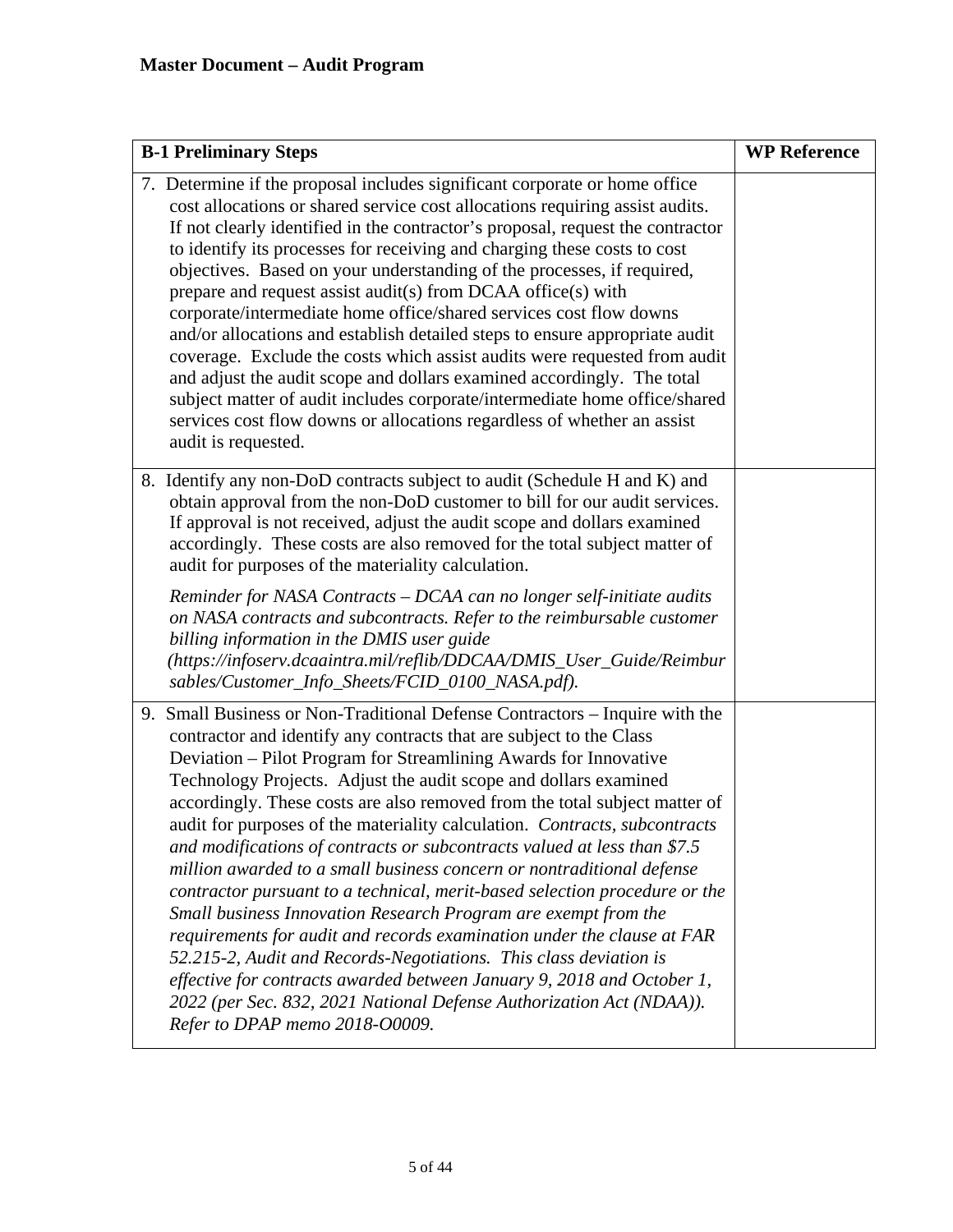| <b>B-1 Preliminary Steps</b>                                                                                                                                                                                                                                                                                                                                                                                                                                                                                                                                                                                                                                             | <b>WP Reference</b> |
|--------------------------------------------------------------------------------------------------------------------------------------------------------------------------------------------------------------------------------------------------------------------------------------------------------------------------------------------------------------------------------------------------------------------------------------------------------------------------------------------------------------------------------------------------------------------------------------------------------------------------------------------------------------------------|---------------------|
| <b>MATERIALITY ASSESSMENT</b>                                                                                                                                                                                                                                                                                                                                                                                                                                                                                                                                                                                                                                            |                     |
| 10. Government Participation:                                                                                                                                                                                                                                                                                                                                                                                                                                                                                                                                                                                                                                            |                     |
| a. Review the contractor's calculation and determine Government<br>flexibly priced contract percentages (Government participation) of the<br>indirect expense base(s) using the schedule of direct costs by contract<br>and cost element from the contractor's proposal. (Ensure the base<br>amounts reconcile to Schedules A, E and H). Coordinate with Field<br>Detachment, when necessary, to confirm that the classified contracts<br>are coded correctly by contract type. This calculation represents the<br>Government participation during the period of examination and will<br>be used for reporting purposes into the report.                                 |                     |
| b. Adjust government participation for materiality and risk assessment<br>purposes taking into consideration contracts already closed, non-DoD<br>contracts and subcontracts for which the civilian agency<br>(reimbursable customer) does not participate in our audit, subcontract<br>cost where the prime / upper-tier auditor does not require an assist<br>audit, T&M contracts, settled cost reimbursable terminations, and<br>contracts subject to the class deviation pilot for innovative technology<br>projects. This calculation assists the audit team in determining the<br>materiality of the indirect portion of the incurred cost for detail<br>testing. |                     |
| 11. Calculate Quantified Materiality:<br>a. Calculate the total subject matter of audit (CAM 6-107.2.b).                                                                                                                                                                                                                                                                                                                                                                                                                                                                                                                                                                 |                     |
| Please note, the total subject matter of audit should be adjusted for those<br>costs that are excluded from the audit subject matter such as closed<br>contracts, settled cost reimbursable terminations, non-DoD contracts<br>where the customer will not fund the audit, and contracts awarded under<br>the Pilot Program for Streamlining Awards for Innovative Technology<br>Projects (DPAP memo 2018-00009).                                                                                                                                                                                                                                                        |                     |
| b. Calculate quantified materiality using the materiality formula (CAM 6-<br>107.2.a) and the total subject matter of audit.                                                                                                                                                                                                                                                                                                                                                                                                                                                                                                                                             |                     |
| 12. Identify Significant Cost Elements (Direct and Indirect):                                                                                                                                                                                                                                                                                                                                                                                                                                                                                                                                                                                                            |                     |
| Identify each direct and indirect cost element exceeding the quantified<br>a.<br>materiality threshold.                                                                                                                                                                                                                                                                                                                                                                                                                                                                                                                                                                  |                     |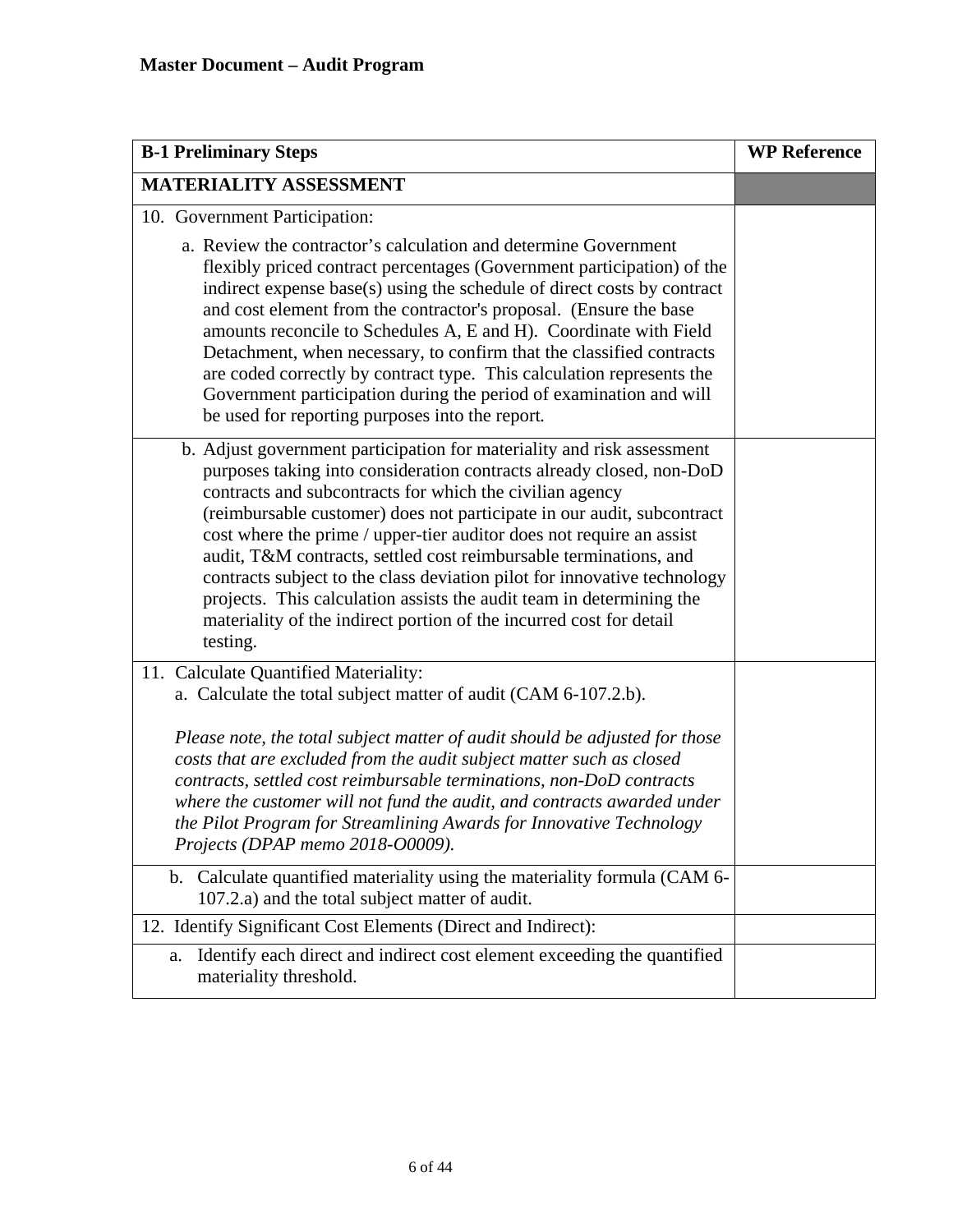| <b>B-1 Preliminary Steps</b>                                                                                                                                                                                                                                                                                                                                                                                                             | <b>WP Reference</b> |
|------------------------------------------------------------------------------------------------------------------------------------------------------------------------------------------------------------------------------------------------------------------------------------------------------------------------------------------------------------------------------------------------------------------------------------------|---------------------|
| b. Identify cost elements with values less than the quantified materiality<br>threshold that are significant based on risk factors, qualitative<br>characteristics, variability, and/or stated concerns of the contracting<br>officer.                                                                                                                                                                                                   |                     |
| The cost elements identified above will be subject to further audit<br>procedures to support the audit opinion.                                                                                                                                                                                                                                                                                                                          |                     |
| 13. Calculate Adjusted Materiality in order to identify accounts recorded in<br>Significant Direct Cost Elements (CAM 6-107.1.c):                                                                                                                                                                                                                                                                                                        |                     |
| For direct cost elements, start with the quantified materiality threshold<br>a.<br>and reduce it based on auditor judgement. In most cases, the amount<br>of the reduction is 20 percent of the quantified materiality amount<br>unless an objective case can be made to reduce it further. This is the<br>adjusted materiality amount. Please note, adjusted materiality is<br>calculated separately for each significant cost element. |                     |
| Note: The contractor's accounting structure and method of reporting<br>costs should not limit the use of materiality but it may require additional<br>analysis (e.g., data analytics) to properly summarize the cost information<br>prior to the application of adjusted materiality and designing sufficient<br>audit procedures.                                                                                                       |                     |
| b. Identify significant accounts/cost amounts proposed in each direct cost<br>element exceeding the adjusted materiality amount.                                                                                                                                                                                                                                                                                                         |                     |
| Identify significant accounts/cost amounts based on risk factors,<br>c.<br>qualitative characteristics, variability, and/or stated concerns of the<br>contracting officer.                                                                                                                                                                                                                                                               |                     |
| The accounts/cost amounts identified in b) and c) above will be subject to<br>further audit procedures to support the audit opinion.                                                                                                                                                                                                                                                                                                     |                     |
| 14. Calculate Adjusted Materiality for Significant Indirect Cost Elements:                                                                                                                                                                                                                                                                                                                                                               |                     |
| Note, the contractor's accounting structure and method of reporting costs<br>should not limit the use of materiality, but may require the audit team to<br>use additional analysis (e.g., data analytics) to summarize the cost<br>information prior to the application of adjusted materiality and designing<br>sufficient audit procedures.                                                                                            |                     |
| For each significant indirect cost element, divide the quantified<br>a.<br>materiality amount by the Gov't participation rate to calculate the<br>revised quantified materiality amount.                                                                                                                                                                                                                                                 |                     |
| b. Reduce the <i>revised</i> quantified materiality (step (a) above) at least 20<br>percent based on auditor judgement to calculate the adjusted<br>materiality amount.                                                                                                                                                                                                                                                                  |                     |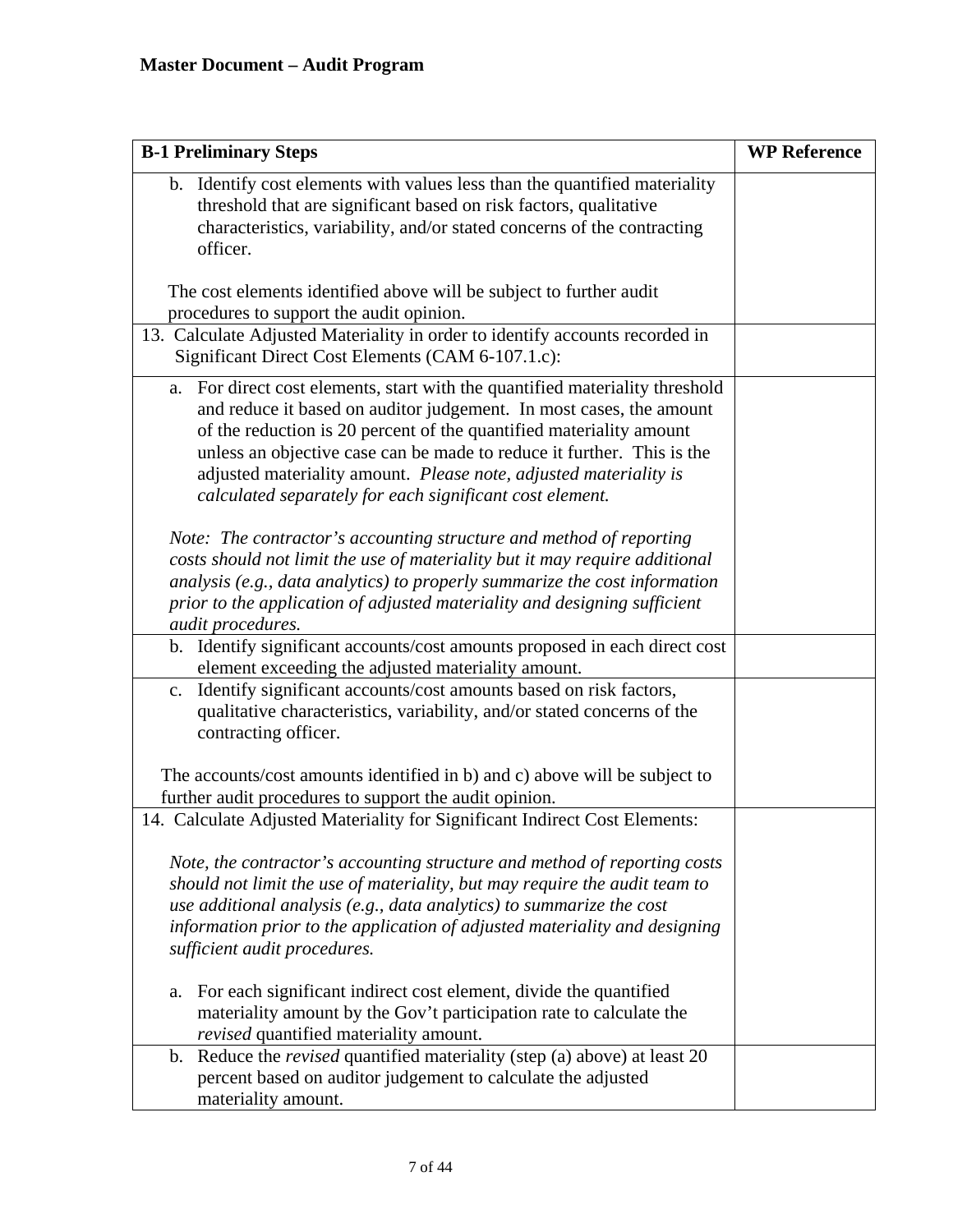| <b>B-1 Preliminary Steps</b>                                                                                                                                                                                                                                                                                                    | <b>WP Reference</b> |
|---------------------------------------------------------------------------------------------------------------------------------------------------------------------------------------------------------------------------------------------------------------------------------------------------------------------------------|---------------------|
| Identify significant accounts/cost amounts proposed in each indirect<br>$\mathbf{c}$ .<br>cost element exceeding the adjusted materiality amount.                                                                                                                                                                               |                     |
| Identify significant accounts/cost amounts based on risk factors,<br>d.<br>qualitative characteristics, variability, and/or stated concerns of the<br>contracting officer.                                                                                                                                                      |                     |
| The accounts/cost amounts identified in c) and d) above will be subject<br>to further audit procedures to support the audit opinion.                                                                                                                                                                                            |                     |
| If the contractor charges the same cost across multiple expense pools<br>$(e.g.$ labor cost, pension cost, etc.), the auditor can combine these<br>costs for testing purposes. The costs must be homogenous and the<br>reasons for separating the cost between expense pools should be<br>verified and tested.                  |                     |
| <b>COMMUNICATING THE ENGAGEMENT / PLANNING MEETINGS</b>                                                                                                                                                                                                                                                                         |                     |
| 15. Hold an initial planning meeting with your supervisor (or if appropriate,<br>the audit team) to discuss the materiality of the audit and discuss the audit<br>scope required to meet auditing standards taking into consideration<br>materiality of the audit assignment. Also include discussion of the<br>milestone plan. |                     |
| 16. During the entrance conference, or other appropriate meeting, make<br>specific inquiries of contractor management and other appropriate parties<br>regarding the following:                                                                                                                                                 |                     |
| 1) Their knowledge of any actual, suspected, or alleged fraud or<br>noncompliance with laws and regulations affecting the period of time<br>corresponding to the subject matter under audit (AT-C 205.32)                                                                                                                       |                     |
| 2) Whether any investigations or legal proceedings, that are significant to<br>the engagement objectives, have been initiated or are in process with<br>respect to the period of time corresponding to the subject matter.<br>(GAGAS 7.14)                                                                                      |                     |
| 3) Other audits and studies performed by other than DCAA that relate to<br>the subject matter under audit. If yes, have the contractor explain the<br>audits and studies performed, any related findings or<br>recommendations, and any contractor corrective actions taken.<br>(GAGAS 7.13)                                    |                     |
| Note: Specifically document in the working papers; the inquiries and the<br>corresponding responses as well as how the responses affect the<br>performance of the engagement.                                                                                                                                                   |                     |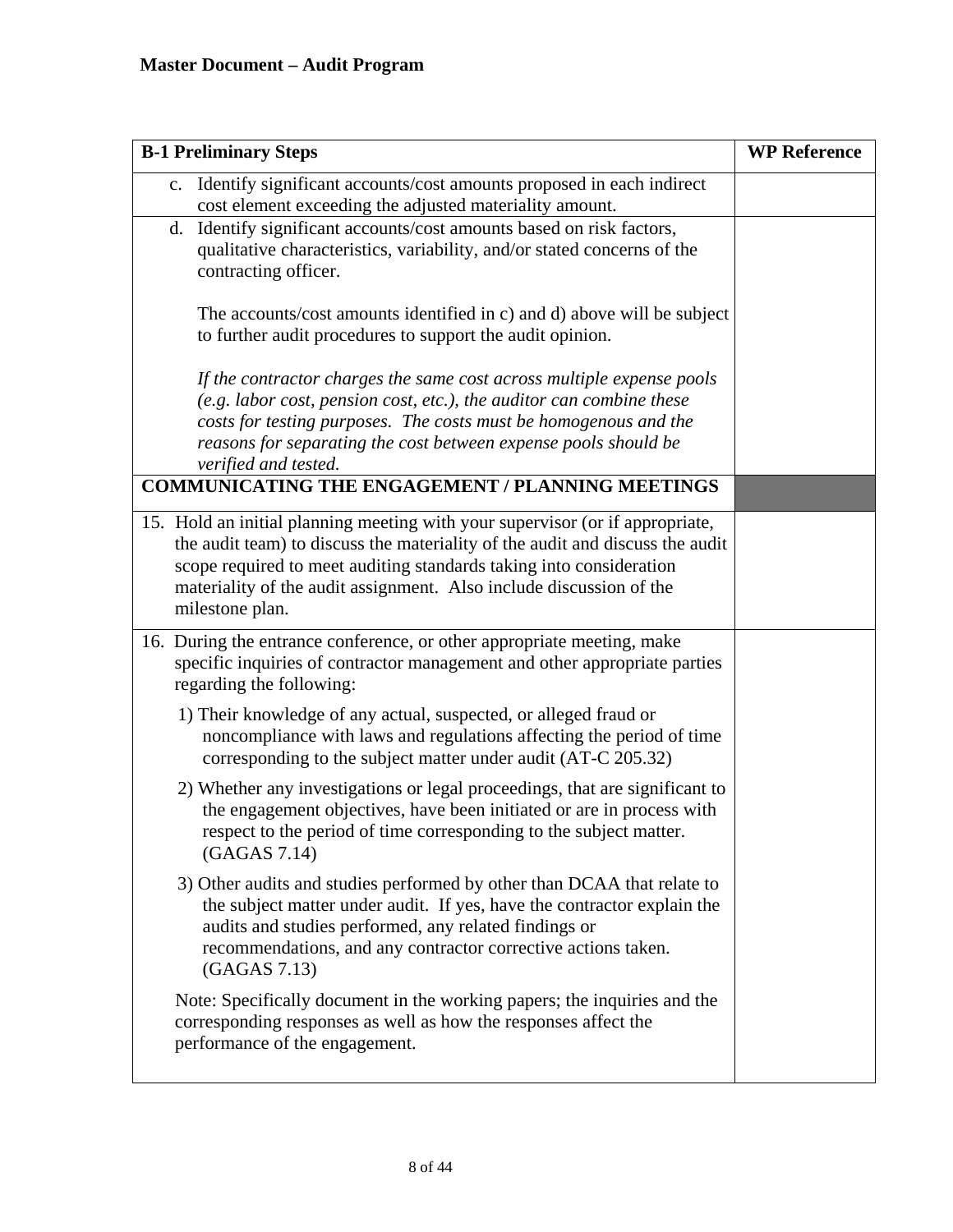| <b>B-1 Preliminary Steps</b>                                                                                                                                                                                                                                                                                                                                                                | <b>WP Reference</b> |
|---------------------------------------------------------------------------------------------------------------------------------------------------------------------------------------------------------------------------------------------------------------------------------------------------------------------------------------------------------------------------------------------|---------------------|
| 17. Hold a planning meeting with the audit team (at a minimum,<br>Supervisor and Auditor) to discuss materiality and the risk assessment. As<br>part of the planning meeting, the audit team should discuss and identify<br>potential noncompliances, whether due to error or fraud that could<br>materially affect the subject matter.                                                     |                     |
| The discussion should include:                                                                                                                                                                                                                                                                                                                                                              |                     |
| relevant prior audit experience (e.g., questioned cost, relevant<br>reported estimating or accounting system deficiencies)                                                                                                                                                                                                                                                                  |                     |
| relevant aspects of the contractor and its environment<br>$\bullet$                                                                                                                                                                                                                                                                                                                         |                     |
| risk of material noncompliance due to fraud (e.g., the extent of<br>$\bullet$<br>financial incentives, pressures to meet budgetary or contractual<br>commitments, and opportunities to commit and conceal fraud.<br>(Consider the fraud risk factors and scenarios presented in the DoD<br>OIG's webpage: Fraud Detection Resources for Auditors (copy<br>link and paste into web browser)) |                     |
| other known factors that increase the risk of material<br>$\bullet$<br>noncompliance with laws and regulations                                                                                                                                                                                                                                                                              |                     |
| the audit team's understanding of relevant key internal controls.                                                                                                                                                                                                                                                                                                                           |                     |
| Document risk factors identified that could materially affect the subject<br>matter and design audit procedures to respond to the increased risk of<br>material noncompliance.                                                                                                                                                                                                              |                     |
| Communication among audit team members about the risk of material<br>misstatement due to error or fraud should continue as needed throughout<br>the audit.                                                                                                                                                                                                                                  |                     |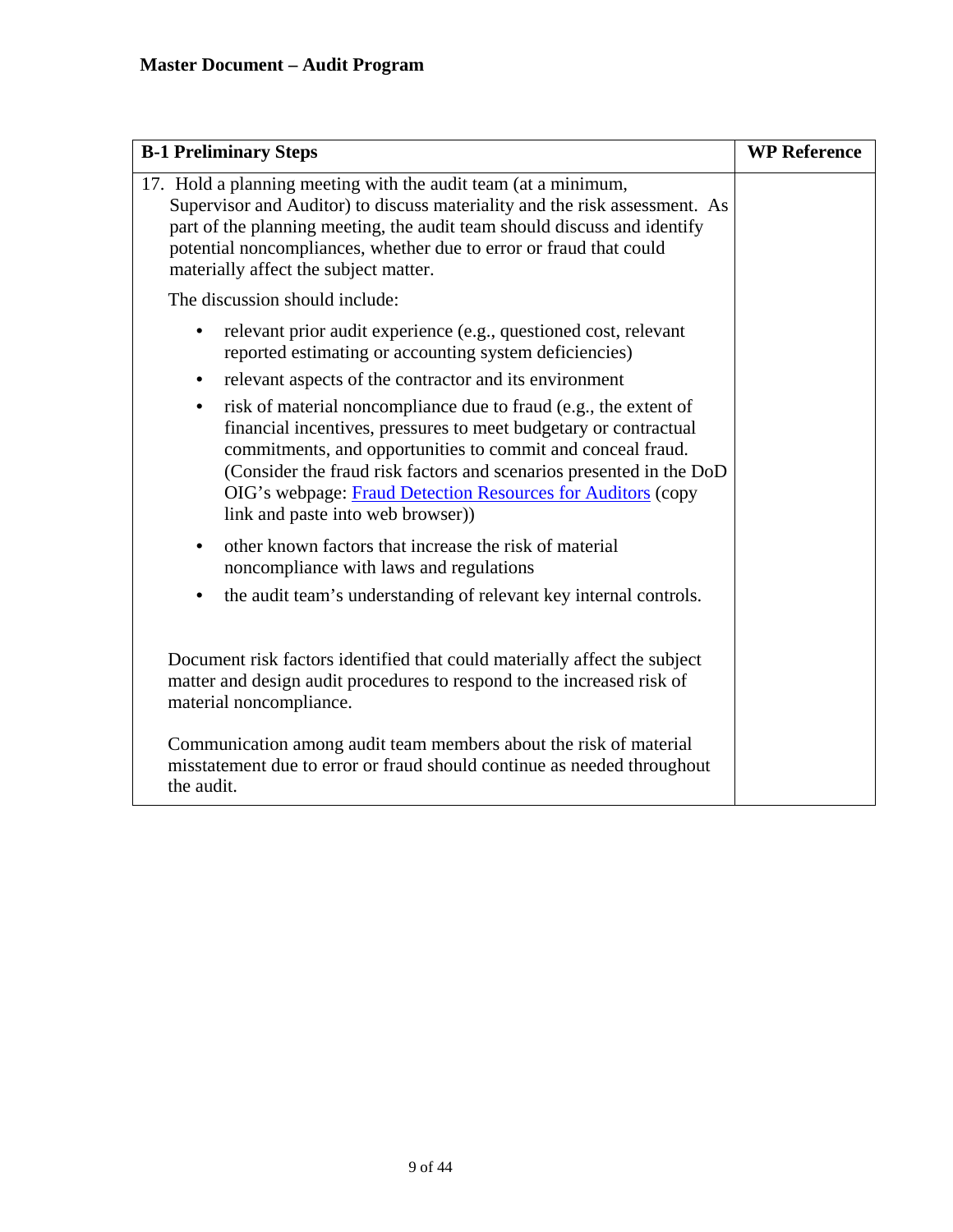| <b>B-1 Preliminary Steps</b>                                                                                                                                                                                                                                                                                                                                                                                                                                                                                                                                                                                                                                                                                                                                                                                                                                                                                                                                                                                          | <b>WP Reference</b> |
|-----------------------------------------------------------------------------------------------------------------------------------------------------------------------------------------------------------------------------------------------------------------------------------------------------------------------------------------------------------------------------------------------------------------------------------------------------------------------------------------------------------------------------------------------------------------------------------------------------------------------------------------------------------------------------------------------------------------------------------------------------------------------------------------------------------------------------------------------------------------------------------------------------------------------------------------------------------------------------------------------------------------------|---------------------|
| <b>CONTRACT BRIEFS AND PERMANENT FILES</b>                                                                                                                                                                                                                                                                                                                                                                                                                                                                                                                                                                                                                                                                                                                                                                                                                                                                                                                                                                            |                     |
| 18. Contract Briefs:                                                                                                                                                                                                                                                                                                                                                                                                                                                                                                                                                                                                                                                                                                                                                                                                                                                                                                                                                                                                  |                     |
| a. Determine the reliability of contractor prepared briefs. If reliability of<br>the contractor briefs has not been determined for the fiscal year under<br>audit, test a sample of contractor briefs for significant contracts to<br>original contract document or Electronic Document Access (EDA) for<br>accuracy. Any significant contracts that the contractor has not<br>adequately briefed should be briefed as part of this audit. Review<br>contract briefs for any<br>special/significant contract terms or provisions that impact the<br>reimbursement or allowability of costs incurred and should be<br>considered in the audit scope (e.g., specified unallowable costs, cost<br>limitations, funding ceilings, cost sharing clauses, treatment of pre-<br>contract costs, etc.).<br>Briefing lower-tier subcontracts - The prime upper-tier auditor may<br>need to brief significant lower-tier subcontracts. This should be done<br>prior to final determination for the need for any assist audits / |                     |
| procedures.                                                                                                                                                                                                                                                                                                                                                                                                                                                                                                                                                                                                                                                                                                                                                                                                                                                                                                                                                                                                           |                     |
| b. For contracts ready to close:<br>(1) Determine the period of performance per the contract brief or to<br>the contract and latest modification to ensure it is ready to close.<br>Note contracts that ended during the examination period and plan<br>testing to identify any amounts incurred outside the contract<br>period of performance.                                                                                                                                                                                                                                                                                                                                                                                                                                                                                                                                                                                                                                                                       |                     |
| (2) For contracts with a Level of Effort (LOE) clause, plan testing to<br>determine if labor hours by category meet the required LOE per<br>the contract and latest modifications.                                                                                                                                                                                                                                                                                                                                                                                                                                                                                                                                                                                                                                                                                                                                                                                                                                    |                     |
| (3) Verify that the total amount proposed does not exceed the lesser of<br>the total allowable costs and fee or funding limitation per the<br>contract brief or contract and latest modification                                                                                                                                                                                                                                                                                                                                                                                                                                                                                                                                                                                                                                                                                                                                                                                                                      |                     |
| (4) Determine if any contracts are at or over contract ceiling amounts<br>indicating risk that costs may have been misallocated to other<br>contracts (e.g., losses on one contract are not allowable under<br>another contract).                                                                                                                                                                                                                                                                                                                                                                                                                                                                                                                                                                                                                                                                                                                                                                                     |                     |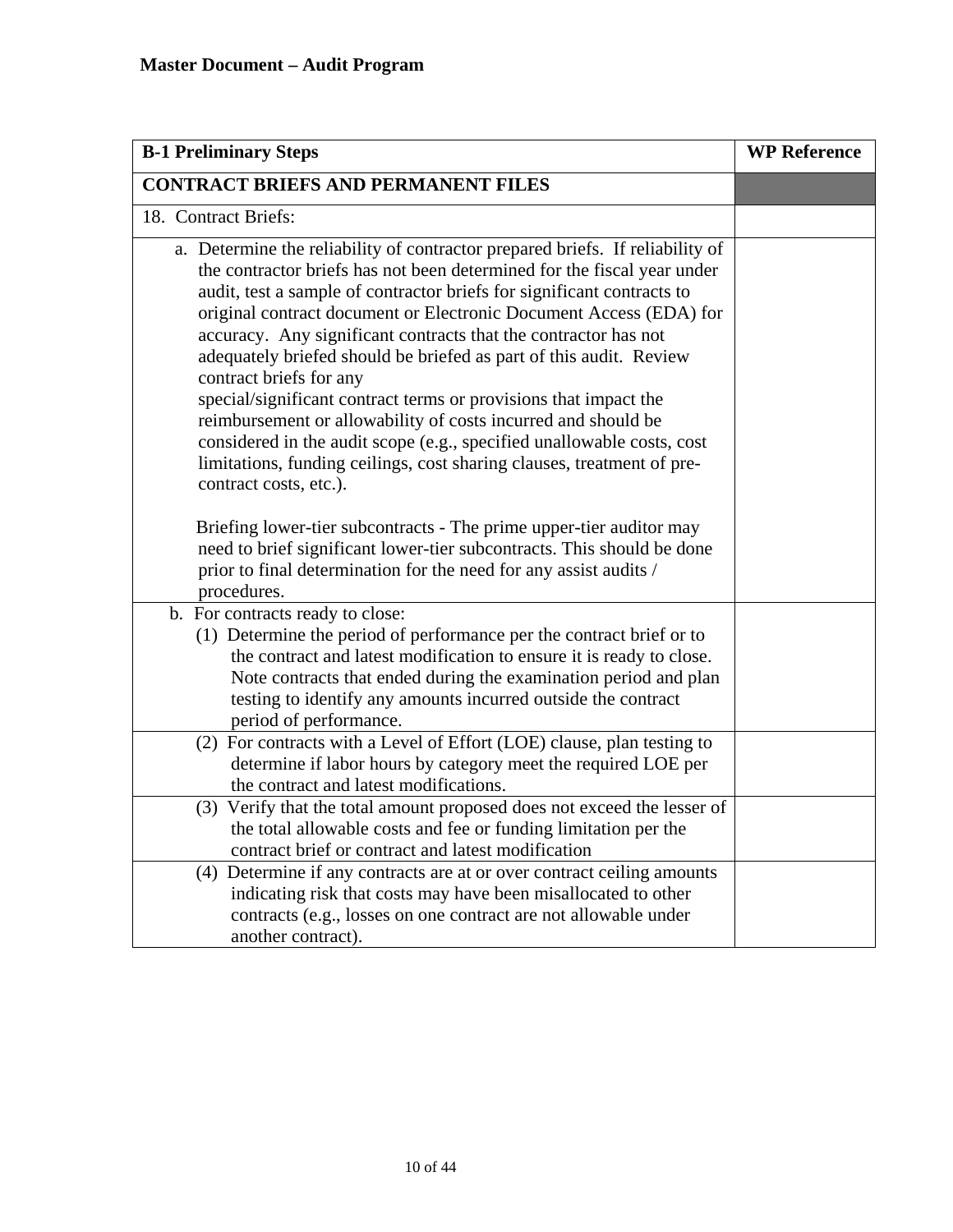| <b>B-1 Preliminary Steps</b>                                                                                                                                                                                                                                                                                                                                                                                                                                                                                                                                                                                                     | <b>WP Reference</b> |
|----------------------------------------------------------------------------------------------------------------------------------------------------------------------------------------------------------------------------------------------------------------------------------------------------------------------------------------------------------------------------------------------------------------------------------------------------------------------------------------------------------------------------------------------------------------------------------------------------------------------------------|---------------------|
| 19. MAAR 3: Permanent Files.                                                                                                                                                                                                                                                                                                                                                                                                                                                                                                                                                                                                     |                     |
| Review permanent files, CAS disclosure statement (if<br>applicable)/contractor policies and procedures for the year(s) under audit,<br>multi-segment contractor responsibility matrix (if applicable), and any<br>prior related audits (e.g., business system deficiency reports, CAS audits,<br>DCMA purchasing system review, etc.) to identify potential audit leads,<br>inconsistent treatment of similar costs, or key prior audit findings to be<br>considered in establishing the audit scope.                                                                                                                            |                     |
| Obtain current organization charts and compare to charts contained in<br>permanent file to identify any changes in organizational structure requiring<br>follow-up and consideration in the audit scope.                                                                                                                                                                                                                                                                                                                                                                                                                         |                     |
| 20. Review permanent file to determine if previous audits included findings and<br>recommendations that impact the subject matter under audit. If there were<br>findings, auditors should document this information in the risk assessment<br>and perform the following procedures:                                                                                                                                                                                                                                                                                                                                              |                     |
| During the entrance conference, ask contractor management if<br>a.<br>corrective actions were taken to address findings and recommendations<br>reported in previous DCAA audits (e.g., questioned costs, business<br>system deficiencies, CAS audits) that are relevant to the subject matter<br>of audit. If yes, have contractor explain corrective actions taken and<br>determine if additional audit procedures should be included in the<br>fieldwork to test the corrective actions. (GAGAS 7.13)<br>b. Document the results of the inquiry and the impact of the corrective<br>actions to the subject matter under audit. |                     |
| (Note: The purpose of this question is to follow up with contractor on<br>relevant prior DCAA audit findings that could have a material effect on the<br>subject matter of audit.)                                                                                                                                                                                                                                                                                                                                                                                                                                               |                     |
| 21. Review permanent file to determine if the contractor has previously<br>provided other studies or audits (e.g., summary listing of internal audits or<br>external audit reports) that directly relate to the subject matter under audit.<br>If there are no other studies or audits, document that information in the<br>work papers and perform the procedures below.                                                                                                                                                                                                                                                        |                     |
| During the entrance conference or another appropriate meeting, ask<br>a.<br>contractor management if internal audits were performed. If yes,<br>request contractor provide a summary listing of the internal audits that<br>would assist us in understanding and evaluating the efficacy of the<br>internal controls relevant to the subject matter of the audit.                                                                                                                                                                                                                                                                |                     |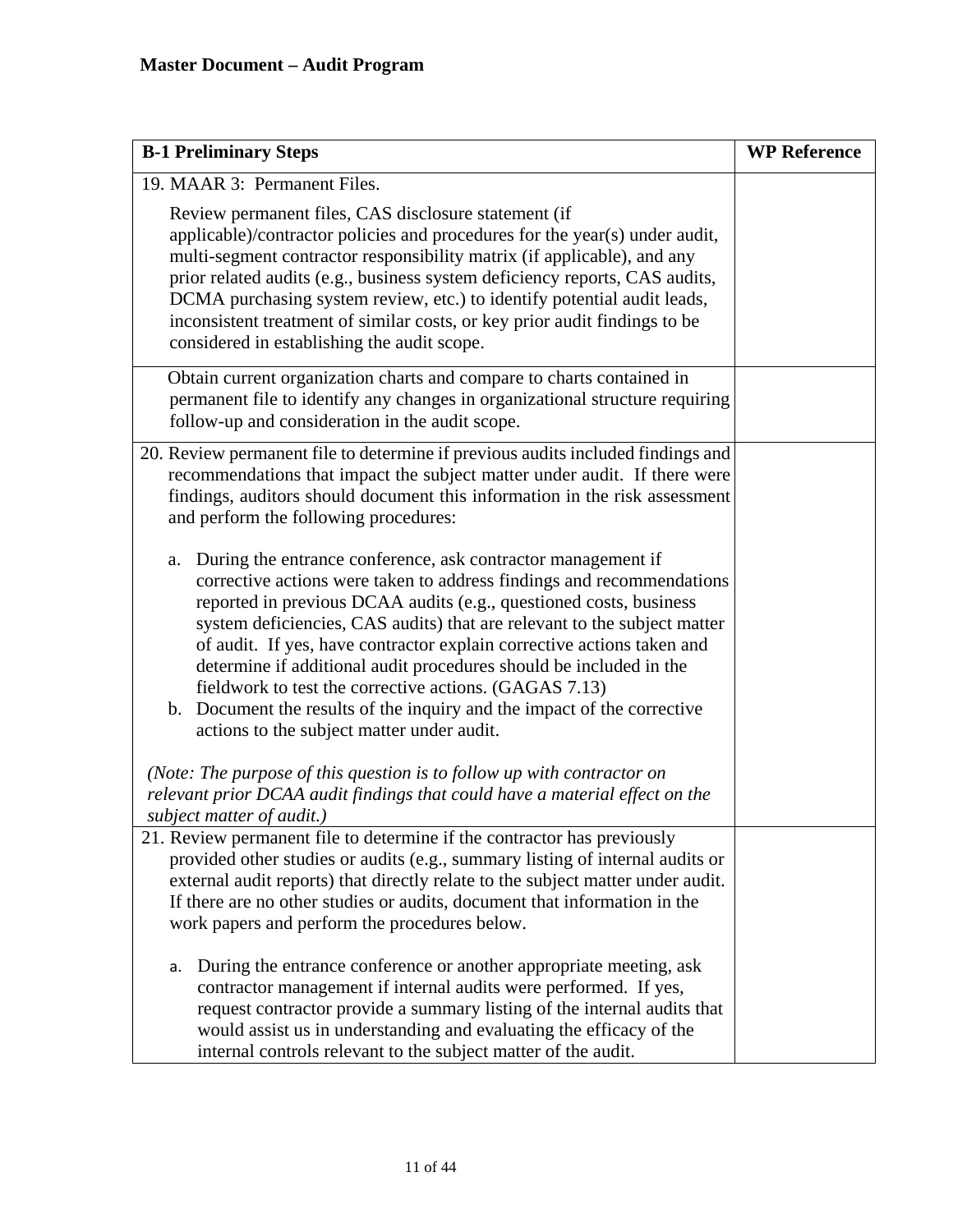| <b>B-1 Preliminary Steps</b>                                                                                                                                                                                                                                                                                                                                                                                                                                                                                                                                                                                                                                                                                                                                                                                                                                                                                                                                                                                                                                                                                                             | <b>WP Reference</b> |
|------------------------------------------------------------------------------------------------------------------------------------------------------------------------------------------------------------------------------------------------------------------------------------------------------------------------------------------------------------------------------------------------------------------------------------------------------------------------------------------------------------------------------------------------------------------------------------------------------------------------------------------------------------------------------------------------------------------------------------------------------------------------------------------------------------------------------------------------------------------------------------------------------------------------------------------------------------------------------------------------------------------------------------------------------------------------------------------------------------------------------------------|---------------------|
| b. If the review of the perm file or the contractor identifies relevant<br>internal audits:<br>Determine if access to these reports is necessary to complete the<br>evaluation of the relevant internal controls to support the risk<br>assessment or audit procedures related to the subject matter of the<br>audit. There must be a nexus between the internal audit reports<br>and the scope of this specific assignment.<br>Document the results of the determination in writing.<br>٠<br>If assignment is at a major contractor location, coordinate with the<br>CAC or FAO point of contact (POC) for internal audit reports to<br>request the contractor provide access to the reports.<br>If assignment is at a non-major contractor and the FAO does not<br>have a designated POC, the auditor should request the contractor<br>provide access to the internal audit reports.<br>The request, issued by the CAC, FAO POC or auditor, should<br>$\bullet$<br>include information on how the internal audit report is relevant to<br>the DCAA audit. Place a copy of the request in the assignment<br>administrative work papers. |                     |
| If the review of the perm file or the contractor identifies relevant other<br>$\mathbf{c}$ .<br>audits or studies:<br>Obtain publicly available information for the relevant other<br>Government agency audits (e.g., websites for DoD IG or other IGs,<br>service audit agencies, etc.).<br>Make appropriate adjustments to your risk assessment and planned<br>procedures based on reported findings.<br>Document the results of the inquiries including the response<br>٠<br>received from contractor's for any request for access to internal<br>audit reports. (If access was not granted this should include the<br>contractor's rationale or justification for not granting access).                                                                                                                                                                                                                                                                                                                                                                                                                                              |                     |
| Review the results and determine if additional audit procedures are<br>d.<br>needed to address any identified risk. (Note: The purpose of this<br>question is to discover any new audit leads that could affect the scope<br>of current audit.).                                                                                                                                                                                                                                                                                                                                                                                                                                                                                                                                                                                                                                                                                                                                                                                                                                                                                         |                     |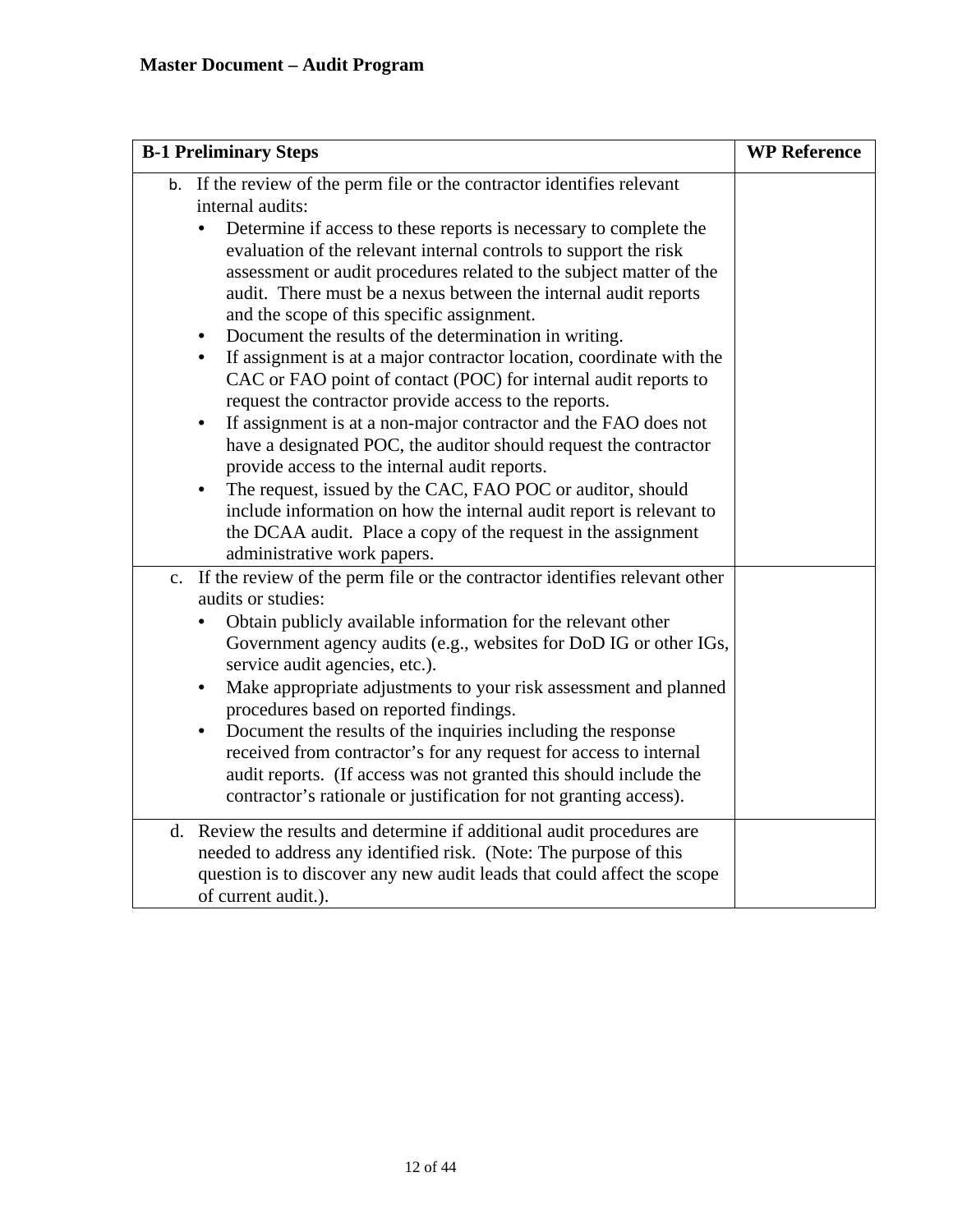| <b>B-1 Preliminary Steps</b>                                                                                                                                                                                                                                                                                                                                                                                                                                                                                                                             | <b>WP Reference</b> |
|----------------------------------------------------------------------------------------------------------------------------------------------------------------------------------------------------------------------------------------------------------------------------------------------------------------------------------------------------------------------------------------------------------------------------------------------------------------------------------------------------------------------------------------------------------|---------------------|
| 21. MAAR 6 and 13. Document the sufficiency and impact of real-time<br>MAARs on audit scope. If labor and/or material costs are significant,<br>and no real-time testing was performed or real time testing was not<br>sufficient, design alternate procedures to test for existence and<br>allocability, reference MRD 13-PPD-012(R) dated July 18, 2013.                                                                                                                                                                                               |                     |
| [Reminder: the audit team should identify the level of alternate<br>procedures required to examine on the labor or material costs based on<br>identified risk for the cost element, including documenting basis of<br>reliance on computerized data through testing of internal controls for<br>that purpose.]                                                                                                                                                                                                                                           |                     |
| <b>ANALYTICAL PROCEDURES</b>                                                                                                                                                                                                                                                                                                                                                                                                                                                                                                                             |                     |
| 23. MAAR 15: Indirect Cost Comparison with Prior Years and Budgets:<br>a. Compare base and pool totals and rates/factors to prior year and<br>budgetary amounts. Determine if the indirect rate structure to<br>accumulate and allocate costs is consistent with the contractor's written<br>policies/procedures, CAS disclosure statement (if applicable), and<br>indirect rate structure used to prepare forward pricing and/or provisional<br>billing indirect rates for the same year (CAS 401/FAR 31.203).                                          |                     |
| b. Compare final indirect accounts within pools to prior years and budget<br>to identify changes in accounting practices, reclassification of costs,<br>critical and sensitive accounts, new accounts (including voluntary<br>deleted items), and areas with substantial increases or decreases in costs<br>that require further audit analysis and/or explanation. Analysis should<br>also consider relativity between pools and bases (i.e., consider the<br>indirect expense change relative to the change in base in determining<br>reasonableness). |                     |
| c. Perform trend analysis to disclose any significant increases in the ratio<br>of direct to indirect labor accounts. Follow-up on significant<br>fluctuations requiring further audit analysis and/or explanation (e.g., the<br>contractor may be misclassifying direct contract costs to selling and<br>marketing costs or IR&D/B&P costs).                                                                                                                                                                                                            |                     |
| d. Obtain supporting account detail entries for accounts determined to be<br>sensitive, new accounts with significant costs, and accounts with large<br>variances from performing steps b. and c. above. If material, tailor the<br>detailed audit steps to address any risks identified.                                                                                                                                                                                                                                                                |                     |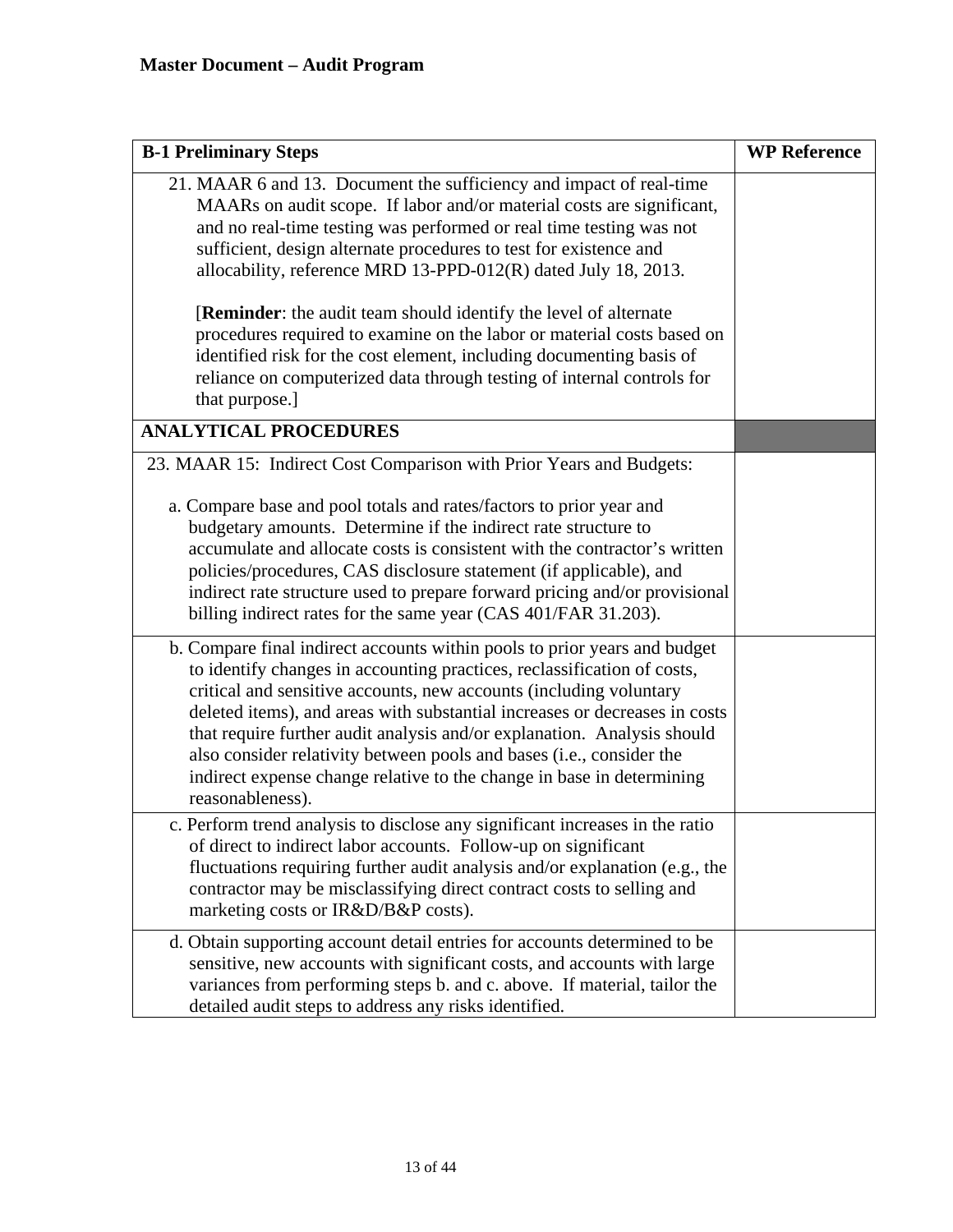| <b>B-1 Preliminary Steps</b>                                                                                                                                                                                                                                                                                                                                                                                                                                                                                                                                                                                                                        | <b>WP Reference</b> |
|-----------------------------------------------------------------------------------------------------------------------------------------------------------------------------------------------------------------------------------------------------------------------------------------------------------------------------------------------------------------------------------------------------------------------------------------------------------------------------------------------------------------------------------------------------------------------------------------------------------------------------------------------------|---------------------|
| 24. MAAR 8: Comparative Analysis - Sensitive Labor Accounts. Perform a<br>comparative analysis of sensitive labor accounts (e.g., standby labor or<br>indirect charging by direct labor employees) to identify any sensitive labor<br>changes that vary significantly from prior periods and/or budgetary<br>estimates. Be alert to situations where labor is being excluded from<br>overhead allocation bases or transferred from the allocation base to the<br>indirect cost pool.                                                                                                                                                                |                     |
| 25. MAAR 7: Changes in Charging Direct/Indirect costs. Based on the<br>performance of the preliminary audit steps and other known information,<br>evaluate any identified significant changes in practices for charging<br>direct/indirect costs for consistency with generally accepted accounting<br>principles, the applicable costs principles per contracts, and any applicable<br>CAS requirements. The purpose is to verify that changes in charging do<br>not have the effect of improperly shifting costs among cost objectives,<br>circumventing cost targets or ceilings of certain contracts, or other<br>significant costs categories. |                     |
| 26. Review contractor's executive compensation schedule (Supplement<br>Sch. B) Compensation for Certain Contractor Employees per FAR 31.205-<br>6(p). Analyze significant changes from prior years. Review for<br>compliance with regulatory compensation caps. Assess the level of risk<br>for unreasonable compensation and whether testing should be performed<br>to evaluate compliance with FAR 31.205-6. Coordinate with the Agency<br>Compensation Team, if necessary.                                                                                                                                                                       |                     |
| 27. Perform a profit margin test on T&M/Labor Hour contracts by comparing<br>total contract billed amounts (e.g., from Schedule K of the contractor's<br>submission) to total actual contract costs reported (e.g., from Schedule H).<br>Follow-up on any contracts that appear to have significant profit margin.<br>If variances in labor rates are the cause for the significant profit margin,<br>assess the risk that the contractor is substituting less qualified employees<br>and adjust audit scope for labor billings/costs accordingly.                                                                                                  |                     |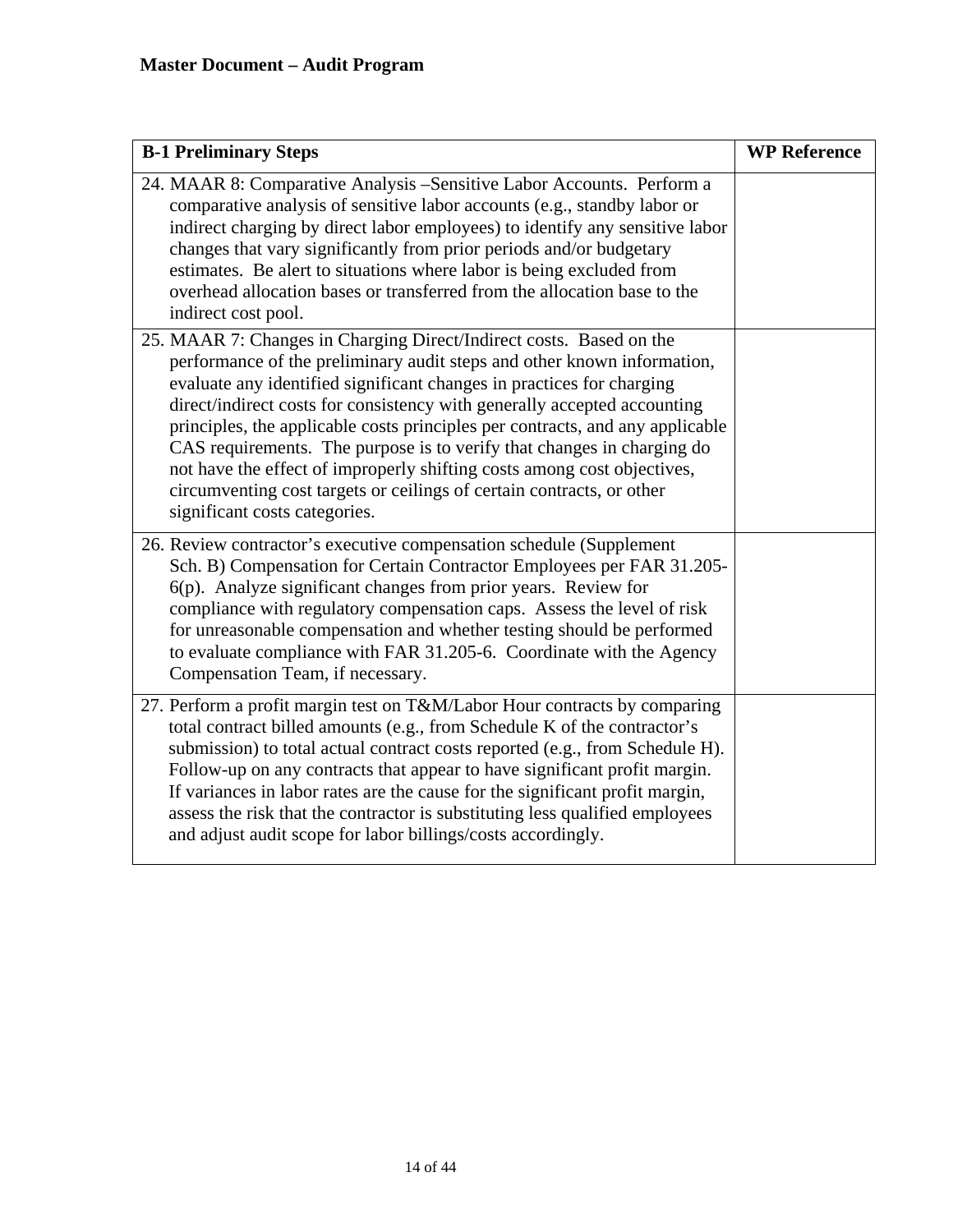| <b>B-1 Preliminary Steps</b>                                                                                                                                                                                                                                                                                                                                                                                                                                                                                       | <b>WP Reference</b> |
|--------------------------------------------------------------------------------------------------------------------------------------------------------------------------------------------------------------------------------------------------------------------------------------------------------------------------------------------------------------------------------------------------------------------------------------------------------------------------------------------------------------------|---------------------|
| 28. Schedule I Billing Variances: Scan Schedule I for material over / under<br>billings at both the total and individual contract level. If material variances<br>are identified:                                                                                                                                                                                                                                                                                                                                  |                     |
| Determine the cause (timing issues, over/understated billing rates,<br>$etc.$ );                                                                                                                                                                                                                                                                                                                                                                                                                                   |                     |
| Adjust the cost element risk and scope of testing, if necessary; and<br>$\bullet$<br>Discuss with the supervisor the need to set up an audit to examine the<br>contractor's compliance with DFARS $252.242-7006(c)(15)(i)$ and (16).                                                                                                                                                                                                                                                                               |                     |
| Note: Variances between provisional and actual rates should cause variances<br>on all contracts to go same direction (positive or negative). If there are both<br>significant over and under billings, this is an indicator that another factor may<br>be contributing to the variances.                                                                                                                                                                                                                           |                     |
| <b>INTERNAL CONTROLS</b>                                                                                                                                                                                                                                                                                                                                                                                                                                                                                           |                     |
| $[Note - this section is applicable to the controls, processes, and procedures in]$<br>place for the year in which the costs were incurred.]                                                                                                                                                                                                                                                                                                                                                                       |                     |
| 29. Obtain and document an understanding of the contractor's incurred cost<br>proposal and its processes for developing the proposal using the<br>framework of WP B-2. Obtain and document an understanding of the<br>underlying related supporting documentation and the relevant<br>policies/procedures /processes related to those specific incurred cost areas<br>(e.g., the basis of the costs and from where the numbers/amounts are<br>derived) that we selected for detailed testing based on materiality. |                     |
| Coordinate with contractor and obtain a walk-through of the incurred<br>a.<br>cost proposal. If necessary, obtain subsequent walkthroughs of<br>specific processes. If applicable, the walk-through should be<br>coordinated to include the FD audit team.                                                                                                                                                                                                                                                         |                     |
| b. Review other sources in which an understanding can be established<br>such as concurrent audits that were performed (MAAR 6 and MAAR<br>13), accounting system audit, DCMA CPSR review, etc.                                                                                                                                                                                                                                                                                                                     |                     |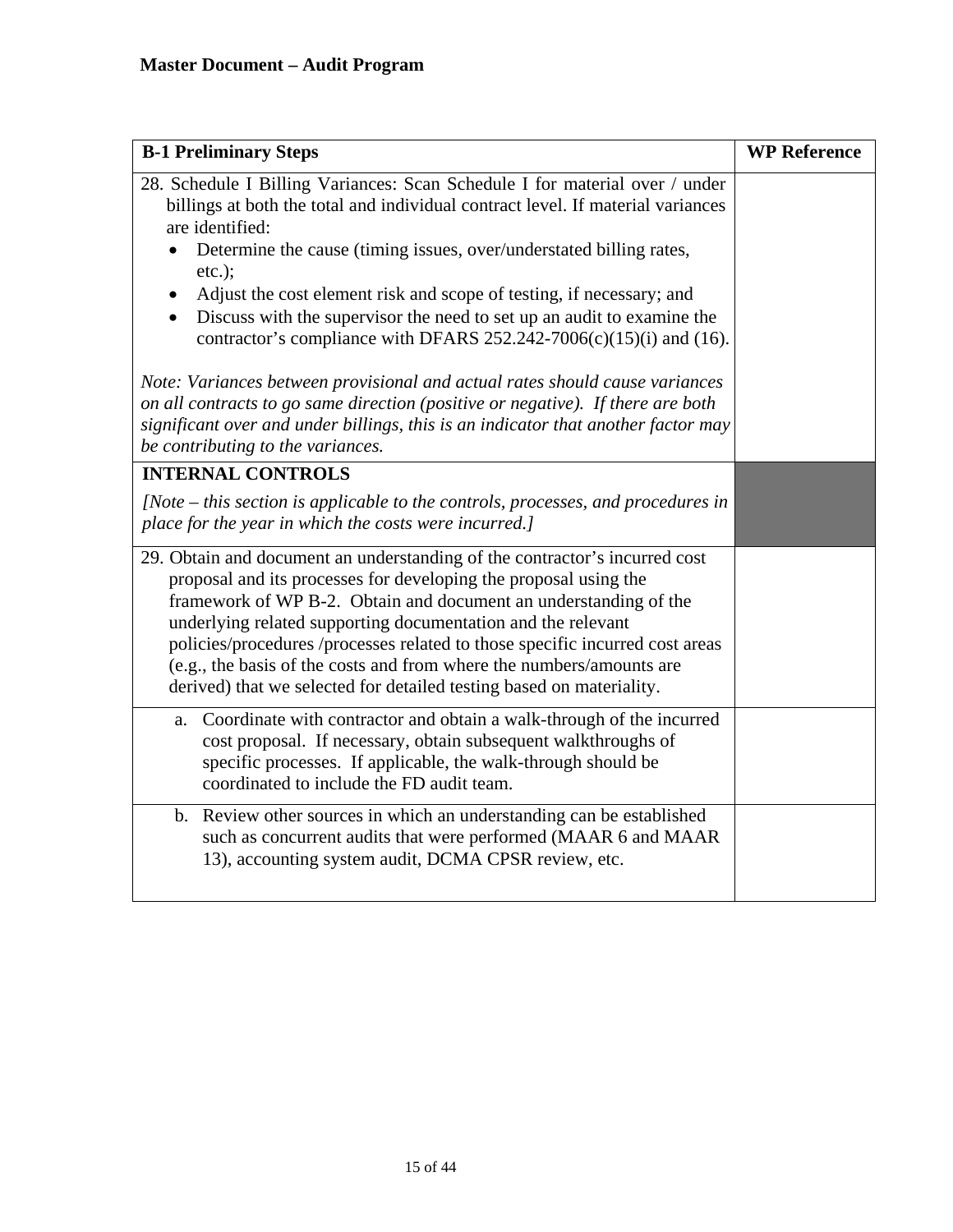| <b>B-1 Preliminary Steps</b>                                                                                                                                                                                                                                                                                                                                                                                                                                                                                                                                                                                                                                         | <b>WP Reference</b> |
|----------------------------------------------------------------------------------------------------------------------------------------------------------------------------------------------------------------------------------------------------------------------------------------------------------------------------------------------------------------------------------------------------------------------------------------------------------------------------------------------------------------------------------------------------------------------------------------------------------------------------------------------------------------------|---------------------|
| c. This understanding should include the following as applicable:<br>The contractor's subcontract award and management process and<br>the extent of the contractor's evaluation of subcontract costs to<br>ensure compliance with contract terms.                                                                                                                                                                                                                                                                                                                                                                                                                    |                     |
| An understanding of the contractor's inter-organizational transfer<br>(IOT) policies and procedures. Make inquiries relating to inter-<br>organizational transfers and/or related party transactions. Gain<br>understanding of where costs are proposed (i.e. are costs included<br>in both authorizing and performing segments' incurred cost<br>proposal (ICP)?) Determine if profit is treated properly (FAR<br>$31.205 - 26(e)$ ).                                                                                                                                                                                                                               |                     |
| The contractor's management system regarding adherence to<br>٠<br>budgetary controls and if managers' bonuses or incentives are<br>determined based on performance against some predetermined<br>budget (Tight budgetary policies may increase the risk of labor<br>mischarging).                                                                                                                                                                                                                                                                                                                                                                                    |                     |
| Gain an understanding of the contractor's process in setting the<br>compensation package (executive and nonexecutive) and ensuring<br>that the aggregate of each element of the total compensation<br>package complies with the allowability and reasonableness<br>requirements of FAR 31.205-6. If the Agency Compensation<br>Team will perform detailed procedures, the FAO and<br>Compensation Team auditors should coordinate with the<br>contractor and obtain a detailed walkthrough of the compensation<br>system. Based on this understanding of the system and identified<br>risks, tailor detailed procedures to test for compliance with FAR<br>31.205-6. |                     |
| An understanding of the accumulation of classified contract costs<br>in the contractor's business systems.<br>Specifically, note if there are any departures from standard<br>policies and procedures or separate accounting, billing, labor,<br>material, subcontract management, etc. systems for classified<br>contract costs and how the data from these systems is incorporated<br>into the ICP.                                                                                                                                                                                                                                                                |                     |
| Establish additional procedures based on risk disclosed.                                                                                                                                                                                                                                                                                                                                                                                                                                                                                                                                                                                                             |                     |
| 30. Document assessment of control risk.                                                                                                                                                                                                                                                                                                                                                                                                                                                                                                                                                                                                                             |                     |
| 31. Document the reliance that can be placed on computerized data relevant to<br>the period under audit.                                                                                                                                                                                                                                                                                                                                                                                                                                                                                                                                                             |                     |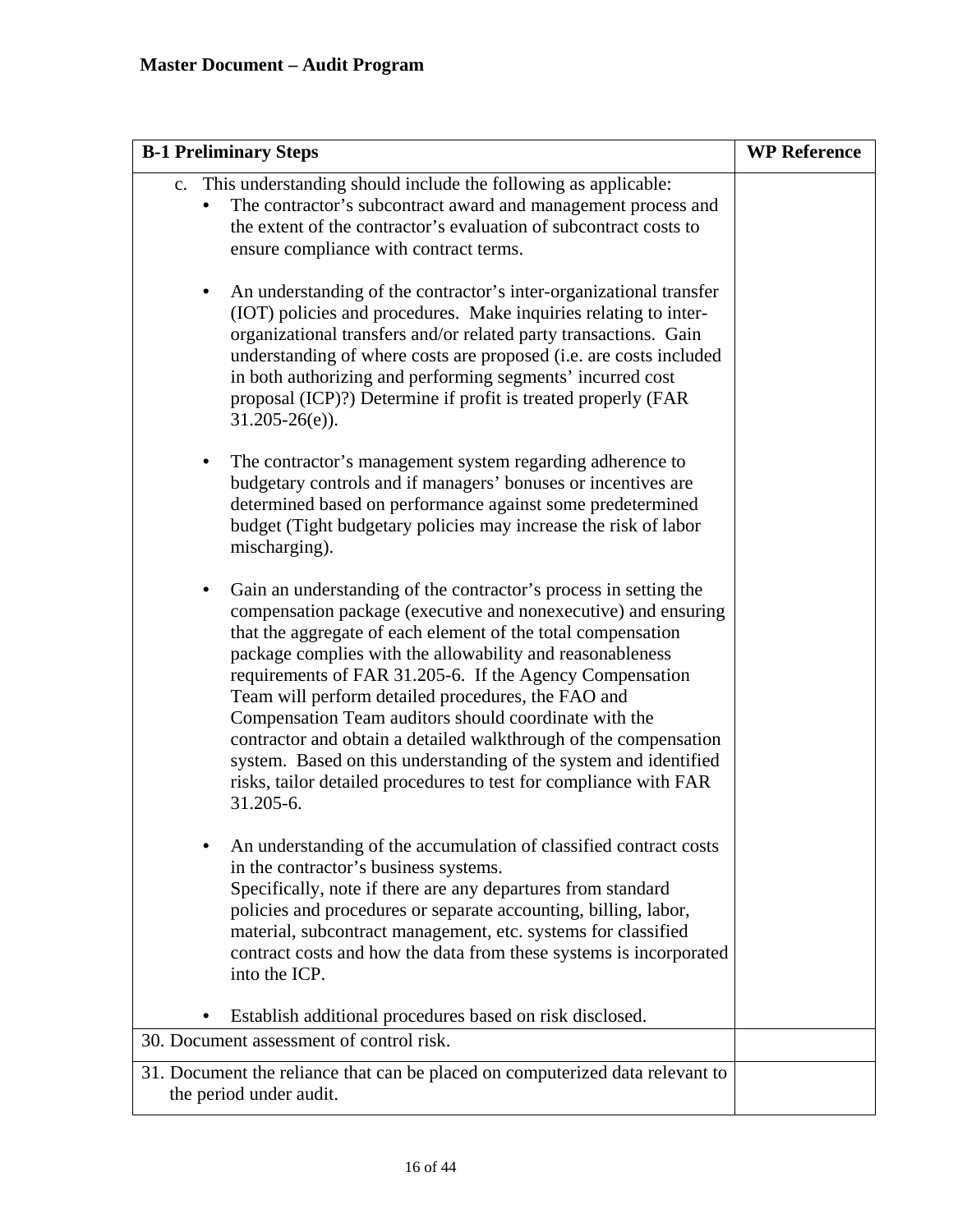| <b>B-1 Preliminary Steps</b>                                                                                                                                                                                                                                                                                                                                                                                                                                                                                                                                                                          | <b>WP Reference</b> |
|-------------------------------------------------------------------------------------------------------------------------------------------------------------------------------------------------------------------------------------------------------------------------------------------------------------------------------------------------------------------------------------------------------------------------------------------------------------------------------------------------------------------------------------------------------------------------------------------------------|---------------------|
| 32. Scanning Controls. Determine the reliance of scanned documents for the<br>contractor's fiscal year being audited. If not performed in another<br>assignment, request the contractor to provide a demonstration/walkthrough<br>to obtain an understanding of the system and control activities over the<br>functional elements that make up the source document imaging process. If<br>necessary, include audit procedures to test a sample of images to original<br>documentation as part of audit scope.                                                                                         |                     |
| 33. Testing to Payment for Non-Labor Costs. Obtain an understanding of the<br>contractor's policies, procedures, and processes, including internal controls,<br>applicable to the fiscal year under audit for ensuring timely payment of costs.<br>Consider the contractor's financial statements and aging of accounts payable,<br>financial condition, or other considerations that identify risk the contractor is<br>delinquent in paying costs in the ordinary course of business. Assess the risk<br>of the contractor being materially non-compliant (i.e., delinquent in payment<br>of cost). |                     |
| Consider the results of testing to payments performed during the incurred<br>a.<br>cost fiscal year in other assignments (e.g., paid voucher,<br>accounting/billing system). Document the reliance on any specific audit<br>work previously performed.                                                                                                                                                                                                                                                                                                                                                |                     |
| Based on your materiality and risk assessment, design audit procedures to<br>b.<br>ensure the contractor's compliance with FAR 52.216-7(b)(1).<br>(1) If the risk of non-payment is low, perform a judgmental selection or<br>statistical sample of all payments (i.e., all non-labor expense<br>accounts) to source documents (e.g., cancelled checks, electronic<br>funds transfers, bank statements, or other evidence of payment).<br>(2) If the risk of non-payment is high, establish payment as a criterion<br>when testing for allowability.                                                  |                     |
| OTHER PROCEDURES THAT MAY NEED TO BE<br>PERFORMED BASED ON DOLLARS EXAMINED, GOVERNMENT<br>PARTICIPATION, PRIOR AUDIT FINDINGS, OR<br><b>SIGNIFICANCE</b> (For the majority of non-major contractors, these steps<br>may not be applicable. Discuss with your supervisor and obtain approval<br>prior to performing these steps.)                                                                                                                                                                                                                                                                     |                     |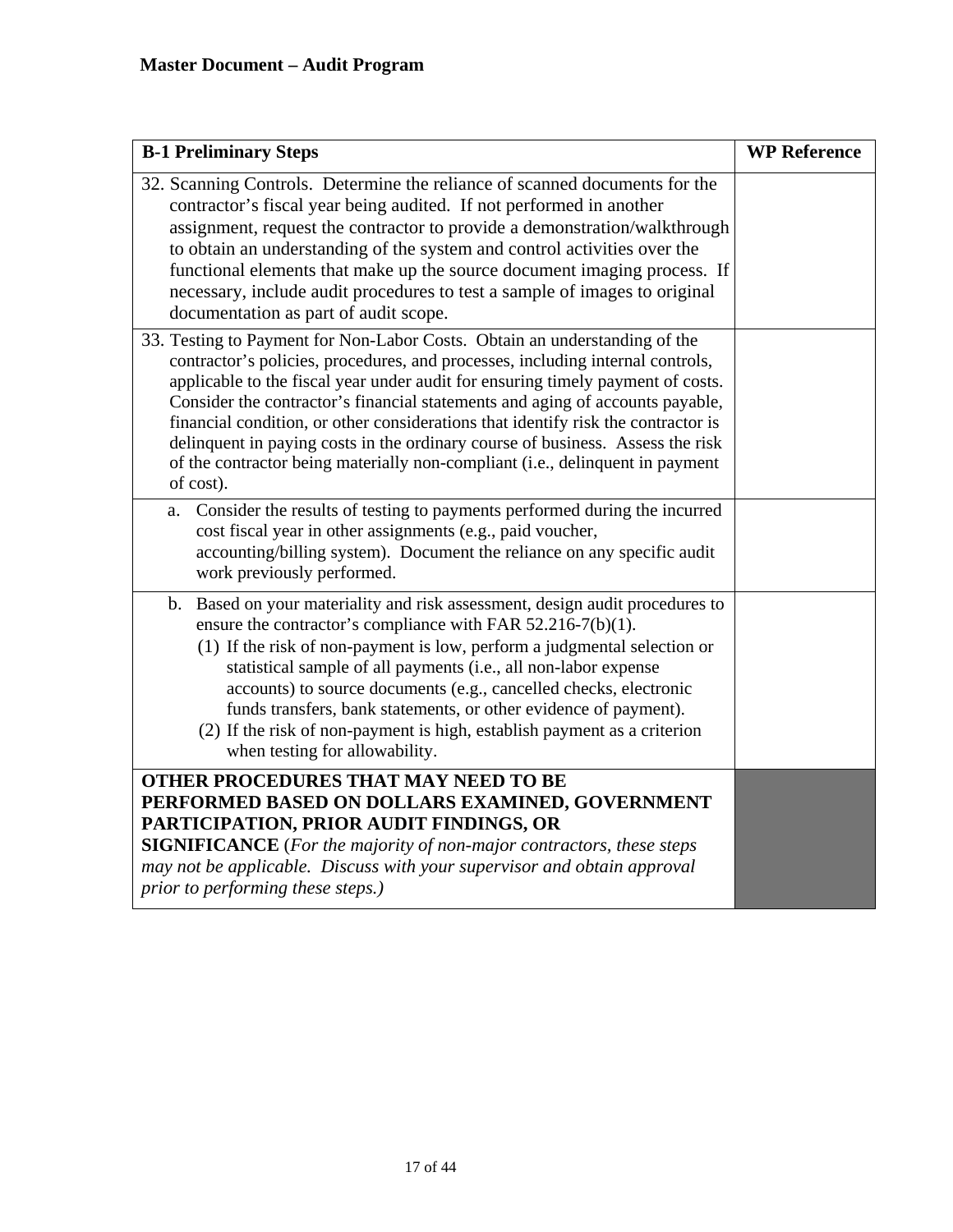| <b>B-1 Preliminary Steps</b>                                                                                                                                                                                                                                                                                                                                                                                                                                                                                                                                                                                                                                                                                                                                                                                                 | <b>WP Reference</b> |
|------------------------------------------------------------------------------------------------------------------------------------------------------------------------------------------------------------------------------------------------------------------------------------------------------------------------------------------------------------------------------------------------------------------------------------------------------------------------------------------------------------------------------------------------------------------------------------------------------------------------------------------------------------------------------------------------------------------------------------------------------------------------------------------------------------------------------|---------------------|
| 34. Excessive Pass Through Costs (FAR 52.215-23- previously DFARS<br>252.215-7004). (The DFARS clause became effective for all contracts<br>awarded after 4/26/2007. The FAR clause became effective 10/14/2009.)<br>If costs for total subcontract effort are expected to exceed 70 percent of the<br>total costs of work to be performed (at total contract level), the prime /<br>upper-tier contractor must provide evidence of its "added value".<br>For DoD, all flexibly priced contracts awarded on or after 4/26/2007 are<br>subject to pass-through limitations, except FPI contracts awarded<br>competitively or for commercial items. For civilian agencies, all cost<br>reimbursement type contracts awarded on or after 10/14/2009 over the<br>simplified acquisition threshold are subject to the limitation. |                     |
| Analyze the incurred cost proposal (Schedules J and H) for indicators<br>a.<br>of contracts at risk for excessive pass-through costs.                                                                                                                                                                                                                                                                                                                                                                                                                                                                                                                                                                                                                                                                                        |                     |
| Since the ICP is snapshot in time and changes often occur, it may be<br>b.<br>necessary (based on risk) to request the contractor to identify contracts<br>in which the current total subcontract value is expected to exceed 70%<br>of total contract costs.                                                                                                                                                                                                                                                                                                                                                                                                                                                                                                                                                                |                     |
| Based on the above, design the procedures in section F to ensure the<br>c.<br>submission does not include unallowable excessive pass-through<br>charges in accordance with FAR 31.203(i)).                                                                                                                                                                                                                                                                                                                                                                                                                                                                                                                                                                                                                                   |                     |
| 35. Review applicable Board of Directors' minutes and audit committee<br>minutes for the year(s) being audited (or corporate auditor's review) for<br>potential audit leads requiring follow-up and consideration in audit scope<br>$(CAM 3-204.17(c)).$                                                                                                                                                                                                                                                                                                                                                                                                                                                                                                                                                                     |                     |
| 36. MAAR 4: Tax Returns and Financial Statements. If the contractor is a<br>corporation that prepares consolidated financial statements, these steps are<br>usually largely performed by the corporate auditors.<br>Auditors of contractor segments should coordinate with the corporate<br>auditors to (1) pursue audit leads identified by the corporate auditors and<br>(2) assess additional audit effort necessary at the segment level. All<br>auditors should review the notes to the financial statements for possible<br>audit leads requiring follow-up (CAM 3-204.17c).                                                                                                                                                                                                                                           |                     |
| Review corporate financial statements, tax returns and SEC filings as<br>a.<br>appropriate. Follow-up on any significant audit issues (e.g., credits,<br>organizational changes, litigation issues, related party transactions,<br>$etc.$ ).                                                                                                                                                                                                                                                                                                                                                                                                                                                                                                                                                                                 |                     |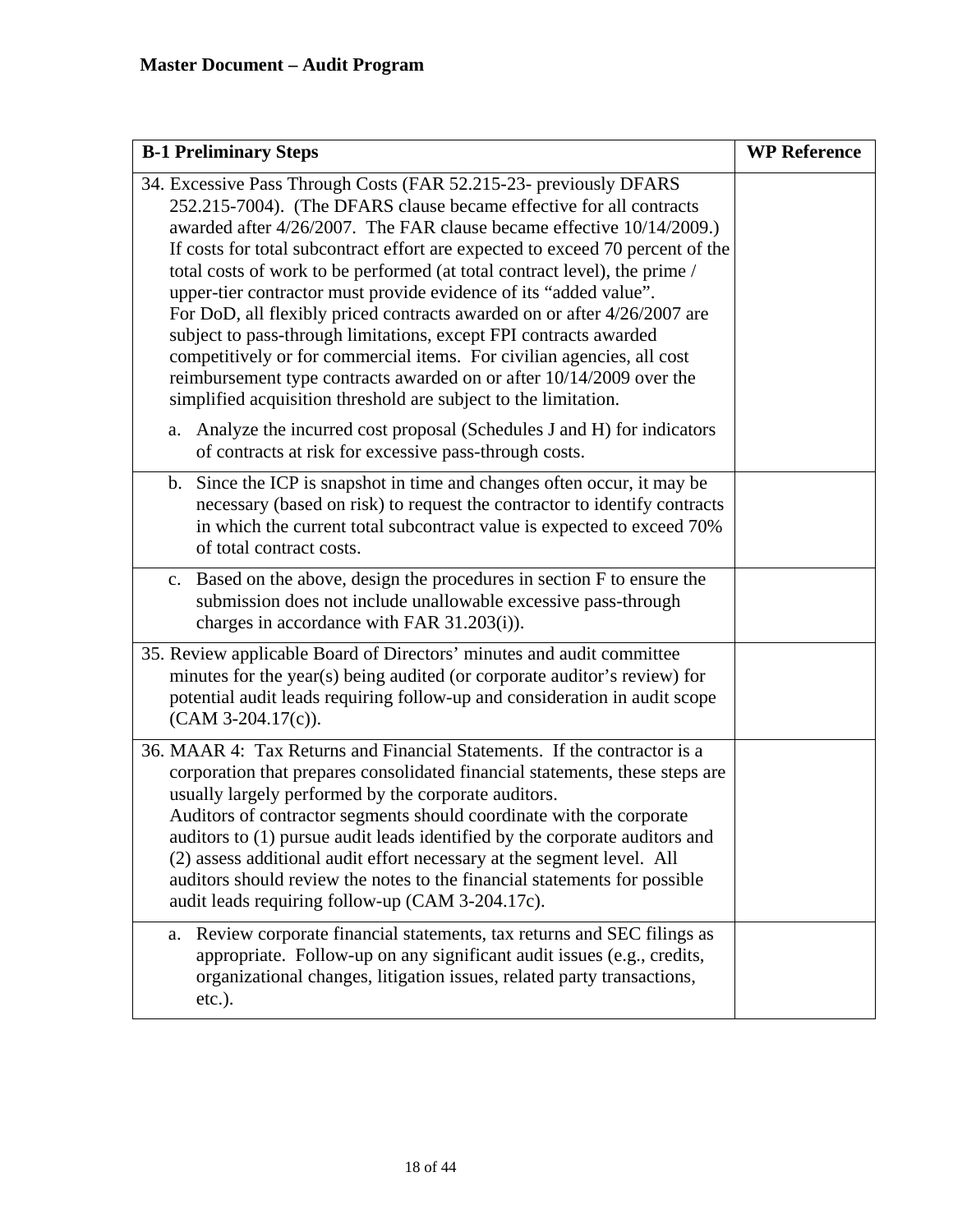| <b>B-1 Preliminary Steps</b>                                                                                                                                                                                                                                                                                                                                                                                                                                                                                                                                                                                                                                                                                     | <b>WP Reference</b> |
|------------------------------------------------------------------------------------------------------------------------------------------------------------------------------------------------------------------------------------------------------------------------------------------------------------------------------------------------------------------------------------------------------------------------------------------------------------------------------------------------------------------------------------------------------------------------------------------------------------------------------------------------------------------------------------------------------------------|---------------------|
| b. Review Federal Income Tax Returns for compliance with FAR 31.205-<br>41 to identify duplicate recovery of foreign income tax expenditures---<br>first as a contract cost and second as a reduction to its federal income<br>tax liability (Selected Areas of Cost Guidebook; Chapter 68-7).                                                                                                                                                                                                                                                                                                                                                                                                                   |                     |
| c. Review a copy of external auditor's internal control letter or statement<br>that the external auditor did not prepare an internal control letter. For<br>publicly traded companies that file financial information with the SEC,<br>review the "internal control report" prepared by management that<br>accompanies the financial statements for any audit leads.                                                                                                                                                                                                                                                                                                                                             |                     |
| 37. For contractors with defined benefit pension plans, review the Report on<br>Contractor Pension and Post Retirement Benefit (PRB) Plans and other<br>information required in DCAA Instruction 7600.3, Contractor Pension and<br>PRB Reporting, to identify significant events that may require a review of<br>Contractor Insurance and Pension Review (CIPR) based on the risk<br>assessment. DCMA is the DoD Executive Agency for the performance of<br>all CIPRs. The ACO determines the need for a CIPR or special CIPR. As<br>an advisor to the ACO, the auditor should notify the ACO if there are<br>indicators that may determine the need for a CIPR or special CIPR based<br>on the risk assessment. |                     |
| 38. Review the contractor's listing of facilities. Identify any facilities that do<br>not contain any (or only a few) employees. In addition, identify any<br>facilities that are owned by a related company.                                                                                                                                                                                                                                                                                                                                                                                                                                                                                                    |                     |
| 39. Determine the significance of (unclassified) Independent Research and<br>Development (IR&D) cost incurred on or after January 30, 2012 that the<br>contractor proposes to allocate to unsettled flexibly-priced contracts<br>awarded on or after January 30, 2012. These costs may be subject to the<br>DFARS $231.205-18(c)(iii)(C)$ requirement that certain contractors report<br>IR&D information to the Defense Technical Information Center (DTIC) in<br>order to claim the costs as allowable.<br>If significant, determine if the contractor is a "major" contractor as defined                                                                                                                      |                     |
| in DFARS $231.205-18(a)$ that is required to comply with the allowability<br>provisions at DFARS 231.205-18(c), and assess the risk of material<br>noncompliance, by accomplishing the following:                                                                                                                                                                                                                                                                                                                                                                                                                                                                                                                |                     |
| During the walk-though, request the contractor to provide rationale<br>a.<br>for a classification other than "major" as defined in DFARS 231.205-<br>18(a). If the contractor is a segment under a home office, coordinate<br>with auditors at the home office to ensure consistency.                                                                                                                                                                                                                                                                                                                                                                                                                            |                     |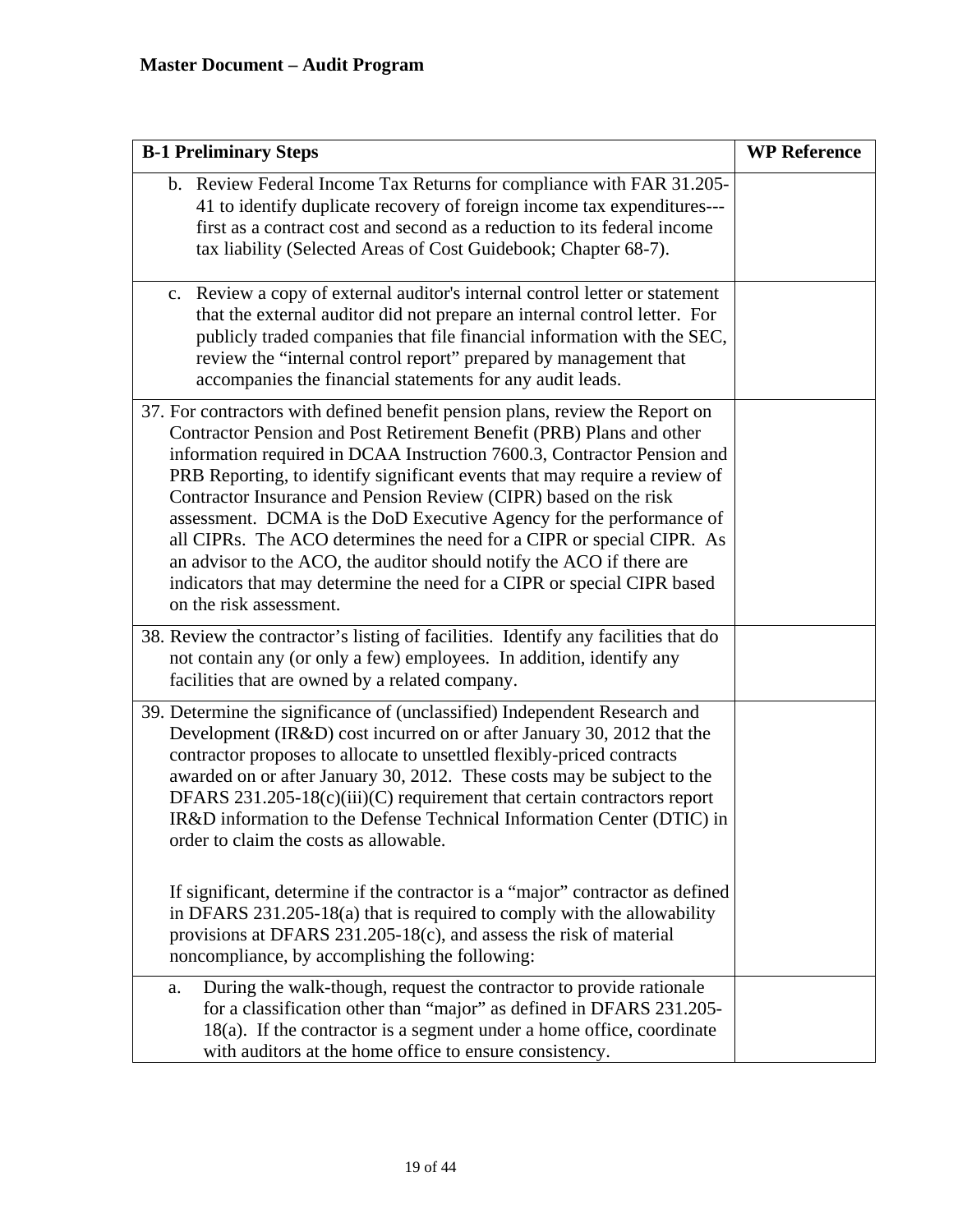| <b>B-1 Preliminary Steps</b>                                                                                                                                                                                                                                                                                                                                                                                                                                                                                                  | <b>WP Reference</b> |
|-------------------------------------------------------------------------------------------------------------------------------------------------------------------------------------------------------------------------------------------------------------------------------------------------------------------------------------------------------------------------------------------------------------------------------------------------------------------------------------------------------------------------------|---------------------|
| For contractors meeting the definition of "major," obtain:<br>$\mathbf b$ .                                                                                                                                                                                                                                                                                                                                                                                                                                                   |                     |
| (1) policies and procedures to report IR&D projects to the DTIC<br>database as required by DFARS $231.205-18(c)(iii)(C)$ , and<br>(2) access to contractor's input provided to the DTIC database<br>pertaining to IR&D project costs included in the contractor's<br>incurred cost proposal.                                                                                                                                                                                                                                  |                     |
| Based on the information obtained, for "major" contractors as defined<br>$C_{\bullet}$<br>in DFARS 231.205-18(a) with significant IR&D, assess whether to<br>include audit steps in Section H to test that IR&D meets the<br>allowability criteria in DFARS $231.205-18(c)$ . If the auditor selects<br>IR&D for testing, review the Selected Areas of Cost Guidebook,<br>Chapter 33.                                                                                                                                         |                     |
| SUMMARY OF MATERIALITY AND RISK ASSESSMENT AND<br><b>SCOPE OF AUDIT</b>                                                                                                                                                                                                                                                                                                                                                                                                                                                       |                     |
| 40. Conduct an entrance conference. Confirm the team's understanding of the<br>contractor's incurred cost proposal and supporting data. If the contractor<br>under audit performs as a subcontractor, obtain the written consent for<br>release of the audit report to the prime / upper-tier contractor, or reason(s)<br>for not authorizing release. Discuss the availability of required data and<br>personnel necessary to timely support the audit. If applicable, include a<br>follow up with contractor management on: |                     |
| a. corrective actions that address previous DCAA audit findings and<br>recommendations.<br>b. other studies or audits that impact the subject matter under audit.                                                                                                                                                                                                                                                                                                                                                             |                     |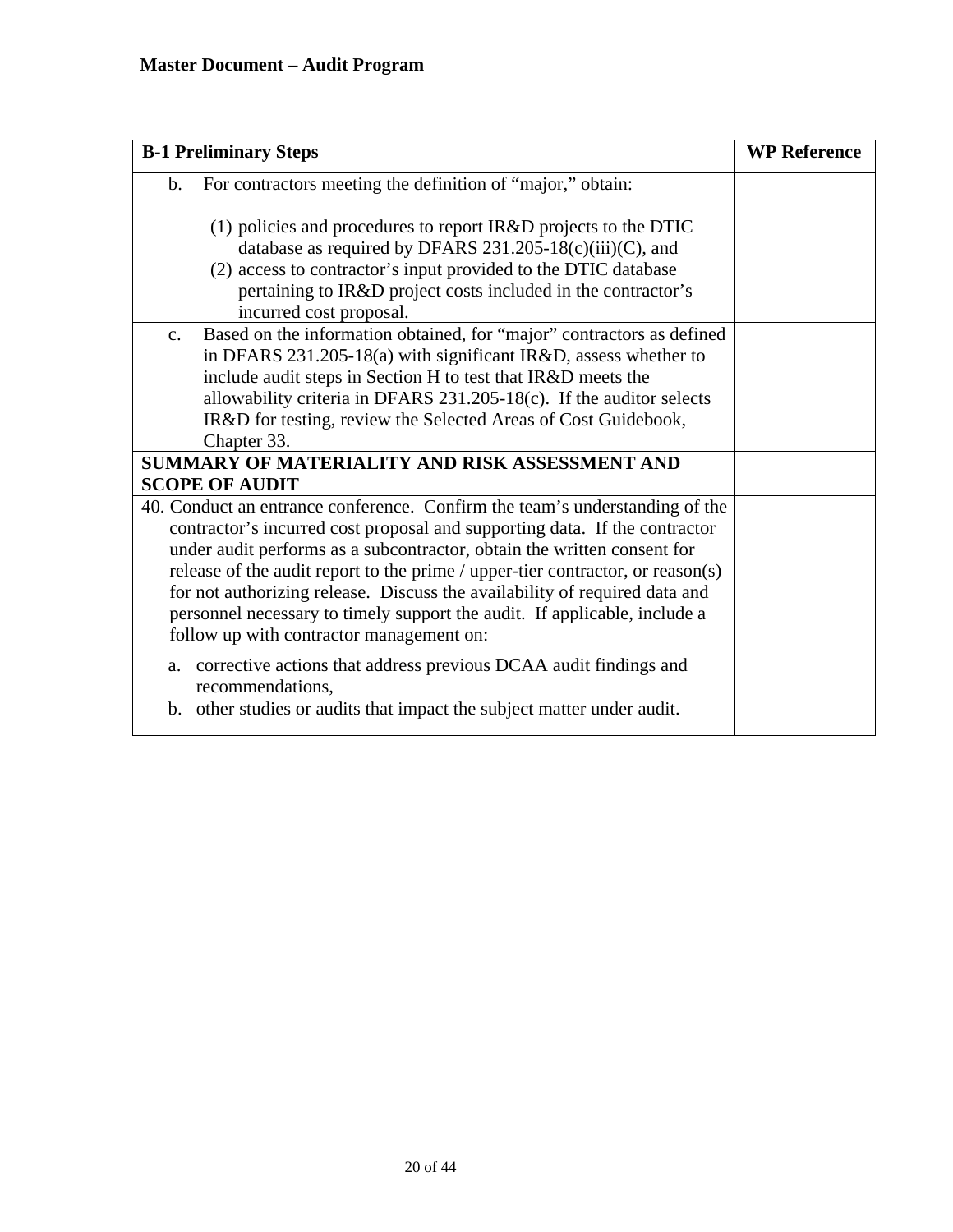| <b>B-1 Preliminary Steps</b>                                                                                                                                                                                                                                                                                                                                                                                                                                                                                                                                                                                                                                                                                                                                                                                                                                                                                                                                                                                                                                                                                                                                                                                             | <b>WP Reference</b> |
|--------------------------------------------------------------------------------------------------------------------------------------------------------------------------------------------------------------------------------------------------------------------------------------------------------------------------------------------------------------------------------------------------------------------------------------------------------------------------------------------------------------------------------------------------------------------------------------------------------------------------------------------------------------------------------------------------------------------------------------------------------------------------------------------------------------------------------------------------------------------------------------------------------------------------------------------------------------------------------------------------------------------------------------------------------------------------------------------------------------------------------------------------------------------------------------------------------------------------|---------------------|
| 41. MAAR 12. Assess the need for an assist audit on significant lower-tier<br>subcontract and inter-organizational transfer (IOT) costs included in the<br>prime/higher tier contractor's (contractor under audit) ICP based on<br>documented risk. This assessment should include coordination with the<br>auditors cognizant of the lower-tier contractor / performing segment and<br>should take place prior to sending a request for assist audit:                                                                                                                                                                                                                                                                                                                                                                                                                                                                                                                                                                                                                                                                                                                                                                   |                     |
| The need for assist audits of subcontract and IOT costs under flexibly<br>priced prime contracts should be assessed on an annual basis for the<br>specific year currently under audit.<br>Depending on the circumstances, the prime / upper-tier auditor may<br>need to brief significant subcontracts before determining needed assist<br>audits / services.<br>If the lower tier contractor has not submitted or is not required to<br>٠<br>submit an ICP, discuss alternate procedures / audit services that will<br>satisfy the assessed risk with the lower-tier auditor.<br>Requested assist audits should be acknowledged generally within 5<br>٠<br>business days (CAM 4-104). Follow-up with the lower-tier auditor if<br>not received within reasonable timeframe.<br>Due care should be taken to ensure both the prime / upper-tier and<br>٠<br>lower tier subcontract audits are completed within the required<br>timeframe (i.e. one year) for any adequate submission received<br>December 12, 2017 or later<br>The prime / upper-tier and lower tier auditors should communicate<br>known risks from their perspective early to design the nature, extent,<br>and timing of appropriate audit procedures. |                     |
| 42. Review and discuss with your supervisor (or if appropriate, the audit team)<br>the overall results of the materiality and risk assessment and the audit<br>scope planned in response, including the detailed audit steps. Make any<br>further adjustments to the audit program steps necessary to obtain<br>sufficient evidence to provide a reasonable basis for the conclusion that<br>will be expressed in the audit report. Finalize the milestone plan.<br>Obtain and document supervisory approval of the materiality and risk<br>assessment, the planned scope of examination for each audit area<br>documented in WP B and -1 WPs, and the milestone plan.                                                                                                                                                                                                                                                                                                                                                                                                                                                                                                                                                   |                     |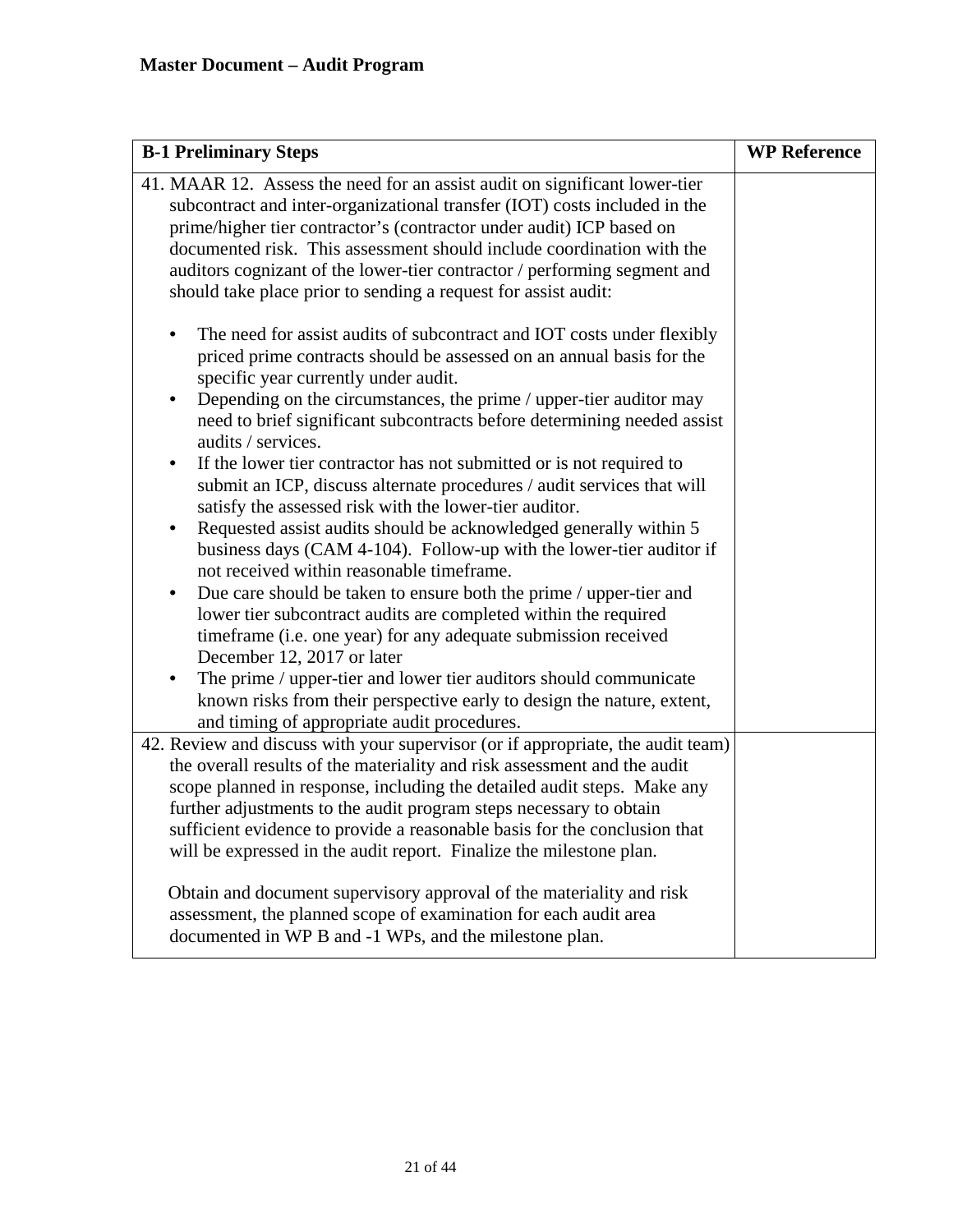| <b>B-1 Preliminary Steps</b>                                                                                                                                                                                                                                                                                                                                                                                                                                                                                                                                                                                                                                                    | <b>WP Reference</b> |
|---------------------------------------------------------------------------------------------------------------------------------------------------------------------------------------------------------------------------------------------------------------------------------------------------------------------------------------------------------------------------------------------------------------------------------------------------------------------------------------------------------------------------------------------------------------------------------------------------------------------------------------------------------------------------------|---------------------|
| 43. Calculate final dollars examined (i.e., removing: contracts that are closed,<br>nonDoD contracts/subcontracts where agency is not participating, lower-<br>tier subcontract dollars related to assist audits requested in this audit,<br>dollars associated with subcontracts / IOTs that prime / upper-tier auditor<br>does not require an audit, corporate/IHO/shared services flow downs<br>and/or allocations that corporate/IHO/shared services auditors already<br>included in their audits, classified contracts (where applicable), terminated<br>contracts, etc.)<br>[Note: Refer to DMIS User Guide for detailed procedures for calculating<br>dollars examined.] |                     |
| 44. Electronically transmit an acknowledgement/notification letter to the<br>appropriate Contracting Officer and the Contractor to formally notify them<br>of the audit and expected completion date in accordance with CAM 4-104.<br>The acknowledgement/notification letter should be issued within the<br>timeframe and in accordance with the procedures in CAM 4-104 and<br>CAM 4-302.3.<br>Note - For adequate submissions received on or after December 12,<br>2017, the audit should be completed within 1 year of receipt.                                                                                                                                             |                     |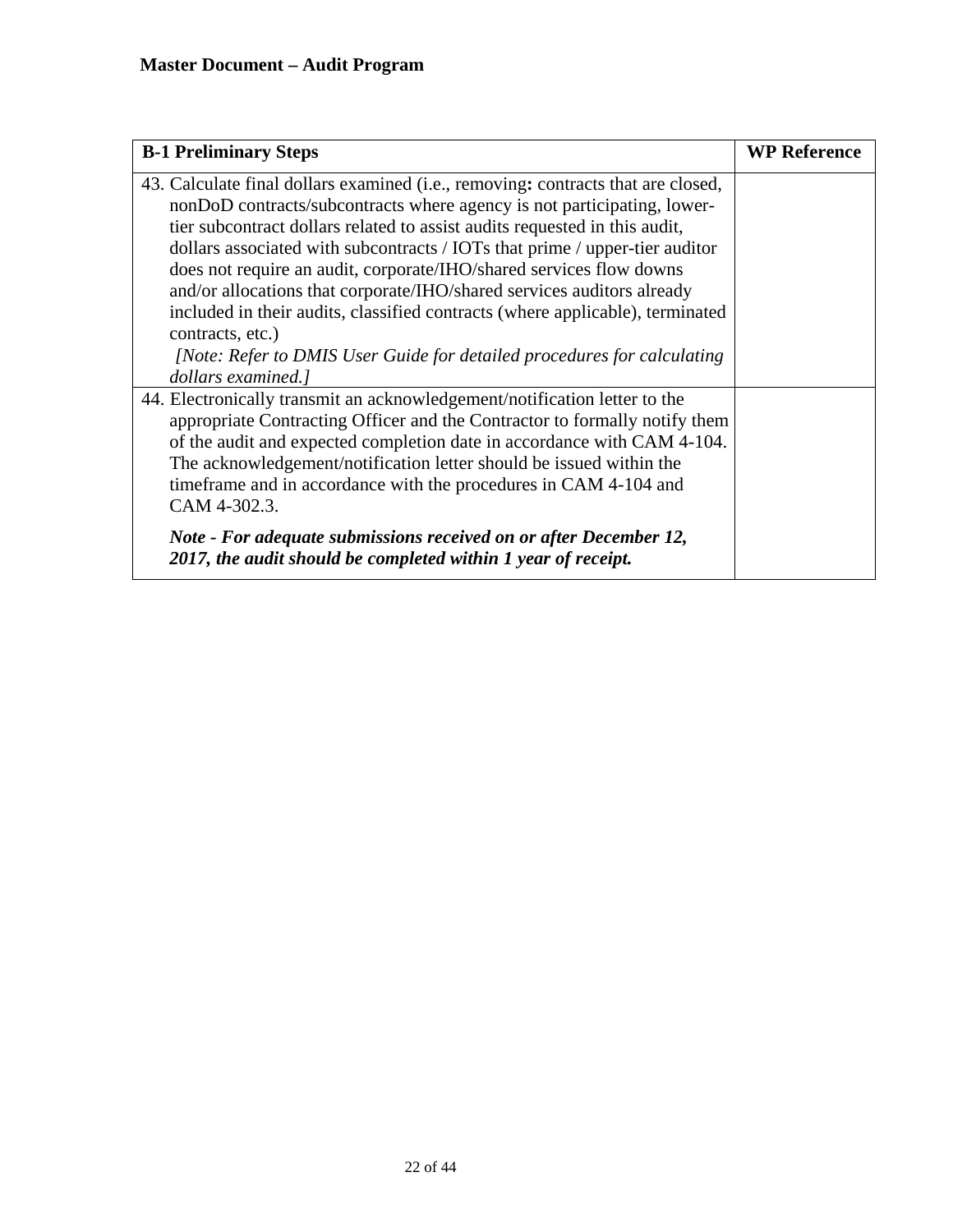| <b>C-1 Reconciliations</b>                                                                                                                                                                                                                                                                                                                                                                                                                                                                                             | <b>WP Reference</b> |
|------------------------------------------------------------------------------------------------------------------------------------------------------------------------------------------------------------------------------------------------------------------------------------------------------------------------------------------------------------------------------------------------------------------------------------------------------------------------------------------------------------------------|---------------------|
| Version 5.1, dated April 2021                                                                                                                                                                                                                                                                                                                                                                                                                                                                                          |                     |
| 1. MAAR 2: Contract Cost Analysis and Reconciliation to Books.<br>Verify the contractor's reconciliation of costs by major cost element<br>under auditable Government contracts to the contractor's job cost<br>subsidiary ledger and other accounting system records. Reconcile<br>significant direct cost elements to job cost ledger on significant<br>contracts. Coordinate with Field Detachment, as needed, to address<br>classified contracts. Follow-up and obtain explanations on significant<br>differences. |                     |
| 2. MAAR 14: Pools/Bases Reconciliation to books. Verify the pools<br>and allocation bases to accounting records to determine that the<br>amounts reconcile to the contractor's general ledger. Reconcile<br>significant indirect cost accounts and significant base amounts to the<br>general ledger. Follow-up on significant differences. Coordinate<br>with Field Detachment, as applicable, to ensure all classified<br>contracts are included in the base.                                                        |                     |
| 3. MAAR 9: Payroll/Labor Distribution Reconciliation.<br>a. Reconcile Schedule L total payroll dollars with totals of related<br>labor cost in the general ledger and labor distribution records.                                                                                                                                                                                                                                                                                                                      |                     |
| b. Reconcile Schedule L total payroll dollars and payroll taxes to the<br>IRS Form 941. (Reconciliation of total payroll dollars to payroll<br>taxes to the IRS Form 941 may assist in validating there were no<br>fictitious employees).                                                                                                                                                                                                                                                                              |                     |
| c. If the Cognizant Federal Agency Official (CFAO) granted the<br>contractor a waiver for submitting Schedule L as part of its annual<br>indirect cost rate proposal, obtain a copy of the waiver. Confirm an<br>alternate Schedule L was submitted and document the working<br>papers. Ensure the alternate schedule reconciles labor costs in the<br>submission to the general ledger, labor distribution and payroll<br>records.                                                                                    |                     |
| d. If segments report to a Home Office/Division, the MAAR 9 should<br>be performed by the DCAA office with audit cognizance at Home<br>office or Divisional level and that office should provide results to<br>the impacted segments. Follow up with contractor on significant<br>differences.                                                                                                                                                                                                                         |                     |
| 4. Inter-Organizational Transfers (IOTs). Selectively reconcile the<br>prime / upper-tier contractor's schedule of IOTs under flexibly priced<br>prime Government contracts / upper-tier IOTS to the lower-tier<br>contractor's books and records (assistance from the lower-tier auditor<br>may be needed). If not already provided, obtain a listing of the IOTs<br>showing the incurred costs by performing division.                                                                                               |                     |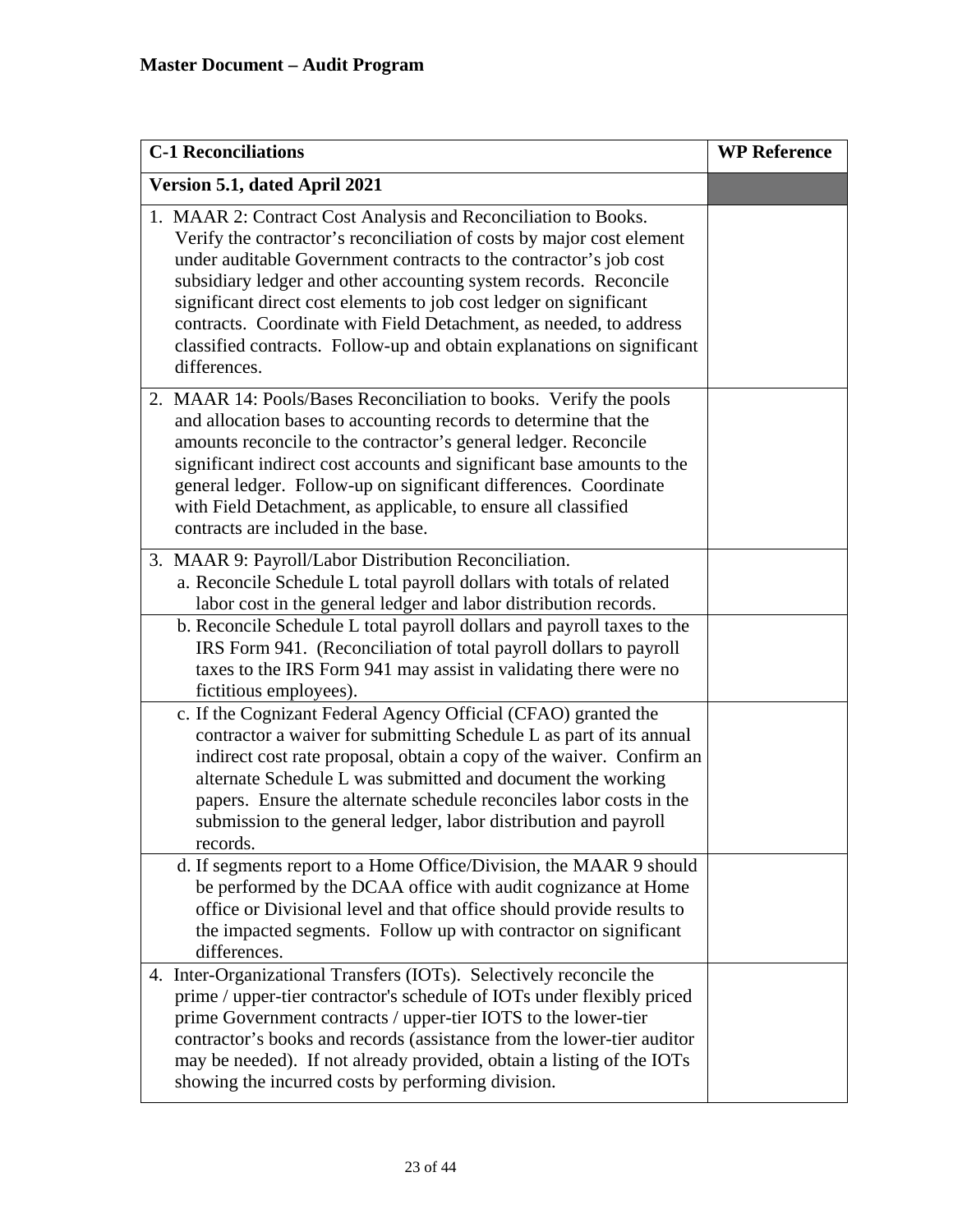| <b>C-1 Reconciliations</b>                                                                                                                                                                                                                                                                                                                                                                                                                                                   | <b>WP Reference</b> |
|------------------------------------------------------------------------------------------------------------------------------------------------------------------------------------------------------------------------------------------------------------------------------------------------------------------------------------------------------------------------------------------------------------------------------------------------------------------------------|---------------------|
| 5. Reconcile voluntary deleted items identified in the incurred cost<br>proposal to the books and records and ensure all voluntary deleted<br>account balances are identified and accounted for as unreimbursable,<br>including directly associated unallowable costs in accordance with<br>FAR 31.201-6. Identify potential directly associated unallowable<br>costs that may not have been removed from the proposal for<br>consideration in planning transaction testing. |                     |
| 6. Summarize the results and note whether any areas require further<br>analysis during transaction testing.                                                                                                                                                                                                                                                                                                                                                                  |                     |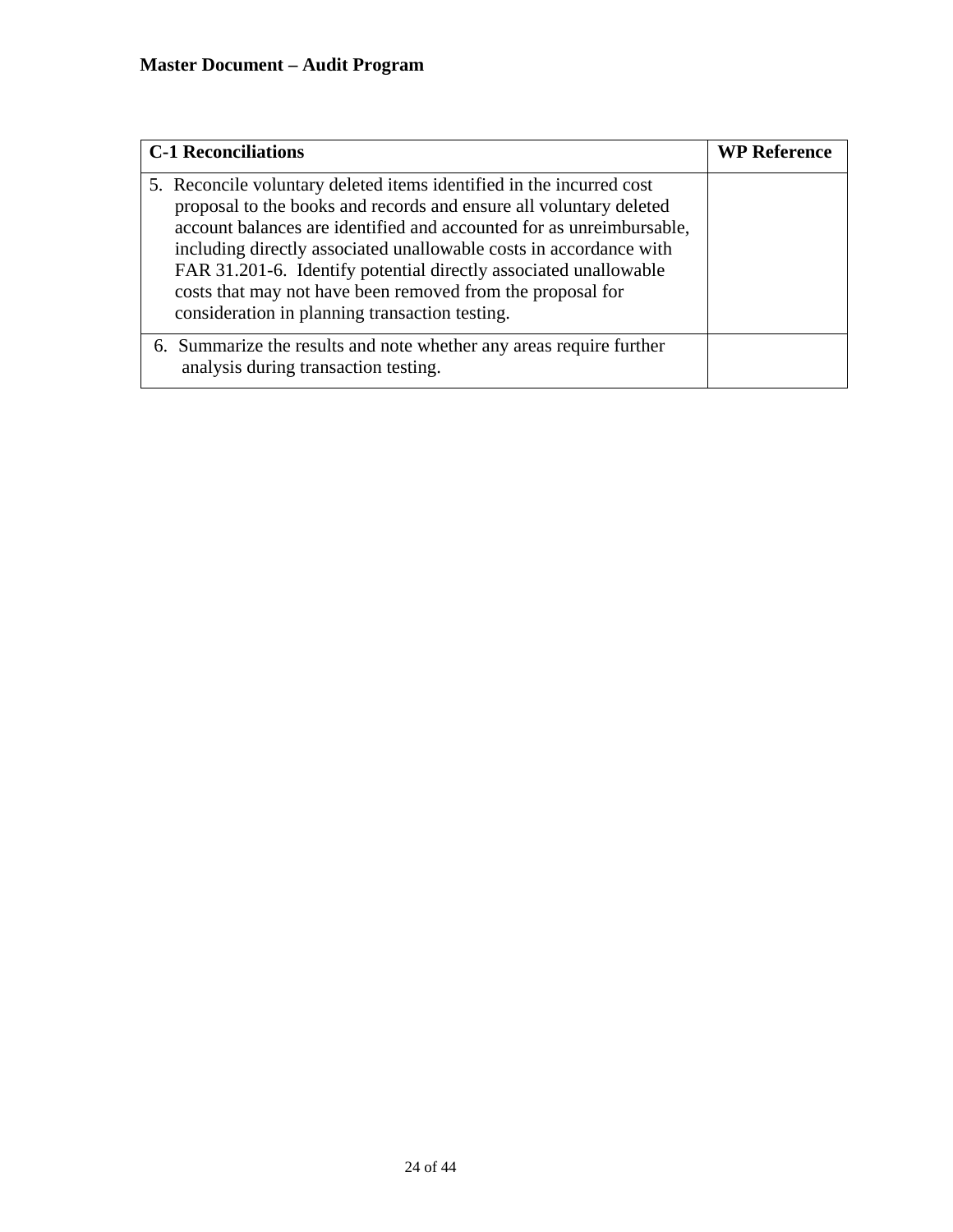| <b>D-1 Direct and Indirect Labor</b>                                                                                                                                                                                                                                                                                                                                                                                                                                                                                                                                         | <b>WP Reference</b> |
|------------------------------------------------------------------------------------------------------------------------------------------------------------------------------------------------------------------------------------------------------------------------------------------------------------------------------------------------------------------------------------------------------------------------------------------------------------------------------------------------------------------------------------------------------------------------------|---------------------|
| Version 5.1, dated April 2021                                                                                                                                                                                                                                                                                                                                                                                                                                                                                                                                                |                     |
| 1. MAAR 6: Contractor Labor Audit (CAM 6-404). If applicable,<br>review and incorporate the results of the MAAR 6 (labor floor check<br>and interview) audit. Based on the results of the preliminary steps<br>that identified materiality and risk, perform additional labor testing<br>procedures, as required, to evaluate the allowability, allocability, and<br>reasonableness of incurred labor costs. Coordinate with Field<br>Detachment as necessary to address direct labor costs on classified<br><i>contracts.</i> Determine if testing to payment is necessary. |                     |
| 2. MAAR 8. Comparative Analysis-Sensitive Labor Accounts.<br>Evaluate any significant changes resulting from comparative analysis<br>of sensitive labor accounts for possible misclassification.                                                                                                                                                                                                                                                                                                                                                                             |                     |
| 3. MAAR 9: Payroll/Labor Distribution Testing (CAM 6-406). Test<br>quarterly taxes to evidence of payment (e.g., contractor bank<br>statements, electronic funds transfer, or third party payroll processor<br>records). Verify total taxes owed were paid.                                                                                                                                                                                                                                                                                                                  |                     |
| 4. MAAR 10: Adjusting Entries and Exception Reports (CAM 6-404.6b)<br>(6)). Evaluate adjusting journal entries and exception reports for<br>direct and indirect labor. Identify adjustments (e.g., unusual labor<br>transfers) requiring further examination and explanation. Based on<br>risk, test direct and indirect labor adjusting entries. Be alert to<br>situations where labor costs are being transferred without supporting<br>timecards and/or documentation. Obtain and analyze explanations for<br>any abnormal adjusting entries or corrections.              |                     |
| 5. For T&M or Labor Hour contracts, based on the preliminary steps that<br>identified materiality and risk, select a sample of contracts for testing<br>of details:                                                                                                                                                                                                                                                                                                                                                                                                          |                     |
| a. Determine if the proposed incurred and billed hours reconcile to<br>the contractor's books and record (e.g., timesheets, labor<br>distributions reports, and job cost summary reports).                                                                                                                                                                                                                                                                                                                                                                                   |                     |
| b. Review and determine whether labor hours and rates comply with<br>contract provisions.                                                                                                                                                                                                                                                                                                                                                                                                                                                                                    |                     |
| Based on the results of the materiality and risk assessment, test<br>c.<br>employee qualifications (education and experience) comply with<br>contract provisions (FAR 52.232-7(a)(3)).                                                                                                                                                                                                                                                                                                                                                                                       |                     |
| 6. Executive Compensation:                                                                                                                                                                                                                                                                                                                                                                                                                                                                                                                                                   |                     |
| Trace the executive compensation costs to the appropriate G&A<br>a.<br>and overhead accounts to ensure that all the executive<br>compensation is being evaluated for reasonableness.                                                                                                                                                                                                                                                                                                                                                                                         |                     |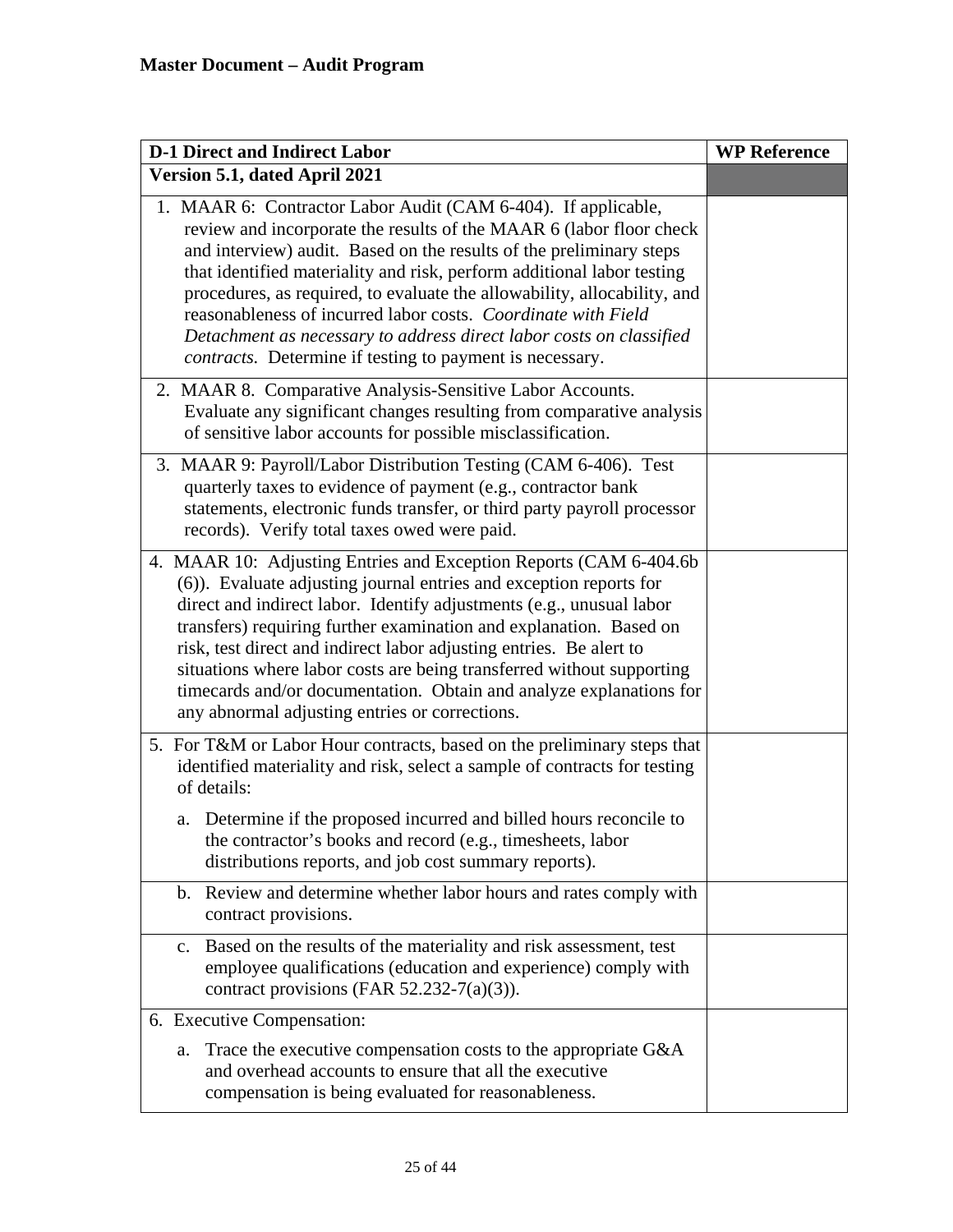| <b>D-1 Direct and Indirect Labor</b>                                                                                                                                                                                                                                                                                                                                                                                                | <b>WP Reference</b> |
|-------------------------------------------------------------------------------------------------------------------------------------------------------------------------------------------------------------------------------------------------------------------------------------------------------------------------------------------------------------------------------------------------------------------------------------|---------------------|
| b. Perform sufficient steps to verify that all allocable direct and<br>indirect executive compensation in excess of the statutory<br>compensation ceilings (See CAM 6-414) has either been<br>appropriately: (i) excluded from the contractor's incurred cost<br>submission, or (ii) identified as expressly unallowable costs and<br>questioned in the audit report.                                                               |                     |
| 7. Reasonableness of Non-Executive Compensation (including bonuses)<br>and awards): If indicated by the materiality and risk assessment, test<br>the reasonableness of non-executive compensation. Review the<br>contractor's evaluation of external equity for compliance with<br>policies, procedures and FAR 31.205-6. Consider coordinating with<br>the Agency Compensation Team for guidance and assistance. See<br>CAM 6-413. |                     |
| Verify that any questioned labor related costs also considers directly<br>8.<br>associated costs that should also be excluded/questioned (FAR<br>$31.2016(a)$ ).                                                                                                                                                                                                                                                                    |                     |
| 9. Summarize the results including the conclusions, basis of proposed<br>cost, and audit evaluation.<br>[Note: If the contractor does not agree with the questioned $cost(s)$ ]<br>draft a DCAA Form 1 in accordance with CAM 6-900.]                                                                                                                                                                                               |                     |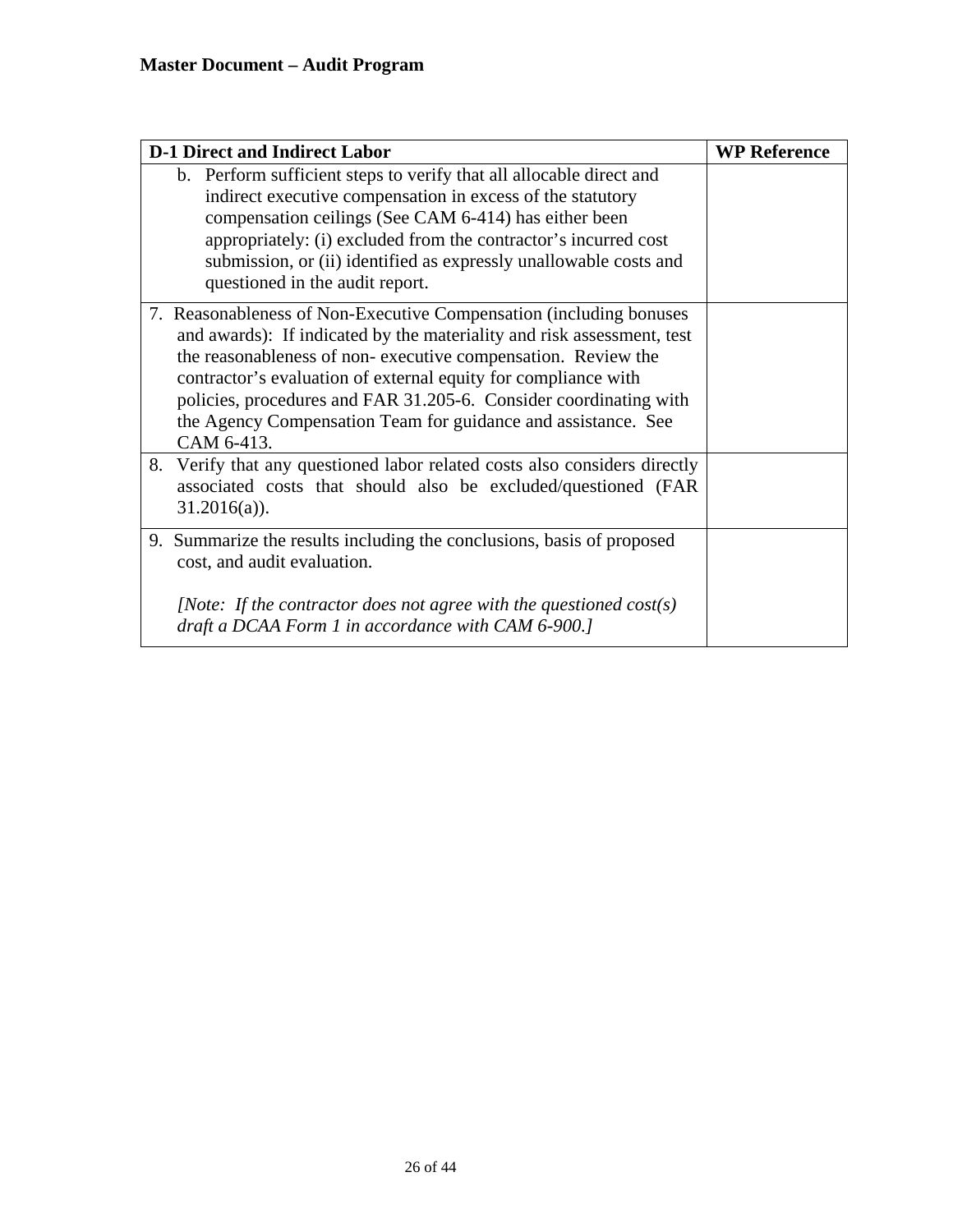| <b>E-1 Direct Material</b>                                                                                                                                                                                                                                                                                                                                                                                                                                                                                                                                                                                                                                                                                                                                                                            | <b>WP Reference</b> |
|-------------------------------------------------------------------------------------------------------------------------------------------------------------------------------------------------------------------------------------------------------------------------------------------------------------------------------------------------------------------------------------------------------------------------------------------------------------------------------------------------------------------------------------------------------------------------------------------------------------------------------------------------------------------------------------------------------------------------------------------------------------------------------------------------------|---------------------|
| Version 5.1, dated April 2021                                                                                                                                                                                                                                                                                                                                                                                                                                                                                                                                                                                                                                                                                                                                                                         |                     |
| 1. MAAR 10: Adjusting Entries and Exception Reports (CAM 6-305.3a<br>(1)). Request the contractor to provide adjusting journal entries and<br>exception reports for direct materials. Evaluate and identify<br>adjustments requiring further analysis and explanation (e.g., transfers<br>between direct/indirect, FFP to Cost Type contracts, or<br>unallowable/unbillable amounts to allowable amounts).                                                                                                                                                                                                                                                                                                                                                                                            |                     |
| 2. MAAR 13: Purchases Existence and Consumption (CAM 6-<br>$305.3a(2)$ ). If applicable, review and incorporate the results of<br>MAAR 13. Based on the results of the preliminary steps that<br>identified materiality and the risk, perform additional material<br>testing procedures, as required, to examine on the incurred material<br>cost. Coordinate with Field Detachment as necessary to address<br>material costs on classified contracts. During testing, determine<br>materials purchased were required for the contract, purchased in<br>reasonable quantity and at a reasonable price, used on the contract,<br>in compliance with contract terms and CAS if applicable (i.e., CAS<br>402 and 411), and were properly accounted for. Determine if testing<br>to payment is necessary. |                     |
| 3. Verify that any questioned direct material costs also considers directly<br>associated costs that should also be excluded/questioned (FAR<br>$31.201-6(a)$ ).                                                                                                                                                                                                                                                                                                                                                                                                                                                                                                                                                                                                                                      |                     |
| 4. Summarize the results including the conclusions, basis of proposed<br>cost, and audit evaluation.                                                                                                                                                                                                                                                                                                                                                                                                                                                                                                                                                                                                                                                                                                  |                     |
| [Note: If the contractor does not agree with the questioned $cost(s)$ ]<br>draft a DCAA Form 1 in accordance with CAM 6-900.]                                                                                                                                                                                                                                                                                                                                                                                                                                                                                                                                                                                                                                                                         |                     |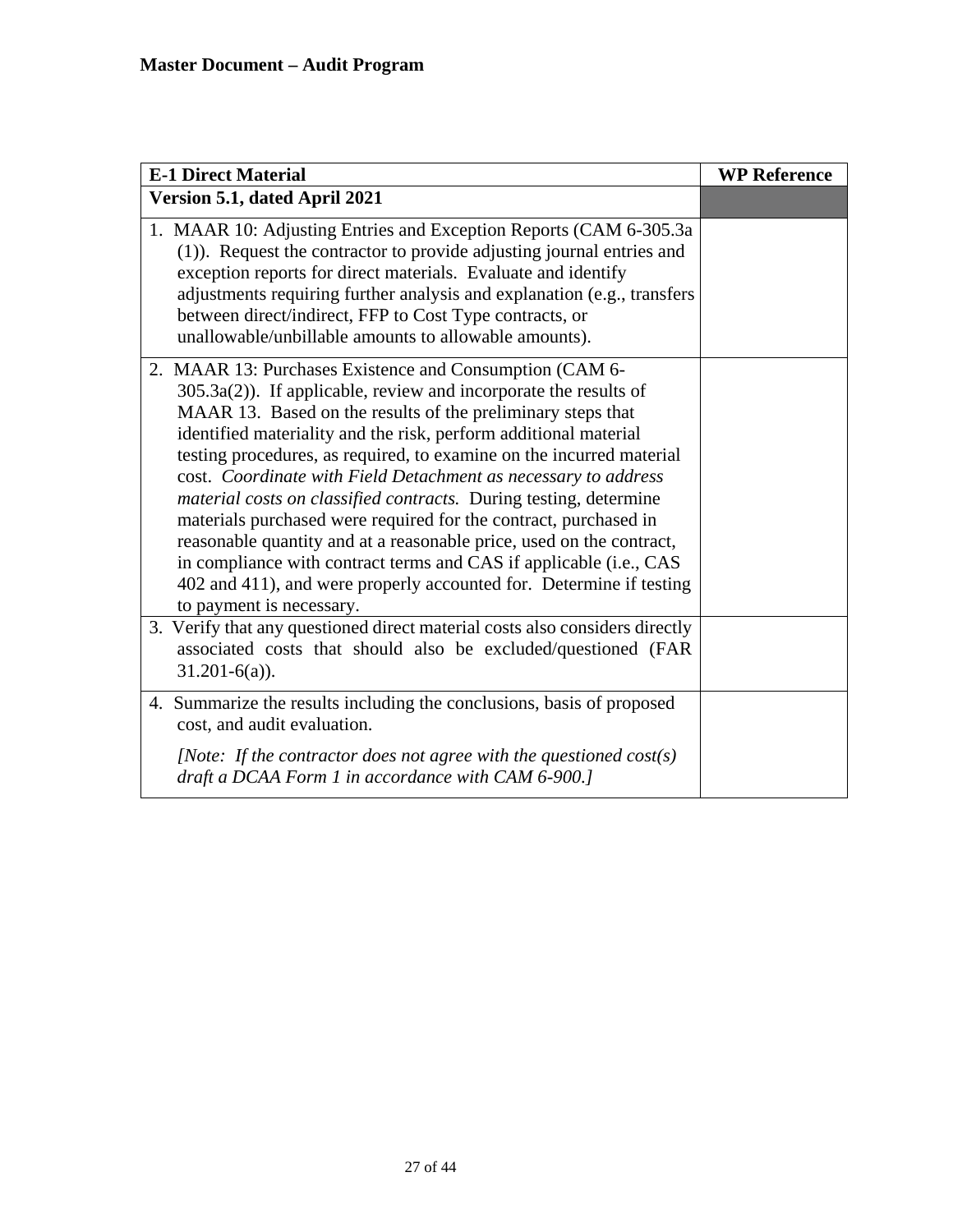| <b>F-1 Subcontracts</b>                                                            | <b>WP Reference</b> |
|------------------------------------------------------------------------------------|---------------------|
| Version 5.1, dated April 2021                                                      |                     |
| This section is applicable to all lower-tier subcontract costs included in         |                     |
| the prime / upper-tier contractor's ICP including those in which assist            |                     |
| audits (MAAR12) were requested and fixed priced subcontracts under                 |                     |
| flexibly priced prime contracts.                                                   |                     |
| 1. MAAR 10: Adjusting Entries and Exception Reports.                               |                     |
| Evaluate adjusting journal entries and exception reports for<br>subcontract costs. |                     |
| Identify adjustments requiring further analysis and explanation.                   |                     |
| 2. Based on the results of the preliminary steps that identified                   |                     |
| materiality and the risk, perform the following to assess allowability             |                     |
| (FAR 31.201-2) for selected subcontracts (including fixed priced                   |                     |
| subcontracts and those flexibly priced subcontracts that assist audits             |                     |
| were requested for) issued under flexibly priced prime contracts /                 |                     |
| upper-tier subcontracts. Coordinate with Field Detachment as                       |                     |
| necessary to address subcontract costs on classified contracts.                    |                     |
| a. Determine if the subcontract costs are allocable (FAR 31.201-4) to              |                     |
| the prime contract (i.e. was effort consistent with (sub)contract                  |                     |
| requirements, is the subcontract SOW consistent with prime                         |                     |
| contract, etc.?)                                                                   |                     |
| b. Verify the existence, accuracy and proper recording of the                      |                     |
| subcontract cost included in the prime/upper tier contractor's                     |                     |
| ICP. Perform the following as applicable and risk dictates:                        |                     |
| Trace the prime / upper tier contractor's proposed subcontract                     |                     |
| cost to billings submitted by the lower tier contractor.                           |                     |
| Ensure prices and units on the invoices (i.e., billings) match                     |                     |
| prices and units specified in the subcontract or purchase                          |                     |
| order.                                                                             |                     |
| Verify goods were received and services were performed.                            |                     |
| c. If the risk of non-payment was assessed as high (B-01 Step 31),                 |                     |
| perform testing of payments to ensure subcontract costs were paid.                 |                     |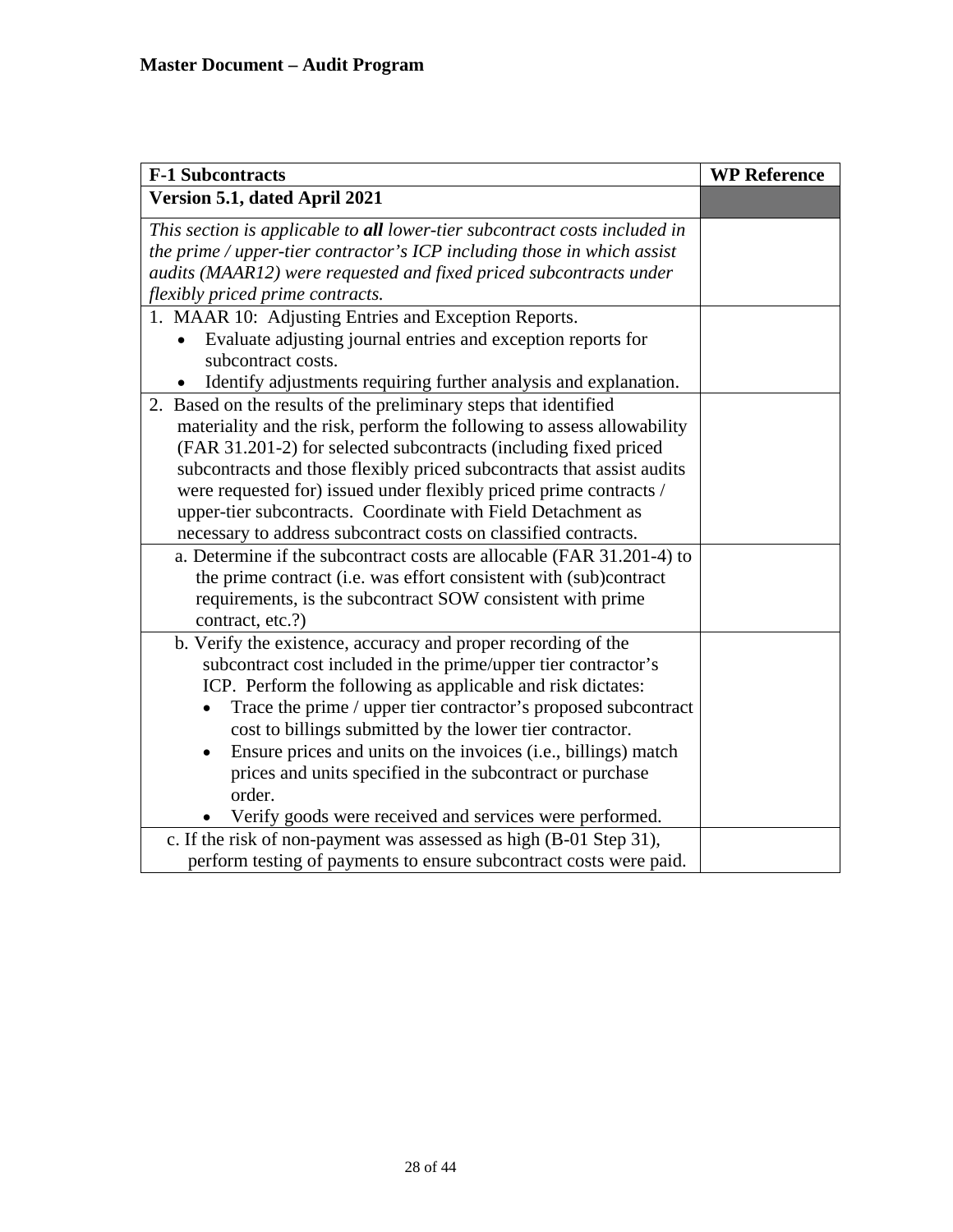| <b>F-1 Subcontracts</b>                                                                                                                                                                                                                                                                                                                                                                     | <b>WP Reference</b> |
|---------------------------------------------------------------------------------------------------------------------------------------------------------------------------------------------------------------------------------------------------------------------------------------------------------------------------------------------------------------------------------------------|---------------------|
| d. Determine if subcontract costs are reasonable (FAR 31.201-3) at                                                                                                                                                                                                                                                                                                                          |                     |
| prime contract level.<br>(Note: For some subcontracts, this could have been previously<br>tested in prior incurred costs audits or during the price<br>proposal audit. (Reliance should be placed on prior audits to<br>the maximum extent possible)                                                                                                                                        |                     |
| This may involve reviewing the purchasing file for evidence of<br>reasonableness. This may include the basis for subcontract<br>selection, cost/price analysis, adequate competition, make/buy<br>decision, verifying materials/services were needed, etc.).                                                                                                                                |                     |
| If the contractor has little or no evidence to support<br>$\bullet$<br>reasonableness, consider alternate procedures that can be<br>performed to test for reasonableness. (Note: Costs should not<br>be questioned if reasonableness cannot be established. If<br>significant, a reservation on the engagement should be<br>reported as well as the non-compliance with FAR $31.201-2(d)$ . |                     |
| If the costs are deemed unreasonable, design procedures to<br>$\bullet$<br>develop an audit position on the unreasonable portion and<br>question accordingly.                                                                                                                                                                                                                               |                     |
| e. Ensure the lower-tier subcontractor billings submitted to the prime /<br>upper-tier contractor are in compliance with contractual terms<br>(requires briefing both the prime / upper-tier contract and<br>subcontract). Including the following:                                                                                                                                         |                     |
| Compliance with any special provisions, limitations, etc. This<br>$\bullet$<br>includes ensuring subcontract terms and costs do not violate<br>prime contract terms.                                                                                                                                                                                                                        |                     |
| Cost type subcontracts – Verify billings indicate that<br>subcontracts costs are billed at cost incurred plus fee (if<br>applicable), and within contract ceiling amounts. Also, verify<br>provisional billing rates are updated to reflect final year-end<br>rates.                                                                                                                        |                     |
| T&M/LH subcontracts – Ensure subcontract labor rates and<br>hours billed to the prime are consistent with the terms of the<br>subcontract and in compliance with applicable versions of the<br>FAR 52.232-7 payment clause.<br>Note: For subcontracts in which assist audits were requested,                                                                                                |                     |
| ensure proper coordination with lower-tier auditor to avoid any<br>duplication of effort.                                                                                                                                                                                                                                                                                                   |                     |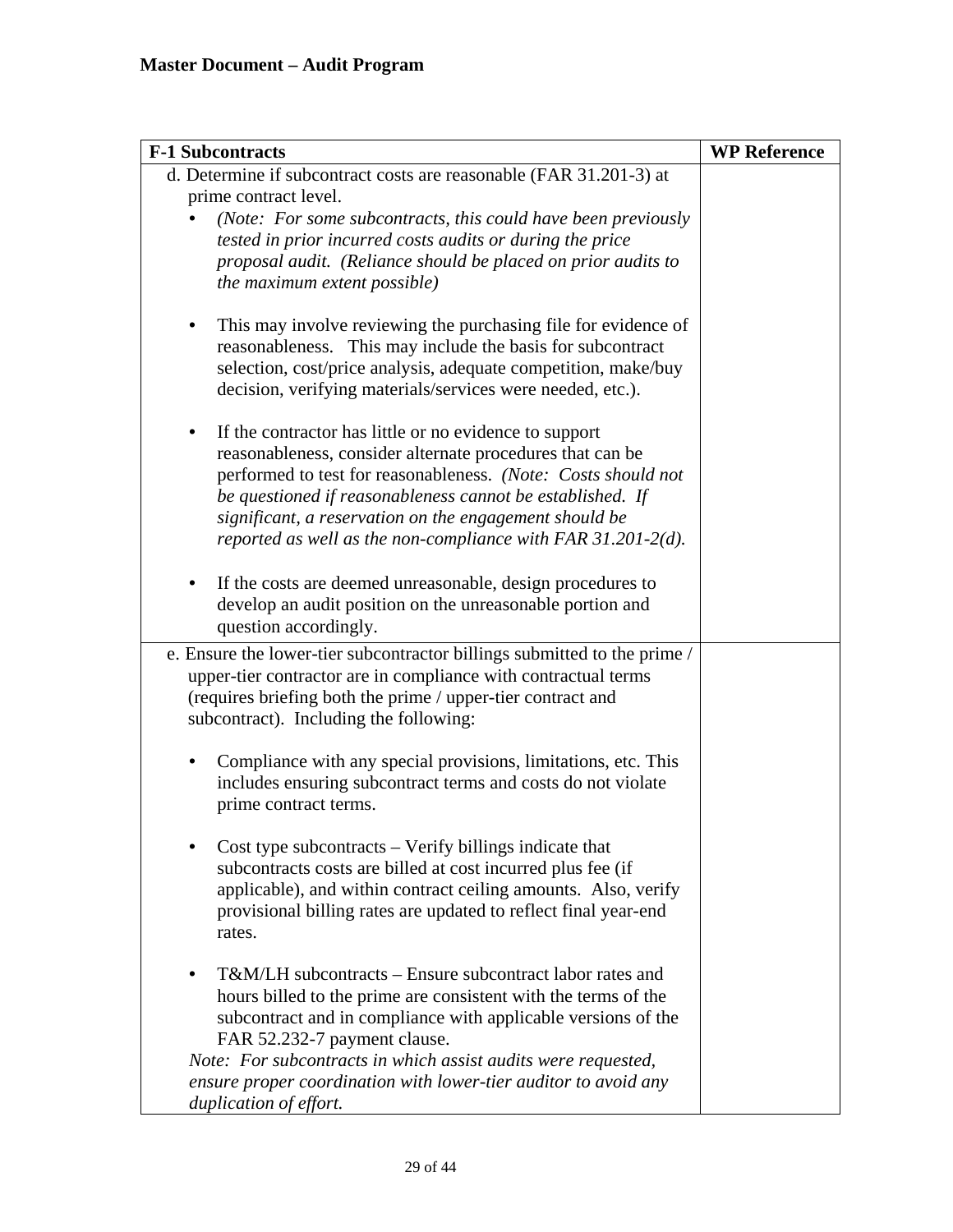| <b>F-1 Subcontracts</b>                                                                                                                 | <b>WP Reference</b> |
|-----------------------------------------------------------------------------------------------------------------------------------------|---------------------|
| 3. MAAR 12. If assist audits were received, address any significant<br>questioned costs in the assist audit report that pertain to your |                     |
| contracts with the prime or upper-tier contractor. Obtain the prime<br>or upper-tier contractor's position on the questioned costs.     |                     |
| Incorporate the questioned costs after considering prime / upper-tier                                                                   |                     |
| contractor's position. Follow-up on requested assist audits that have                                                                   |                     |
| not been received.                                                                                                                      |                     |
| OTHER PROCEDURES THAT MAY NEED TO BE                                                                                                    |                     |
| <b>PERFORMED</b>                                                                                                                        |                     |
| (For the majority of non-major contractors, these steps may not be                                                                      |                     |
| applicable. Discuss with your supervisor and obtain approval prior to                                                                   |                     |
| performing these steps.)                                                                                                                |                     |
| 4. Excessive Pass through Charges (FAR 52.215-23, previously                                                                            |                     |
| DFARS 252.215-7004, the DFARS clause became effective for all                                                                           |                     |
| contracts awarded after 4/26/2007 and the FAR clause became                                                                             |                     |
| effective $10/14/2009$ ). Contractors are required to identify the                                                                      |                     |
| percentage of work that will be subcontracted. When the                                                                                 |                     |
| percentage of total subcontract effort is greater than 70 percent of                                                                    |                     |
| the total work to be performed (at total contract level), the                                                                           |                     |
| contractor must provide information supporting the value it adds                                                                        |                     |
| with regard to the subcontracted work. Using the information                                                                            |                     |
| obtained in B, ensure the submission does not include unallowable                                                                       |                     |
| excessive pass-through charges in accordance with FAR 52.215-22<br>and FAR 52.215-23.                                                   |                     |
|                                                                                                                                         |                     |
| If the contract contains FAR 52.215-23 Alternate I, the<br>a.                                                                           |                     |
| contracting officer made a determination at the time of award                                                                           |                     |
| that the prospective contractor has demonstrated that its                                                                               |                     |
| functions provide added value to the contracting effort and there                                                                       |                     |
| are no excessive pass-through charges. Auditors should:                                                                                 |                     |
| (1) Compare the contractor demonstrated value added functions                                                                           |                     |
| with those disclosed to the contracting officer at the time of                                                                          |                     |
| award to ensure the functions billed or incurred are consistent                                                                         |                     |
| with the contracting officers determination; and                                                                                        |                     |
| (2) Ensure the disclosed value-added functions were performed                                                                           |                     |
| and are reasonable.                                                                                                                     |                     |
| If the contract does not contain FAR Alternate I, the auditor<br>$\mathbf{b}$ .                                                         |                     |
| perform procedures to determine if the contractor incurred                                                                              |                     |
| excessive pass through charges as defined in FAR 52.215-23.                                                                             |                     |
| (1) Request the contractor to identify the value added functions it                                                                     |                     |
| provided consistent with the definition in the contract clause.                                                                         |                     |
|                                                                                                                                         |                     |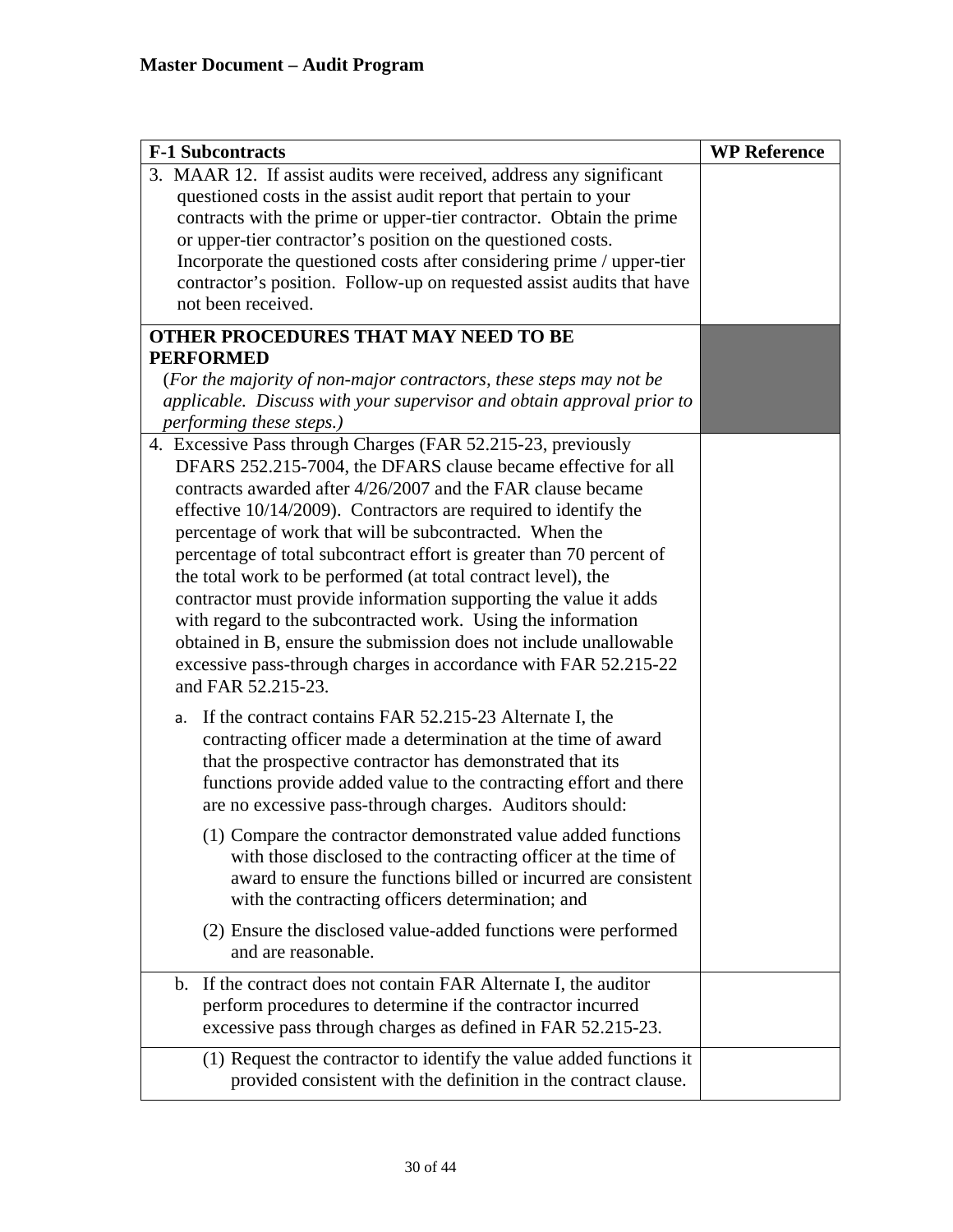| <b>F-1 Subcontracts</b>                                                                                                                                                                                                                                                                                                                                                                                                                                                                                                                                                              | <b>WP Reference</b> |
|--------------------------------------------------------------------------------------------------------------------------------------------------------------------------------------------------------------------------------------------------------------------------------------------------------------------------------------------------------------------------------------------------------------------------------------------------------------------------------------------------------------------------------------------------------------------------------------|---------------------|
| (2) Verify the disclosed functions were performed, are<br>reasonable and represent value added effort.                                                                                                                                                                                                                                                                                                                                                                                                                                                                               |                     |
| $(3)$ FAR 52.215-23 $(c)$ requires the contractor to notify the<br>Contracting Officer if there are changes in subcontract effort<br>after award that results in it exceeding 70% of total contract<br>value. The auditor should request the contractor to provide<br>evidence of written notification to the contracting officer that<br>more than 70 percent of the total costs of the work to be<br>performed by subcontractors. If the contractor did not comply<br>with this requirement, the auditor should notify the CO and<br>consider if a DFARS system deficiency exists. |                     |
| c. If the functions were not performed or add no or negligible<br>value to the contract, then the indirect costs added by the prime<br>contractor to the subcontracted work should be questioned as<br>excessive pass through charges in accordance with FAR<br>$31.203(i)$ .                                                                                                                                                                                                                                                                                                        |                     |
| <b>SUMMARIZE RESULTS</b>                                                                                                                                                                                                                                                                                                                                                                                                                                                                                                                                                             |                     |
| 5. Summarize the results including the conclusions, basis of proposed<br>cost, and audit evaluation.                                                                                                                                                                                                                                                                                                                                                                                                                                                                                 |                     |
| [Note: Questioned cost for subcontract effort that is not concurred<br>should be resolved at the prime level (prime contractor and prime's<br>CFAO) using DCAA Form 1 procedures (CAM 6-900).]                                                                                                                                                                                                                                                                                                                                                                                       |                     |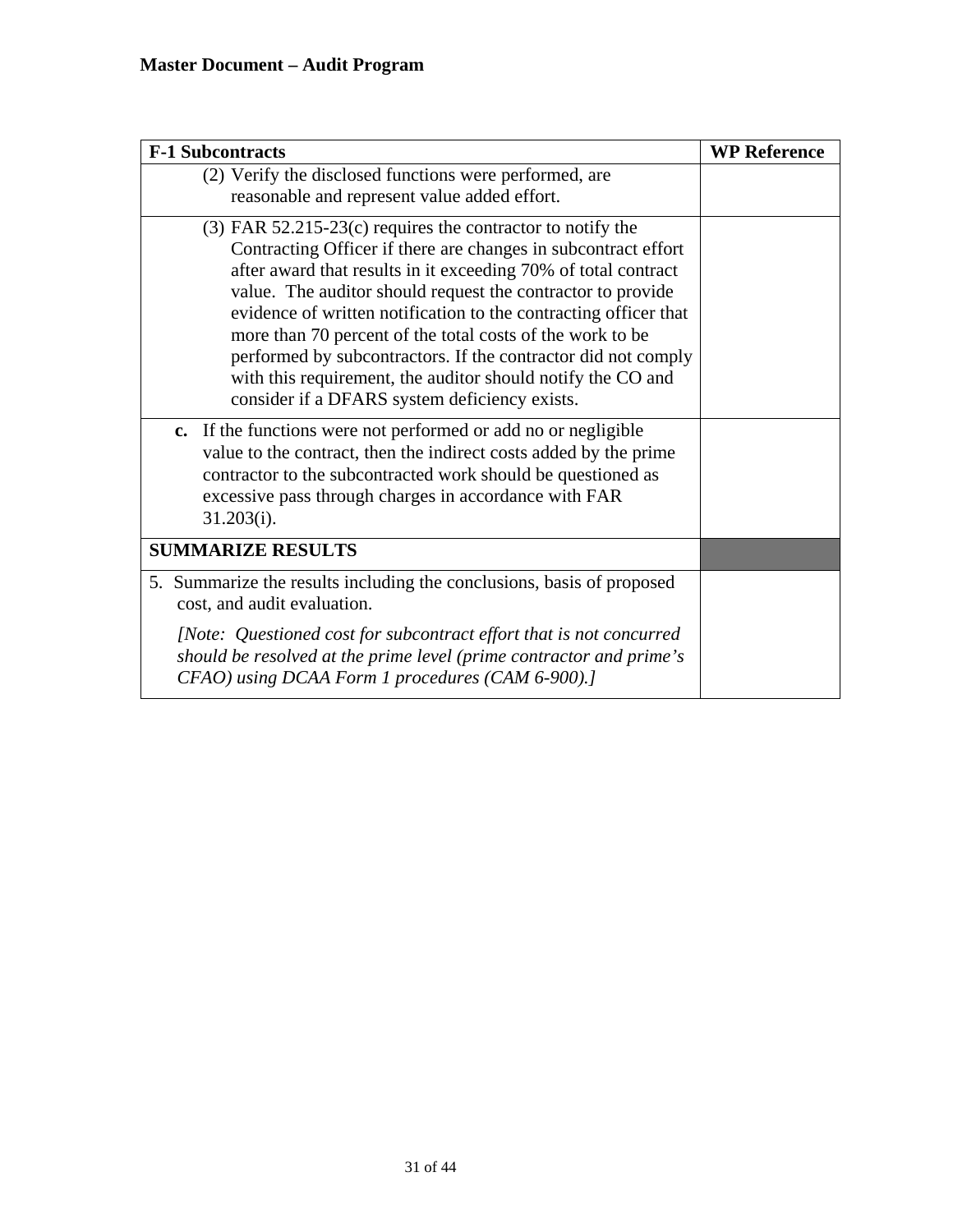| <b>G-1 Other Direct Costs (ODC)</b>                                                                                                                                                                                                                                                                                                                                                                                                                                                                                                                                                                                                                                                            | <b>WP Reference</b> |
|------------------------------------------------------------------------------------------------------------------------------------------------------------------------------------------------------------------------------------------------------------------------------------------------------------------------------------------------------------------------------------------------------------------------------------------------------------------------------------------------------------------------------------------------------------------------------------------------------------------------------------------------------------------------------------------------|---------------------|
| Version 5.1, dated April 2021                                                                                                                                                                                                                                                                                                                                                                                                                                                                                                                                                                                                                                                                  |                     |
| 1. MAAR 10: Adjusting Entries and Exception Reports. Evaluate<br>adjusting journal entries and exception reports for other direct costs.<br>Identify adjustments requiring further analysis and explanation.                                                                                                                                                                                                                                                                                                                                                                                                                                                                                   |                     |
| 2. Based on the results of the preliminary steps that identified<br>materiality and risk, perform adequate testing of significant ODC<br>transactions for allowability, allocability, and reasonableness.<br>Coordinate with Field Detachment as necessary to address ODCs on<br>classified contracts. Determine if testing to payment is necessary.<br>For selected transactions, evaluate source documents for<br>completeness and accuracy, and determine the appropriateness of the<br>charge with respect to term of the contract and FAR/CAS. For<br>example, ensure that the contractor is treating costs of like items in<br>the same manner (FAR 31.202, FAR 31.203, and/or CAS 402). |                     |
| 3. Verify that any questioned other direct cost also considers directly<br>associated costs that should also be excluded/questioned (FAR<br>$31.201-6(a)$ ).                                                                                                                                                                                                                                                                                                                                                                                                                                                                                                                                   |                     |
| 4. Summarize the results including the conclusions, basis of proposed<br>cost, and audit evaluation.                                                                                                                                                                                                                                                                                                                                                                                                                                                                                                                                                                                           |                     |
| [Note: If the contractor does not agree with the questioned $cost(s)$ ]<br>draft a DCAA Form 1 in accordance with CAM 6-900.]                                                                                                                                                                                                                                                                                                                                                                                                                                                                                                                                                                  |                     |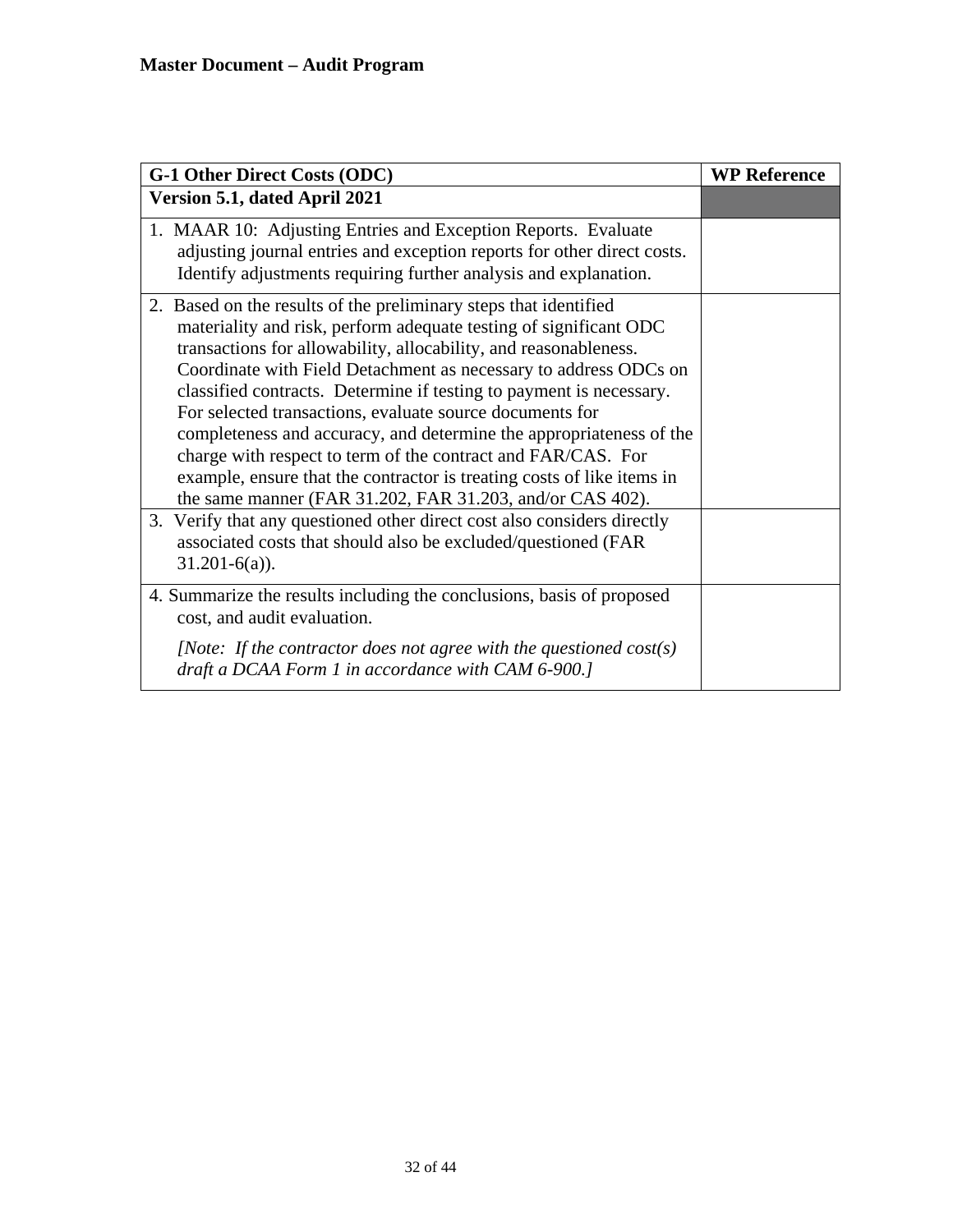| <b>H-1 Indirect Expenses and Cost of Money</b>                                                                                                                                                                                                                                                                                                                                                                                                                                                                                                                                                                                                                                                                                                   | <b>WP Reference</b> |
|--------------------------------------------------------------------------------------------------------------------------------------------------------------------------------------------------------------------------------------------------------------------------------------------------------------------------------------------------------------------------------------------------------------------------------------------------------------------------------------------------------------------------------------------------------------------------------------------------------------------------------------------------------------------------------------------------------------------------------------------------|---------------------|
| Version 5.1, dated April 2021                                                                                                                                                                                                                                                                                                                                                                                                                                                                                                                                                                                                                                                                                                                    |                     |
| PROCEDURES FOR ALL CONTRACTORS                                                                                                                                                                                                                                                                                                                                                                                                                                                                                                                                                                                                                                                                                                                   |                     |
| 1. MAAR 5: General Ledger, Trial Balance, Income and/or Credit<br>Adjustments (CAM 6-608.2d (5)). Document your understanding of<br>the types of income and credits occurring at this contractor, and your<br>understanding of the contractors methods for accounting for income<br>and credits. Analyze the contractor's general ledger, trial balance<br>and entries to profit accounts and other income accounts to identify<br>any credits or income that have not been accounted for which the<br>government may be entitled to a credit. Examples include purchase<br>discounts, scrap sales, rental income, excessive company reserves,<br>insurance and state tax rebates and refunds, etc. Identify<br>adjustments requiring follow-up. |                     |
| 2. MAAR 10: Adjusting Entries and Exception Reports. Evaluate<br>adjusting journal entries and exception reports for indirect expenses.<br>Identify significant and/or sensitive adjustments requiring further<br>analysis and explanation (e.g., journal entries reclassifying direct to<br>indirect costs).                                                                                                                                                                                                                                                                                                                                                                                                                                    |                     |
| 3. MAAR 16: Indirect Account Analysis (CAM 6-608.2c). Based on<br>the results of the preliminary steps that identified materiality and<br>risk, perform transaction testing on accounts to obtain sufficient<br>evidence for allowability, allocability, and reasonableness of these<br>costs. Determine if testing to payment is necessary.                                                                                                                                                                                                                                                                                                                                                                                                     |                     |
| 4. MAAR 18: Indirect Allocation Bases. Evaluate the contractor's<br>indirect cost allocation base(s) for equity and consistency and<br>generally accepted accounting principles, FAR 31.203(c) and CAS<br>410 and 418, if applicable. Verify that the base(s) properly: (i)<br>reflect(s) the appropriate cost accounting period; and (ii) allocates<br>indirect cost to final cost objectives commensurate with the benefits<br>received (CAM 6-606 and 6-610.2).                                                                                                                                                                                                                                                                               |                     |
| 5. Determine if the same accounting period is used for accumulating<br>costs in an indirect costs pool as for establishing its allocation base<br>CAS 406/FAR 31.203(g).                                                                                                                                                                                                                                                                                                                                                                                                                                                                                                                                                                         |                     |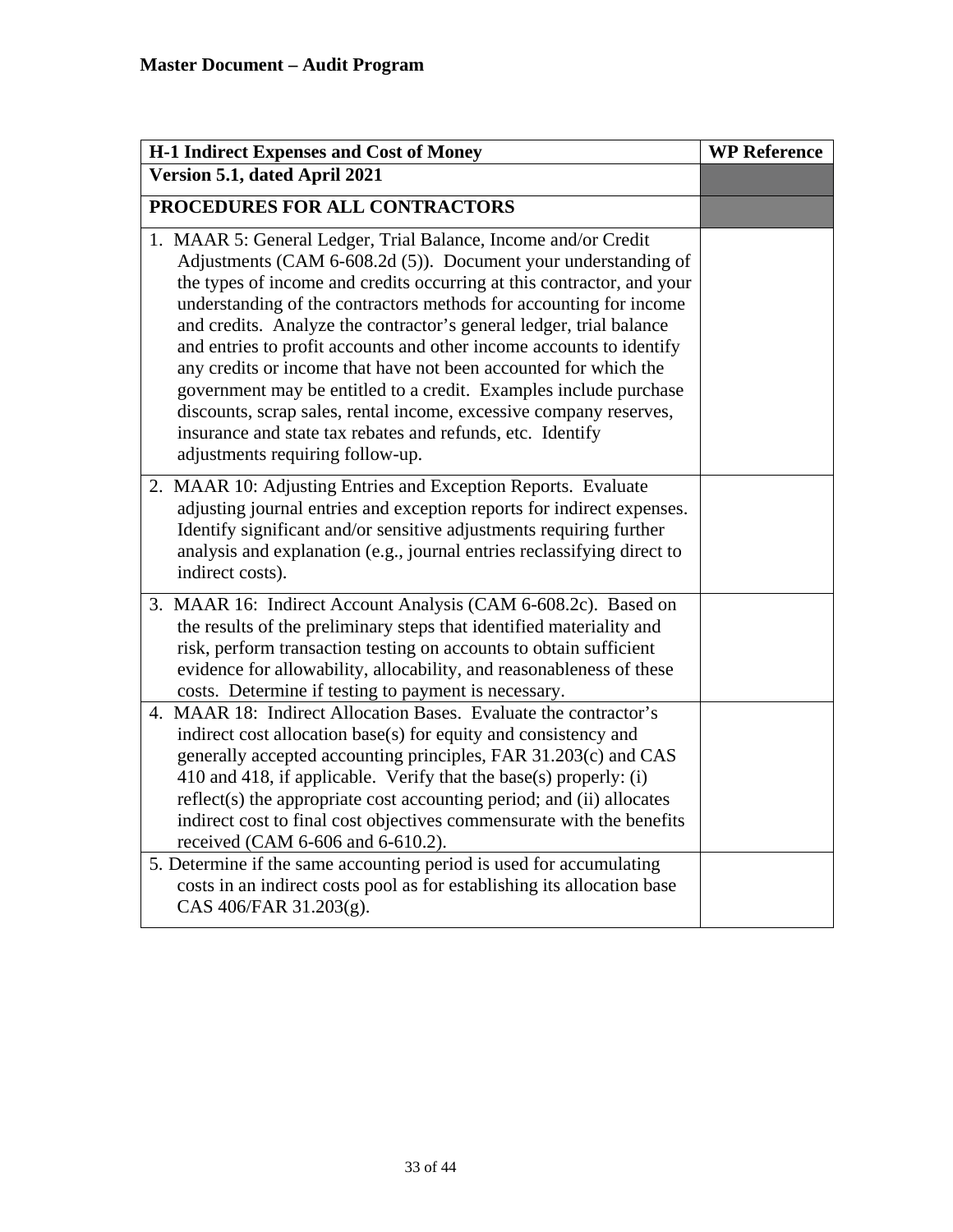| <b>H-1 Indirect Expenses and Cost of Money</b>                                                                                                                                                                                                                                                                                                                                                                                                                                                                                                                                                 | <b>WP Reference</b> |
|------------------------------------------------------------------------------------------------------------------------------------------------------------------------------------------------------------------------------------------------------------------------------------------------------------------------------------------------------------------------------------------------------------------------------------------------------------------------------------------------------------------------------------------------------------------------------------------------|---------------------|
| 6. If any terminated cost-reimbursement type contracts containing the<br>allowable cost and payment clause (FAR 52.216-7) were settled by<br>the Termination Contracting Officer (TCO) using non-final indirect<br>rates, verify that the contractor removed all negotiated indirect costs<br>and related direct costs from applicable pools and bases before<br>preparing its incurred cost proposal (FAR 49.303(b)). If the<br>contractor has not removed negotiated indirect costs and related<br>direct costs for this circumstance, exclude the costs from applicable<br>pools and bases. |                     |
| 7. Cost of Money. If the submission includes cost of money rates,<br>verify the amounts on the CASB-CMF form, Facilities Capital Cost<br>of Money Factors Computation, to source documents and verify the<br>accuracy of the contractor's calculations.                                                                                                                                                                                                                                                                                                                                        |                     |
| a. Verify compliance with the provisions of CAS 414 and FAR<br>31.205-10.                                                                                                                                                                                                                                                                                                                                                                                                                                                                                                                      |                     |
| b. Ensure the contractor use the same base used to allocate the other<br>expenses included in the cost pool.                                                                                                                                                                                                                                                                                                                                                                                                                                                                                   |                     |
| c. Ensure the contractor used applicable cost of money rate for that<br>FY (CAM 8-414.2).                                                                                                                                                                                                                                                                                                                                                                                                                                                                                                      |                     |
| 8. Indirect Cost Limitation for Basic Research Awards: Review the<br>contractor briefs to ascertain the contractor's "basic research"<br>awards and the applicable FY appropriated funds paid. If the<br>contractor has Basic Research Awards, see CAM 6-612.                                                                                                                                                                                                                                                                                                                                  |                     |
| 9. If requested assist audit(s) for significant corporate or home office<br>allocations, or shared service cost allocations were received,<br>compare the allowable costs in the assist audit report(s) to the<br>amounts in the prime / upper-tier segments ICP. Determine the<br>impact, if any, on the final rates. Follow-up on requested assist<br>audits that have not been received.                                                                                                                                                                                                    |                     |
| 10. Verify that any questioned indirect costs also consider directly<br>associated costs that should be questioned (FAR $31.201-6(a)$ ).                                                                                                                                                                                                                                                                                                                                                                                                                                                       |                     |
| OTHER PROCEDURES THAT MAY NEED TO BE<br><b>PERFORMED</b><br>(For the majority of non-major contractors, these steps may not be<br>applicable. Discuss with your supervisor and obtain approval prior to<br>performing these steps.)                                                                                                                                                                                                                                                                                                                                                            |                     |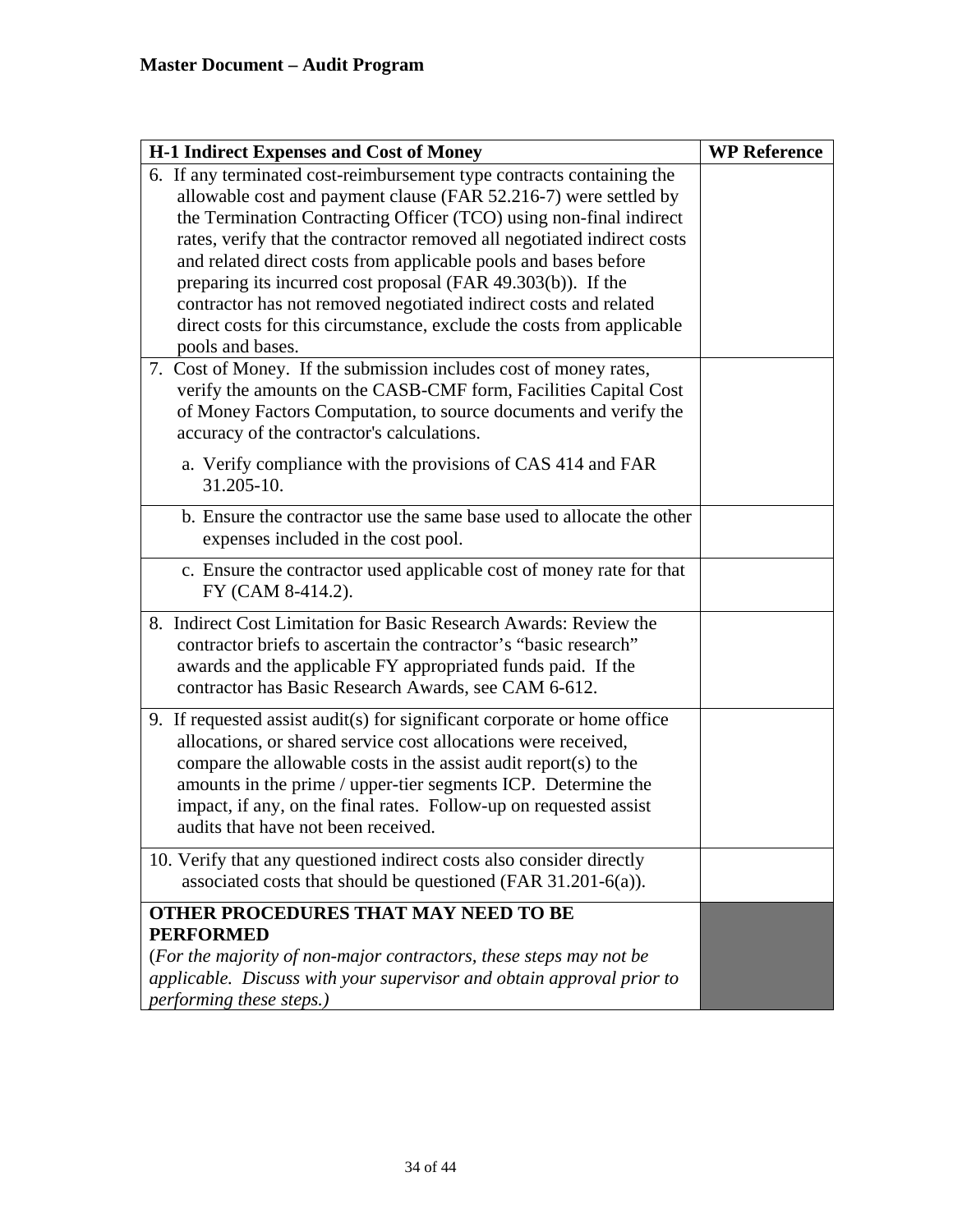| <b>H-1 Indirect Expenses and Cost of Money</b>                             | <b>WP Reference</b> |
|----------------------------------------------------------------------------|---------------------|
| 11. Pension Costs. Evaluate Pension costs for significance (i.e.           |                     |
| materiality and/or risk). Pension costs are audited by the FAO             |                     |
| cognizant of the contractor location where the plans are                   |                     |
| administered and the costs are incurred. For multi-segment                 |                     |
| contractors, this will generally be the corporate home office.             |                     |
| Therefore, divisional auditors may need to request an assist audit         |                     |
| from the FAO cognizant of the corporate home office.                       |                     |
| a. If the costs are auditable at your location and significant, (i.e.      |                     |
| material and/or risk factors have been identified) develop an              |                     |
| audit program considering the FAR and CAS requirements (e.g.,              |                     |
| relevant audit steps may be considered from the CAS compliance             |                     |
| audit programs). Identify any terminated pension plan costs or             |                     |
| credits on the books for this contractor or for acquired or                |                     |
| absorbed divisions or other division employees for further<br>review.      |                     |
| b. If the costs are significant (i.e. material and or risk factors have    |                     |
| been identified), test contractor contributions under employee             |                     |
| pension plans to evidence of payment (i.e., contractor bank                |                     |
| statements, electronic funds transfer, or third party payroll              |                     |
| processor records).                                                        |                     |
| 12. If no pension costs are incurred for the year, the following steps are |                     |
| mandatory for defined benefit pension plans:                               |                     |
| a. Evaluate the Trustee report and obtain an explanation for any           |                     |
| significant withdrawals of pension assets. Perform additional              |                     |
| audit steps as needed to ensure that Government contributed                |                     |
| pension assets are protected.                                              |                     |
|                                                                            |                     |
| b. If the contractor's practice is to calculate pension costs by           |                     |
| segment:                                                                   |                     |
| (1) Verify that the records required by CAS $413.50(c)(7)$ are             |                     |
| properly maintained and that investment earnings of the trust              |                     |
| are allocated in accordance with CAS $413.50(c)(7)$ .                      |                     |
| (2) Determine if the transfer of active employees among                    |                     |
| segments distorts the ratio of assets to the actuarial accrued             |                     |
| liabilities.                                                               |                     |
|                                                                            |                     |
| (3) If so, verify that assets equal to the employees' actuarial            |                     |
| accrued liabilities (determined using the accrued benefit cost             |                     |
| method) were transferred in accordance with CAS                            |                     |
| $413.50(c)(8)$ . Consider requesting the assistance of the                 |                     |
| DCMA pension specialist through the ACO.                                   |                     |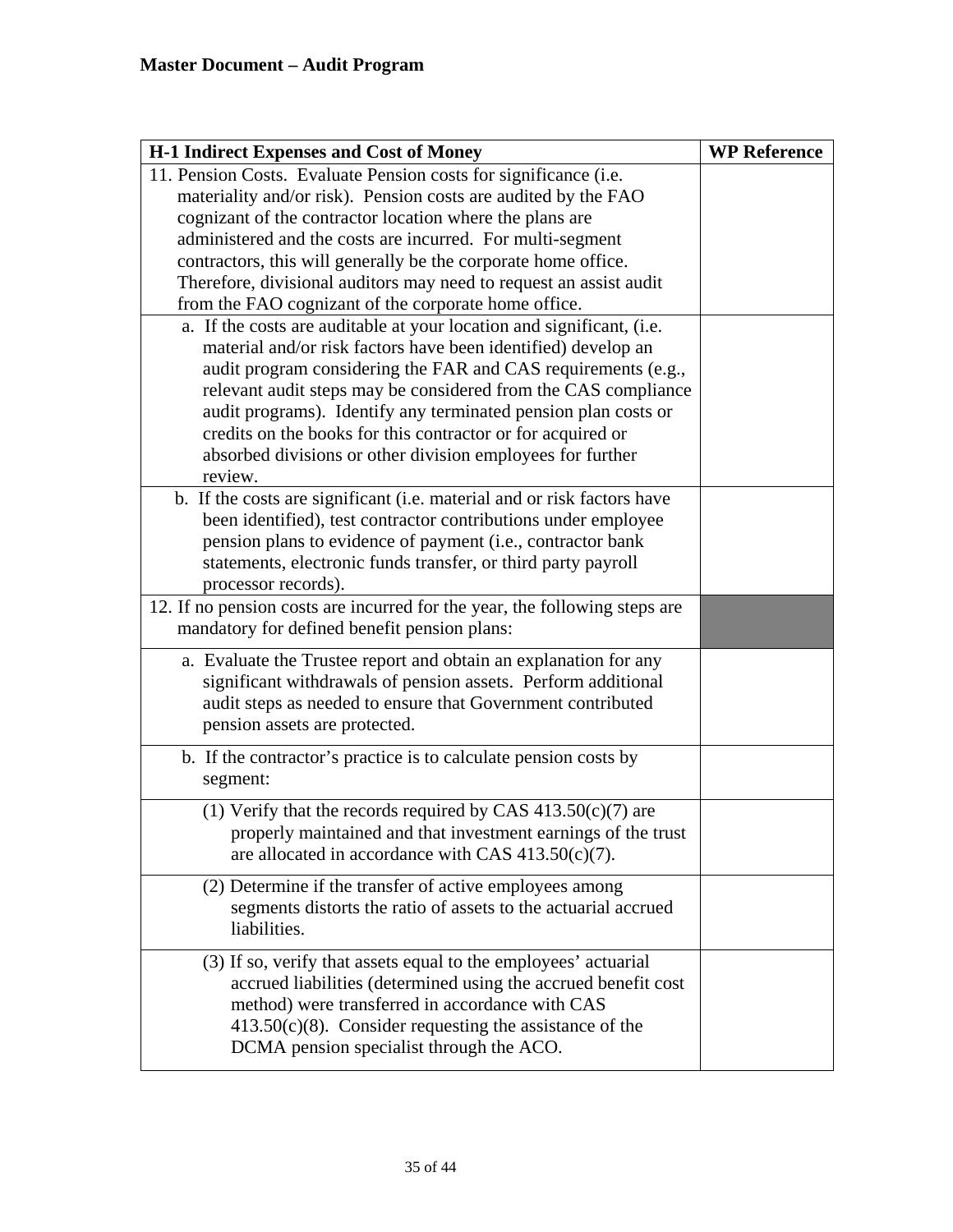| <b>H-1 Indirect Expenses and Cost of Money</b>                                                                                                                                                                                                                                                                                                                                                                                                                                                                                     | <b>WP Reference</b> |
|------------------------------------------------------------------------------------------------------------------------------------------------------------------------------------------------------------------------------------------------------------------------------------------------------------------------------------------------------------------------------------------------------------------------------------------------------------------------------------------------------------------------------------|---------------------|
| 13. Health Care Costs. As part of the review of health care costs, verify<br>the contractor included only health insurance premiums and claims<br>for "eligible dependents". Request the contractor to demonstrate its<br>procedures for ensuring only costs related to eligible dependents<br>have been included in the proposed allowable costs. Based on the<br>understanding of the contractor's processes and overall risk, design<br>procedures to test proposed allowable costs are related to only<br>eligible dependents. |                     |
| 14. IR&D/B&P. If the contractor is identified as a major contractor in<br>the preliminary steps (DFARS $231.205-18(a)$ ), verify the<br>IR&D/B&P costs meet the allowability criteria in DFARS 231.205-<br>18(c). Obtain Costs by Element for each IR&D/B&P project. For<br>significant IR&D projects review the project descriptions, work<br>documents, invention reports to determine if they meet the FAR<br>31.205-18 and CAS 420 definitions Applied Research, Basic<br>Research, or Development.                            |                     |
| <b>SUMMARIZE RESULTS</b>                                                                                                                                                                                                                                                                                                                                                                                                                                                                                                           |                     |
| 15. Summarize the results including the conclusions, basis of proposed<br>cost, and audit evaluation.                                                                                                                                                                                                                                                                                                                                                                                                                              |                     |
| [Note: If the contractor does not agree with the questioned $cost(s)$ ]<br>draft a DCAA Form 1 in accordance with CAM 6-900.]                                                                                                                                                                                                                                                                                                                                                                                                      |                     |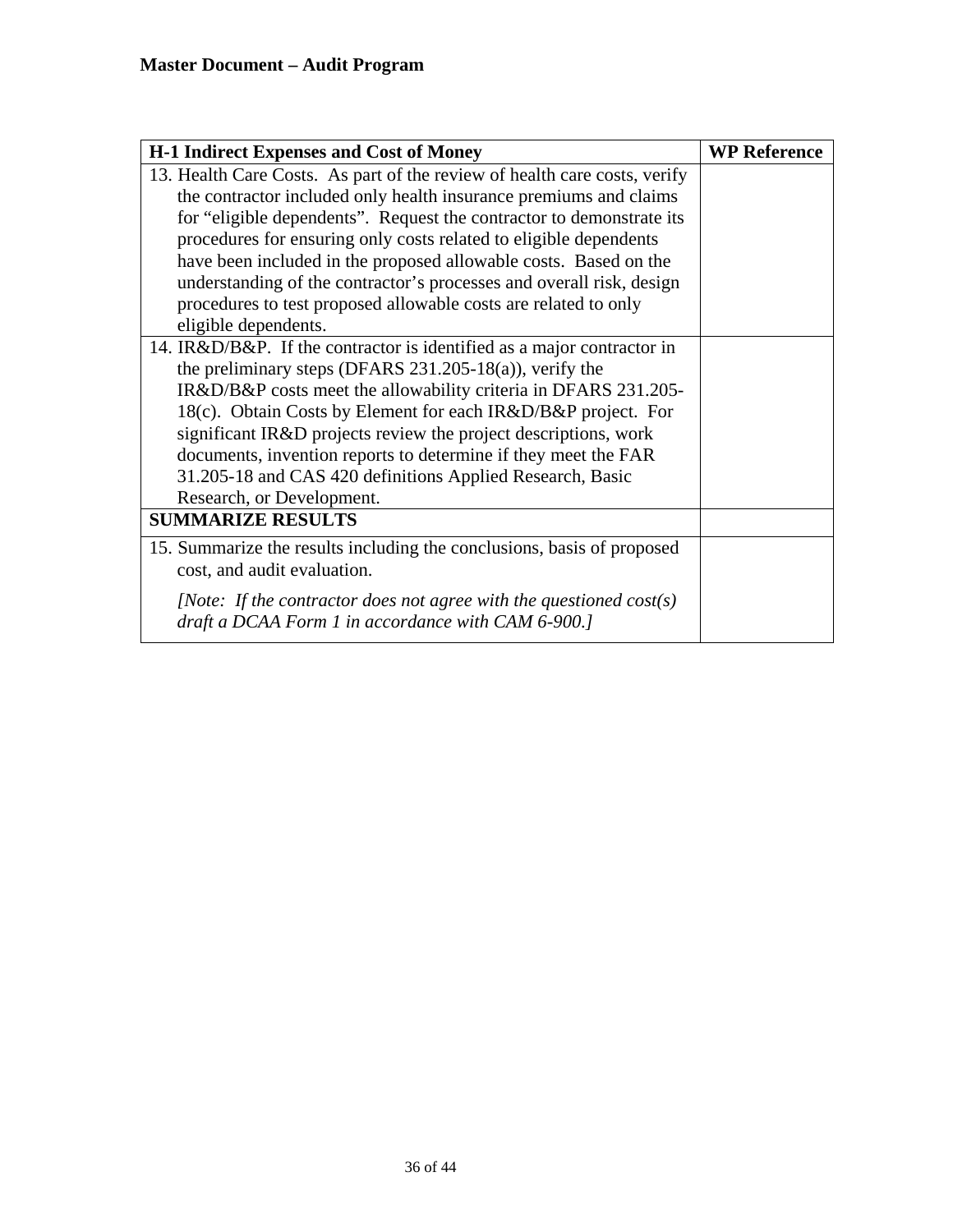| <b>I-1 Inter-Organizational Transfers (IOTs)</b>                                                                                                                                                                                                                                                                                                                                                                                                        | <b>WP Reference</b> |
|---------------------------------------------------------------------------------------------------------------------------------------------------------------------------------------------------------------------------------------------------------------------------------------------------------------------------------------------------------------------------------------------------------------------------------------------------------|---------------------|
| Version 5.1, dated April 2021                                                                                                                                                                                                                                                                                                                                                                                                                           |                     |
| Based on your understanding of the contractor's IOT policies /<br>procedures and risks perform the following steps for material and<br>significant/sensitive IOTs. Coordinate with Field Detachment as<br>necessary to address IOTs on classified contracts. (Rely on prior audits<br>to maximum extent possible for steps 2 and 3 such as proposal audits<br>or prior incurred costs, in which specific IOTs may have already been<br><i>tested</i> ). |                     |
| 1. MAAR 10: Adjusting Entries and Exception Reports. Evaluate<br>adjusting journal entries and exception reports for IOT costs.<br>Identify adjustments requiring further analysis and explanation.                                                                                                                                                                                                                                                     |                     |
| 2. Compliance with FAR 31.205-26(e). Determine if the selected<br>IOTs were transferred and included in the incurred cost proposal<br>based on costs incurred, as required by FAR 31.2015-26(e). If the<br>IOT was transferred and included in the incurred cost proposal<br>based on price (cost plus profit), evaluate compliance with FAR<br>$31.205-26(e)(1)$ and (2), which provides for an allowance based on<br>price when:                      |                     |
| a. It is the established practice of the transferring organization to<br>price inter-organizational transfers at other than cost for<br>commercial work of the contractor or any division, subsidiary,<br>or affiliate of the contractor under a common control; and                                                                                                                                                                                    |                     |
| b. The items being transferred qualifies for an exception under<br>FAR 15.403-1(b) (supported by adequate price competition or<br>sales data as applicable) and the contracting officer has not<br>determined the price to be unreasonable.                                                                                                                                                                                                             |                     |
| c. If requirements of FAR $31.205-26(e)$ were not met, question the<br>amounts in excess of actual costs.                                                                                                                                                                                                                                                                                                                                               |                     |
| Perform the following to assess allowability (FAR 31.201-2) of<br>selected IOTs issued under flexibly priced prime contracts:                                                                                                                                                                                                                                                                                                                           |                     |
| a. IOT Agreement. Verify a proper agreement exists between the<br>authorizing and performing organizations.                                                                                                                                                                                                                                                                                                                                             |                     |
| b. Verify the scope of the work authorized and billed by the<br>performing segment was needed for the prime / upper-tier<br>contract.<br>(FAR 31.201-4 – Determining Allocability)                                                                                                                                                                                                                                                                      |                     |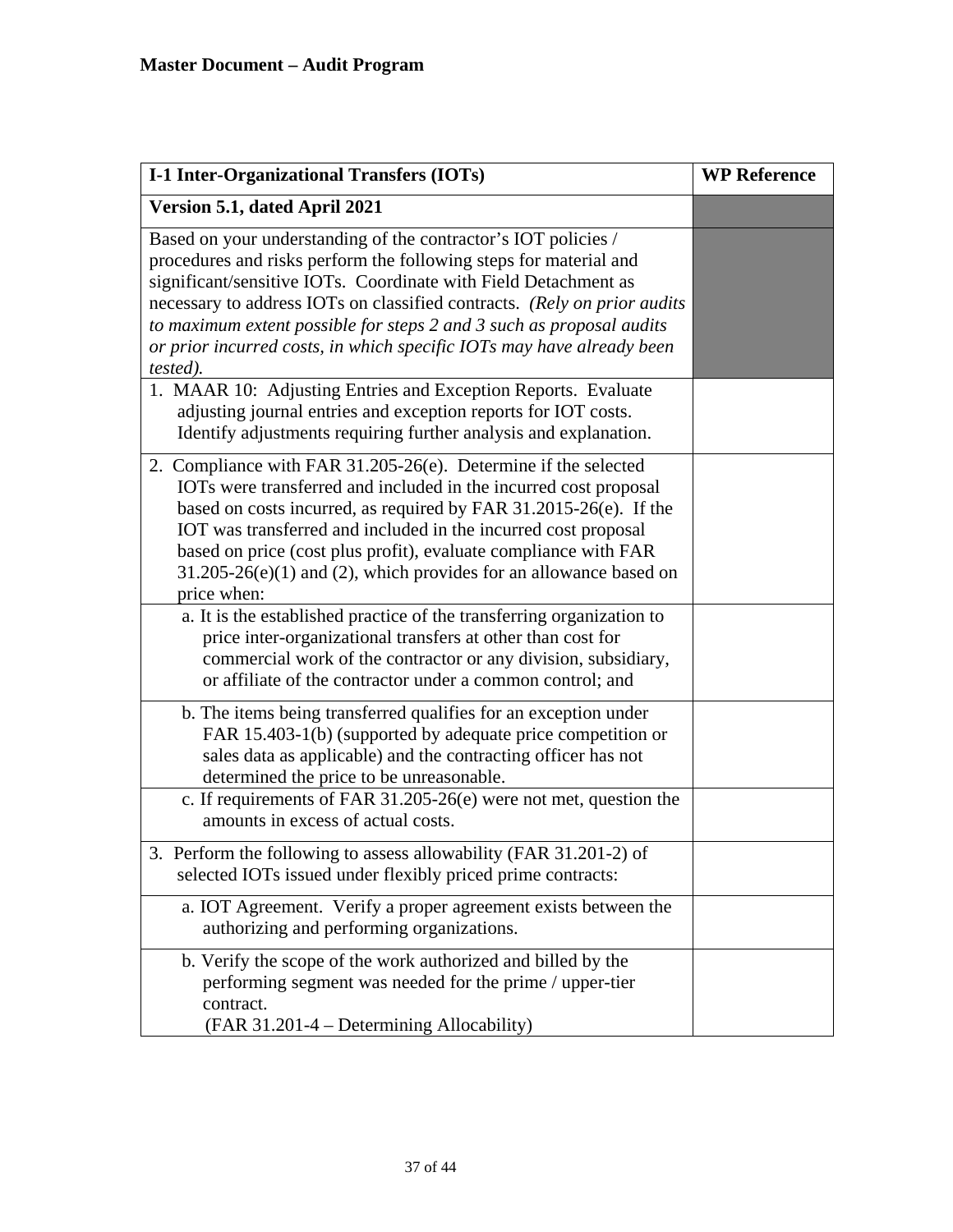| I-1 Inter-Organizational Transfers (IOTs)                                                                                                                                                                                                                                                                                                                                                                                                                                                                                                                                                                         | <b>WP Reference</b> |
|-------------------------------------------------------------------------------------------------------------------------------------------------------------------------------------------------------------------------------------------------------------------------------------------------------------------------------------------------------------------------------------------------------------------------------------------------------------------------------------------------------------------------------------------------------------------------------------------------------------------|---------------------|
| c. Determine if the IOT costs are reasonable (FAR 31.201-3) at the<br>prime /upper-tier contract level.                                                                                                                                                                                                                                                                                                                                                                                                                                                                                                           |                     |
| IOTs based on price – Consider testing performed in step 2b<br>above.                                                                                                                                                                                                                                                                                                                                                                                                                                                                                                                                             |                     |
| Make or Buy Program. Determine if the contractor was<br>٠<br>required to submit a make or buy program as part of the<br>solicitation relating to the IOT effort and whether the<br>contracting officer reviewed and approved the make or buy<br>program (FAR 15.407-2; 52.215-9).<br>Evaluate<br>the<br>contractor's make/buy decision for reasonableness. IOTs are<br>considered a make a decision if reimbursement is based on<br>cost and a buy decision if based on a competitive price. Be<br>alert for decisions that were in the best interest of the<br>contractor but not the Government. (CAM 9-405.2)) |                     |
| If the contractor has little or no evidence to support<br>$\bullet$<br>reasonableness, consider alternate procedures that can be<br>performed to test for reasonableness. (Note: Costs should<br>not be questioned if reasonableness cannot be established.<br>If significant, a reservation on the engagement should be<br>reported as well as the non-compliance with FAR 31.201-<br>$2(d)$ .                                                                                                                                                                                                                   |                     |
| If the costs are deemed unreasonable, design procedures to<br>$\bullet$<br>develop an audit position on the unreasonable portion and<br>question accordingly.                                                                                                                                                                                                                                                                                                                                                                                                                                                     |                     |
| d. Based upon how IOT costs are booked/received by the prime<br>segment, design procedures to ensure the proposed / billed IOT<br>costs:                                                                                                                                                                                                                                                                                                                                                                                                                                                                          |                     |
| Reconcile to performing segments books or billings (if<br>submitted).                                                                                                                                                                                                                                                                                                                                                                                                                                                                                                                                             |                     |
| Are in compliance with contractual terms and IOT<br>٠<br>agreement (i.e., special limitations, T&M contracts - FAR<br>52.232-7 payment clause, etc.)                                                                                                                                                                                                                                                                                                                                                                                                                                                              |                     |
| (Note: Depending upon the contractor's specific practices, this may<br>not be feasible without an assist.)                                                                                                                                                                                                                                                                                                                                                                                                                                                                                                        |                     |
| 4. MAAR 12. Incorporate any questioned costs from assist audits<br>received on performing segments and follow-up on any outstanding<br>assist audits.                                                                                                                                                                                                                                                                                                                                                                                                                                                             |                     |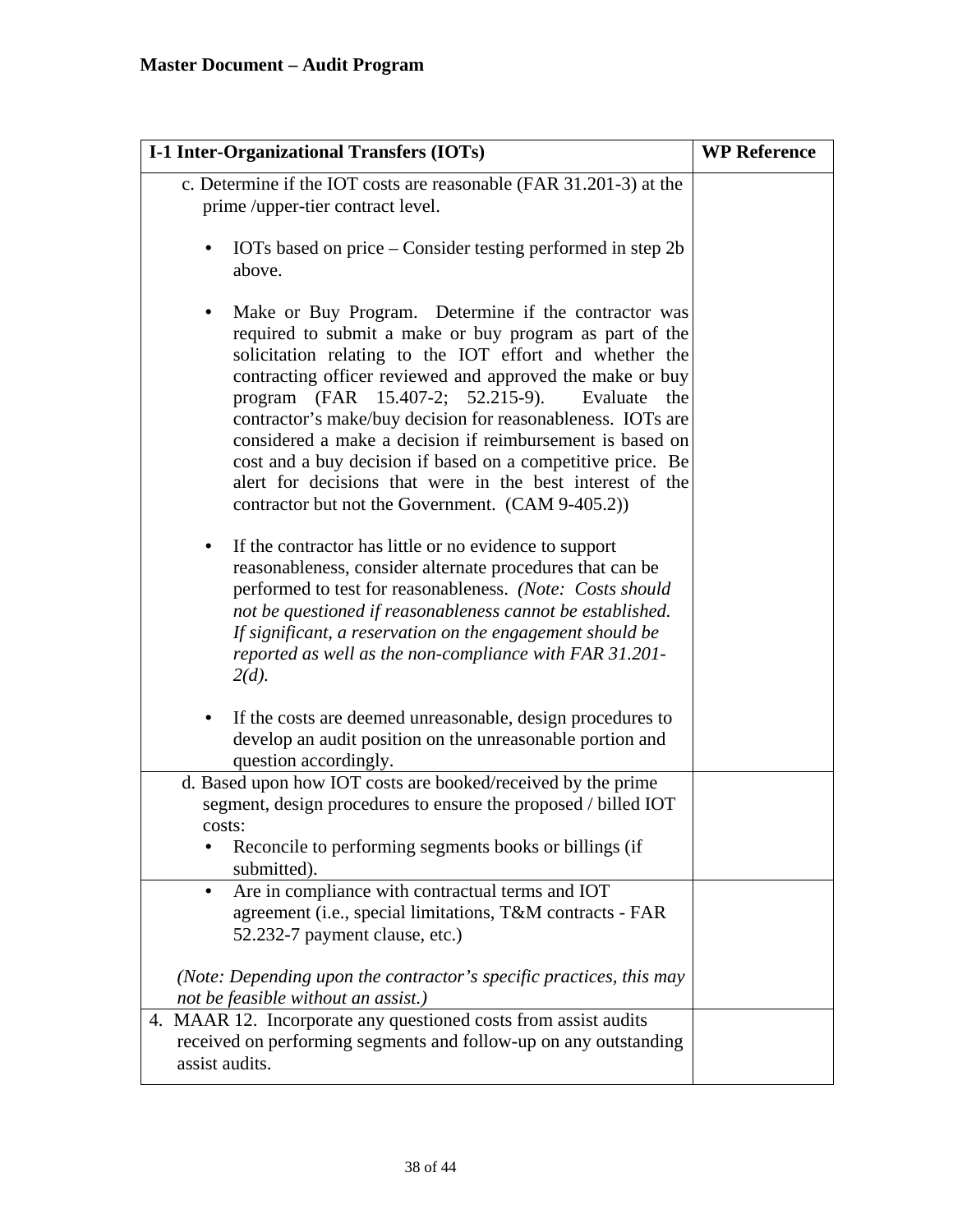| I-1 Inter-Organizational Transfers (IOTs)                                                                                     | <b>WP Reference</b> |
|-------------------------------------------------------------------------------------------------------------------------------|---------------------|
| 5. Summarize the results including the conclusions, basis of proposed<br>cost, and audit evaluation.                          |                     |
| [Note: If the contractor does not agree with the questioned $cost(s)$ ]<br>draft a DCAA Form 1 in accordance with CAM 6-900.] |                     |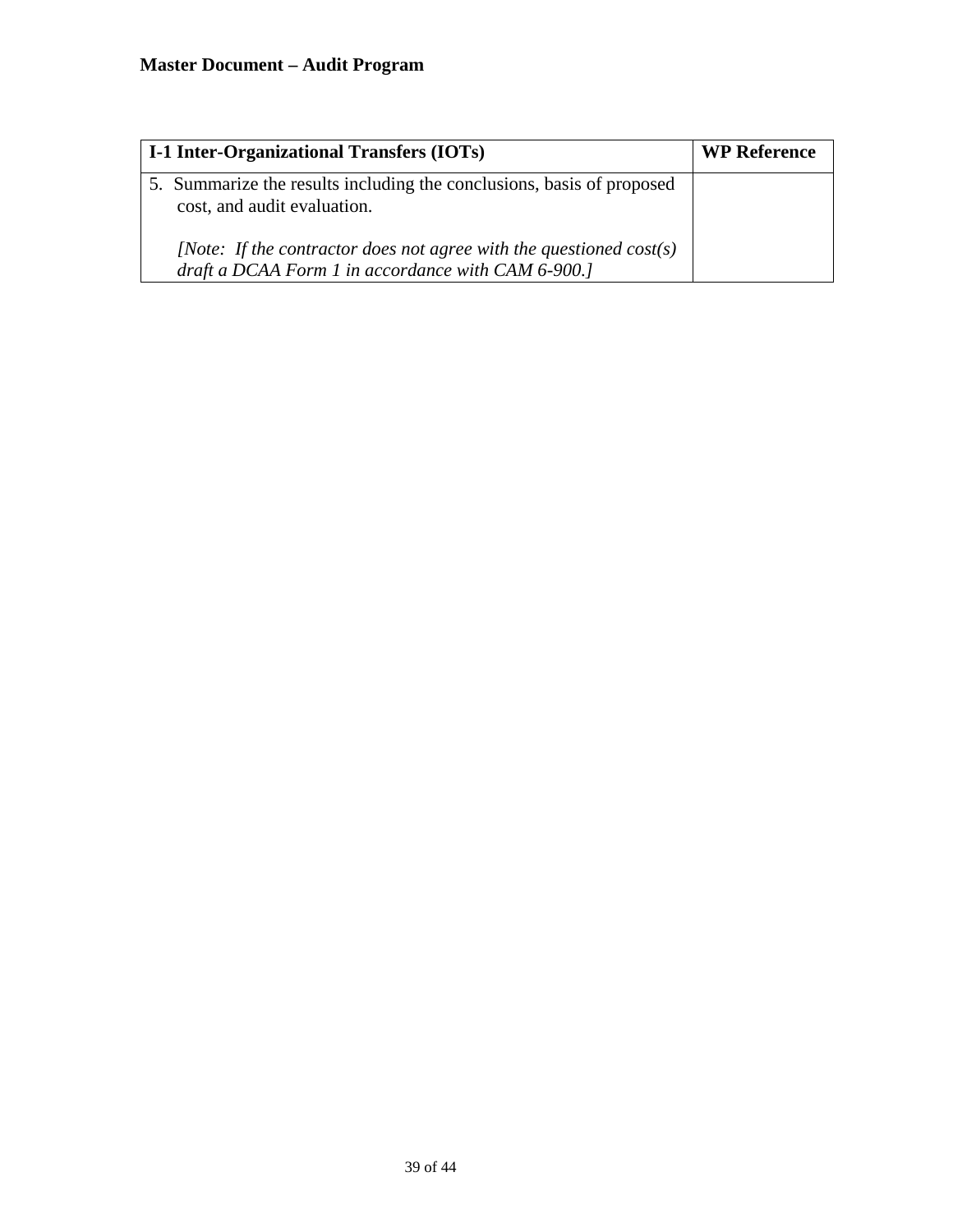| <b>U-1 Agency Compensation Team: Compensation Reasonableness</b><br>and FAR Cap Allowability                                                                                                                                                                                                                                                                                                                                                                                                                           | <b>WP Reference</b> |
|------------------------------------------------------------------------------------------------------------------------------------------------------------------------------------------------------------------------------------------------------------------------------------------------------------------------------------------------------------------------------------------------------------------------------------------------------------------------------------------------------------------------|---------------------|
| Version 5.1, dated April 2021                                                                                                                                                                                                                                                                                                                                                                                                                                                                                          |                     |
| <b>UPFRONT COMMUNICATION AND PLANNING</b>                                                                                                                                                                                                                                                                                                                                                                                                                                                                              |                     |
| 1. Review the FAO's request and accompanying data; then discuss the<br>request with the requesting audit team. Verify that all required<br>information is available now or will soon be provided, including:                                                                                                                                                                                                                                                                                                           |                     |
| Position descriptions,<br>$\bullet$<br>Market pricing surveys,<br>$\bullet$<br>• Outside consultant studies,<br>Compensation policies and procedures, etc.                                                                                                                                                                                                                                                                                                                                                             |                     |
| If data is incomplete, make inquiries to determine when the data will<br>be provided. If the data is unavailable, document the explanation<br>and discuss with your supervisor the implications on the planned<br>audit procedures.                                                                                                                                                                                                                                                                                    |                     |
| 2. Review all FAO prepared materiality and/or risk documentation<br>including inquiries, analytical analyses, etc. Coordinate with the<br>FAO to clarify your understanding of materiality/risk, collaborate<br>with the FAO to fine tune the materiality/risk conclusions, and<br>document the rationale for the positions selected for further<br>evaluation.                                                                                                                                                        |                     |
| 3. Document your understanding of the contractor's basis for proposed<br>compensation, including justifications for setting compensation<br>higher than market mean (e.g., financial performance, qualitative<br>factors, etc.). Where the contractor used surveys or an outside<br>consultant to establish compensation, document the contractor's<br>selected compensation levels, and whether the contractor used<br>performance measures to establish compensation levels<br>(quantitative, qualitative, or both). |                     |
| <b>EVALUATE COMPENSATION USING FAR LIMITS</b>                                                                                                                                                                                                                                                                                                                                                                                                                                                                          |                     |
| 4. Determine applicable FAR 31.205-6(p) Compensation Limitations.<br>If the contractor did not propose a Blended Cap, proceed to b.                                                                                                                                                                                                                                                                                                                                                                                    |                     |
| Blended Caps. If the contractor proposed a blended Cap, review<br>a.<br>the advanced agreement, if available, and coordinate with the<br>FAO to determine whether the rate computation was previously<br>evaluated. Document any prior results and negotiation positions.<br>Discuss with your supervisor and adjust risk and the planned<br>procedures accordingly.                                                                                                                                                   |                     |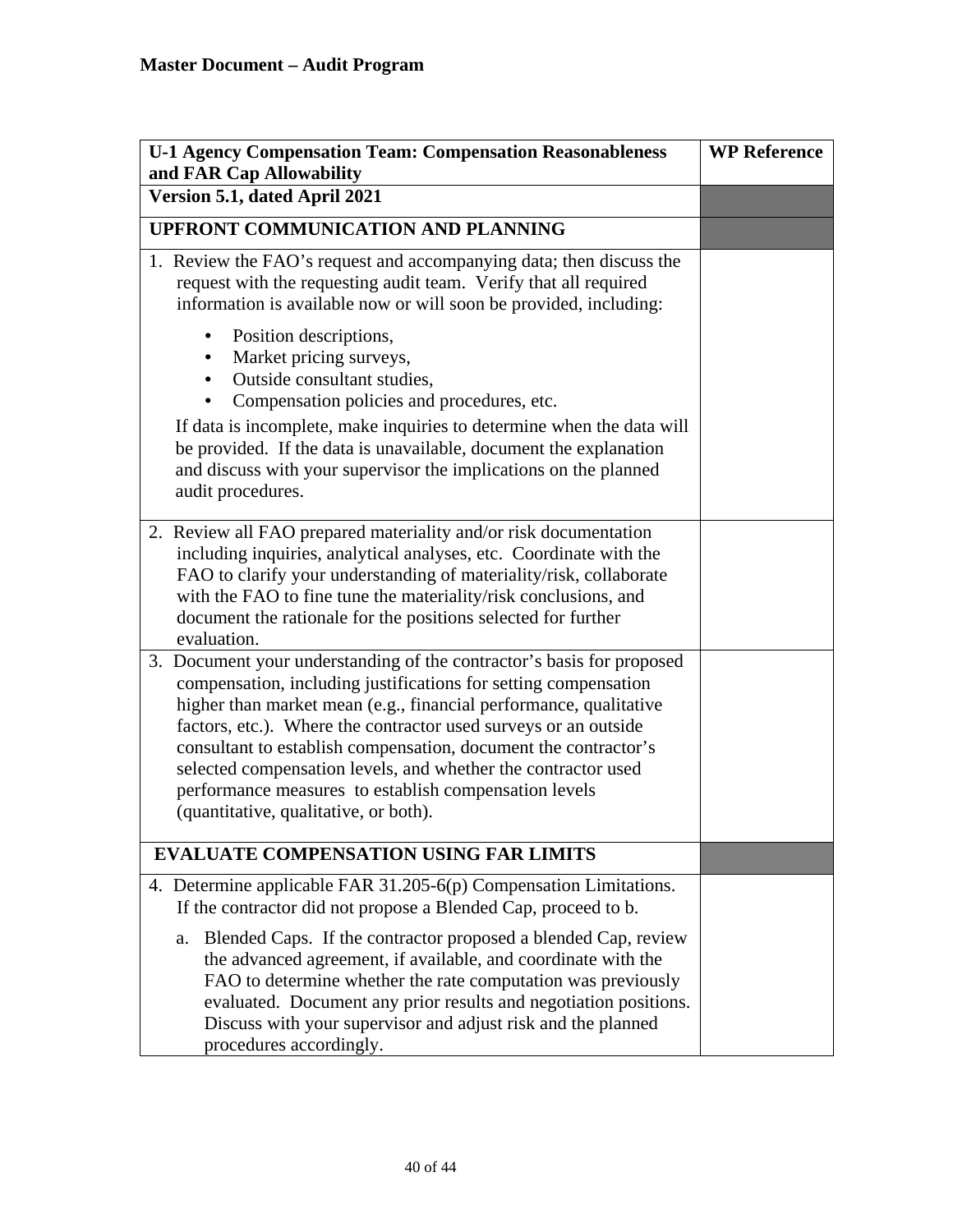| <b>U-1 Agency Compensation Team: Compensation Reasonableness</b>                   | <b>WP Reference</b> |
|------------------------------------------------------------------------------------|---------------------|
| and FAR Cap Allowability                                                           |                     |
| b. For each individual selected, identify the applicable Cap,                      |                     |
| determine whether the proposed amounts comply, and classify                        |                     |
| costs in excess of the Cap as unallowable per FAR 31.205-6(p),                     |                     |
| prior to proceeding with the reasonableness testing.                               |                     |
| <b>EVALUATE COMPENSATION REASONABLENESS</b>                                        |                     |
| 5. Thoroughly read each position description and determine whether it              |                     |
| is sufficiently described to match a survey description. If                        |                     |
| inadequate, obtain other documents describing the position's duties                |                     |
| and functions. If it remains inadequate or altogether absent,                      |                     |
| document this fact, and discuss with your supervisor whether                       |                     |
| additional procedures are required to effectively match the position               |                     |
| to survey data.                                                                    |                     |
| 6. Identify the best fit compensation survey for each selected                     |                     |
| job/position, finding the best match of the company's revenue,                     |                     |
| industry, geographic location (area from which employees are                       |                     |
| recruited and lost), and participation by companies not performing                 |                     |
| government contracts. Adjust these factors considering the skill                   |                     |
| complexity of each tested position (e.g., advanced engineers are                   |                     |
| often recruited nationally while entry-level engineers are not).                   |                     |
| Apply professional skepticism before using a contractor provided                   |                     |
| survey, especially if you determine the contractor did not use the                 |                     |
| survey for its own market pricing, or if the contractor used a single              |                     |
| survey to benchmark all position classifications. Document your                    |                     |
| rationale if choosing not to use the contractor-provided survey.                   |                     |
| Select the appropriate survey for each position classification and                 |                     |
| document your rationale.                                                           |                     |
| 7. If the contractor sets base salary higher than market median, consider          |                     |
| the merits of the justification, as well as the contractor's financial             |                     |
| performance, and document your conclusions.                                        |                     |
|                                                                                    |                     |
| Determine the appropriate percentile for market pricing each position              |                     |
| at the appropriate level, generally limited to the range between the               |                     |
| 25 <sup>th</sup> and 75 <sup>th</sup> percentiles. Document the rationale for your |                     |
| determination.                                                                     |                     |
| 8. Determine if the contractor is following its established policy or              |                     |
| procedure for issuing bonuses and the award of the bonus takes                     |                     |
| place.                                                                             |                     |
| 9. Update the survey amounts by applying the appropriate escalation                |                     |
| factor to the mid-point of the contractor's Fiscal Year.                           |                     |
|                                                                                    |                     |
| 10. Appropriately consolidate the individual survey results.                       |                     |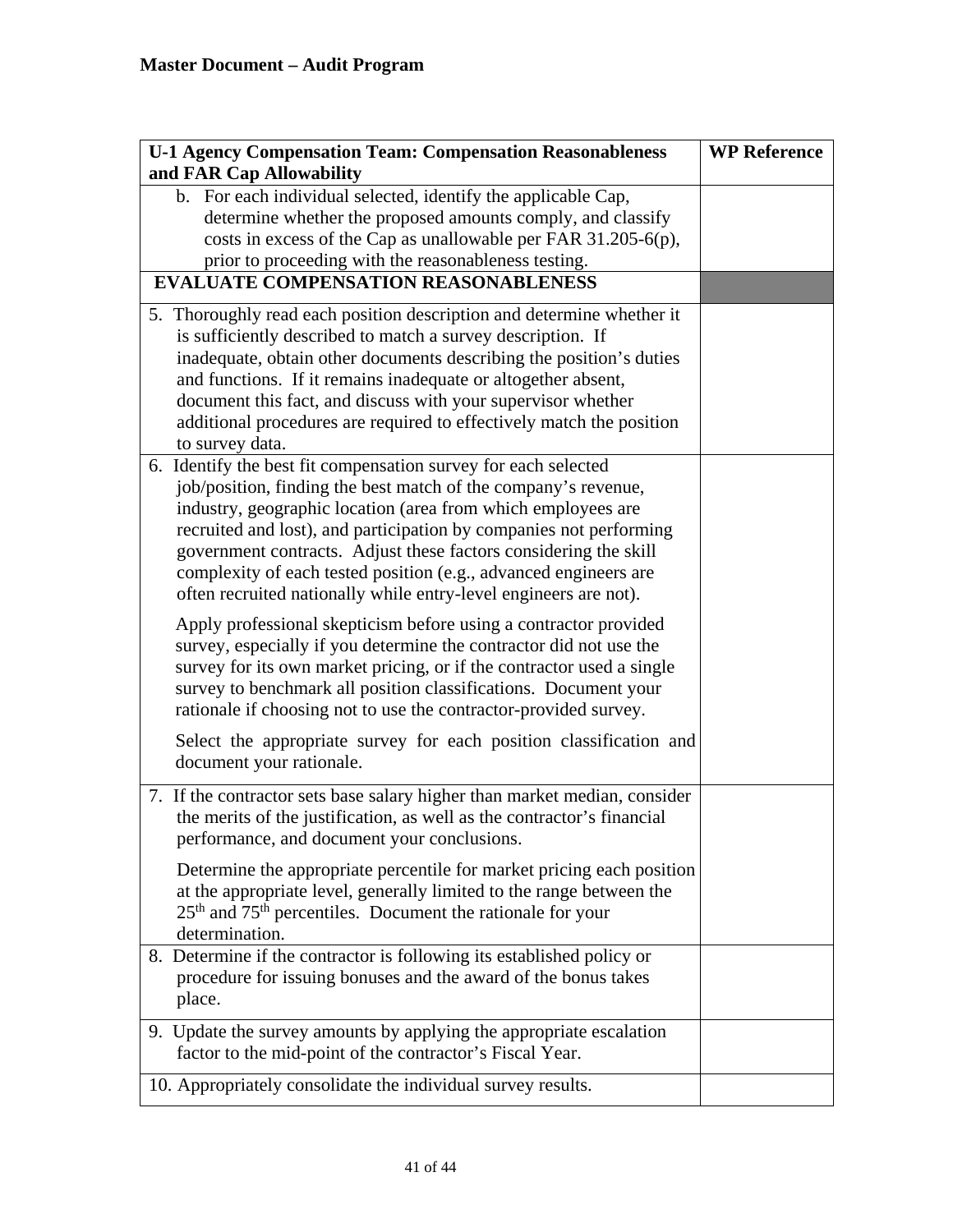| <b>U-1 Agency Compensation Team: Compensation Reasonableness</b>                                                                                                                                                                                                                                                                                                                                                                                                               | <b>WP Reference</b> |
|--------------------------------------------------------------------------------------------------------------------------------------------------------------------------------------------------------------------------------------------------------------------------------------------------------------------------------------------------------------------------------------------------------------------------------------------------------------------------------|---------------------|
| and FAR Cap Allowability                                                                                                                                                                                                                                                                                                                                                                                                                                                       |                     |
| 11. Determine if the company's allowable fringe benefits are below<br>market level. If below market, consider the prevailing circumstances<br>before adding an "offset" equal to the difference between the<br>company's allowable fringe benefits and the market fringe benefits.                                                                                                                                                                                             |                     |
| 12. Determine if the contractor is proposing Long Term Incentive (LTI)<br>compensation, or whether the circumstances call for a LTI offset.<br>Ensure any LTI is evaluated for allowability and reasonableness. No<br>offset consideration is necessary if you used a total direct<br>compensation survey benchmark, or if LTI plans or LTI awards are<br>not prevalent under the contractor's circumstance (typically only<br>prevalent when company sales $> $300$ million). |                     |
| If LTI compensation is deemed appropriate, ensure it:                                                                                                                                                                                                                                                                                                                                                                                                                          |                     |
| • Only includes allowable cost components,<br>Is founded using a reasonable base salary, and<br>Is consistent with the best-fit survey data.                                                                                                                                                                                                                                                                                                                                   |                     |
| 13. For each selection, compare the proposed compensation to the<br>reasonable compensation level and question the difference.                                                                                                                                                                                                                                                                                                                                                 |                     |
| <b>SUMMARIZE AND COMMUNICATE RESULTS</b>                                                                                                                                                                                                                                                                                                                                                                                                                                       |                     |
| 14. For each selection, document the conclusion, basis of proposed cost,<br>and audit evaluation. Provide the FAO the documentation necessary<br>to understand the evaluation, and to meet our professional standards.                                                                                                                                                                                                                                                         |                     |
| 15. Communicate the results with the FAO audit team and discuss the<br>findings with the contractor as appropriate. Address questions and<br>contractor rebuttals as necessary through the FAO. If significant<br>exceptions, offer to attend negotiations.                                                                                                                                                                                                                    |                     |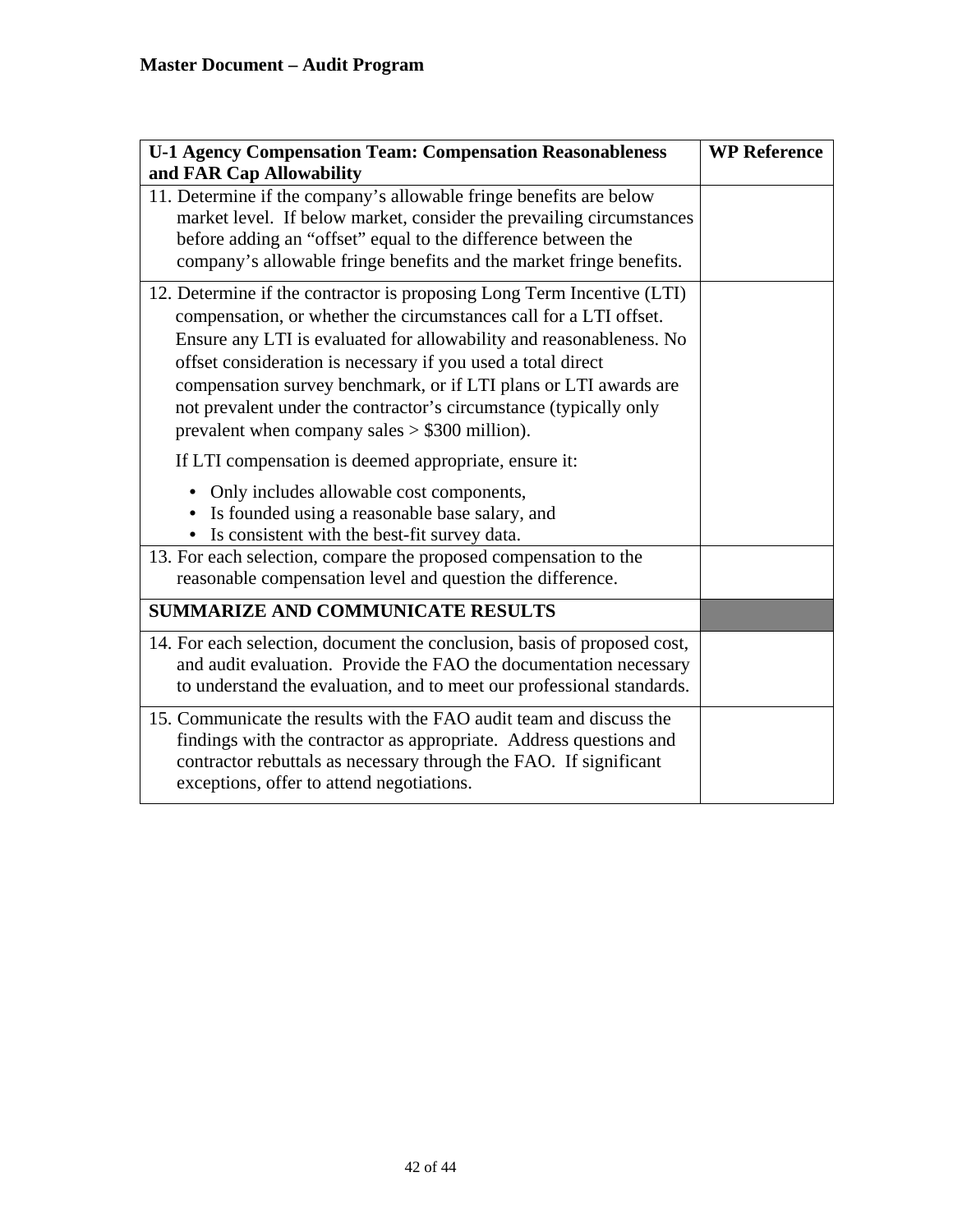| <b>A-1 Concluding Steps</b>                    |                                                                                                                                                                                                                                                                                                                                                                                                                                                                                                                        | <b>WP Reference</b> |
|------------------------------------------------|------------------------------------------------------------------------------------------------------------------------------------------------------------------------------------------------------------------------------------------------------------------------------------------------------------------------------------------------------------------------------------------------------------------------------------------------------------------------------------------------------------------------|---------------------|
| Version 5.1, dated April 2021                  |                                                                                                                                                                                                                                                                                                                                                                                                                                                                                                                        |                     |
| evaluating the type of opinion.<br>contractor. | 1. Summarize and document the audit results and identify the<br>requirements of the audit opinion and using professional judgment<br>select the appropriate opinion based on the evidence obtained.<br>Consider quantitative and qualitative materiality for misstatements<br>(e.g. questioned costs) taken individually, and in aggregate, when<br>2. Obtain supervisory review of the working papers, and draft audit<br>results section of the audit report before discussions with the                             |                     |
| Cost Worksheet.                                | 3. Prepare the draft rate agreement letter, Cumulative Allowable Cost<br>Worksheet (if applicable), and audit report in accordance with<br>Agency guidance and obtain supervisory review. Ensure you include<br>any assist audits received in Section II of the Cumulative Allowable                                                                                                                                                                                                                                   |                     |
| supervisor:                                    | 4. Auditors should document and communicate with the contracting<br>officers upon the completion of our audit and approval of the                                                                                                                                                                                                                                                                                                                                                                                      |                     |
| findings/issues, and/or                        | a. Brief the contracting officer on significant questioned and/or<br>unresolved costs or other significant and/or complex                                                                                                                                                                                                                                                                                                                                                                                              |                     |
|                                                | b. Coordinate with the contracting officer to find out and determine if<br>inclusion of detailed explanatory notes in our report would serve a<br>useful purpose when there are no findings.                                                                                                                                                                                                                                                                                                                           |                     |
| in the final draft audit report.               | 5. Conduct an exit conference and provide the audit result to the<br>contractor. The contractor's reaction should be obtained for inclusion                                                                                                                                                                                                                                                                                                                                                                            |                     |
| (FAR 42.709-2(b)).                             | 6. Calculate the total questioned costs considered to potentially expressly<br>unallowable costs subject to penalty on covered contracts. Coordinate<br>with the contracting officer (or cognizant auditor) to determine the<br>reporting detail necessary for the contracting officer to make a<br>penalty determination (e.g., Explanatory Notes, Explanatory Notes &<br>Exhibit, etc.) At a minimum, the report should identify questioned<br>costs potentially subject to penalty and include supporting rationale |                     |